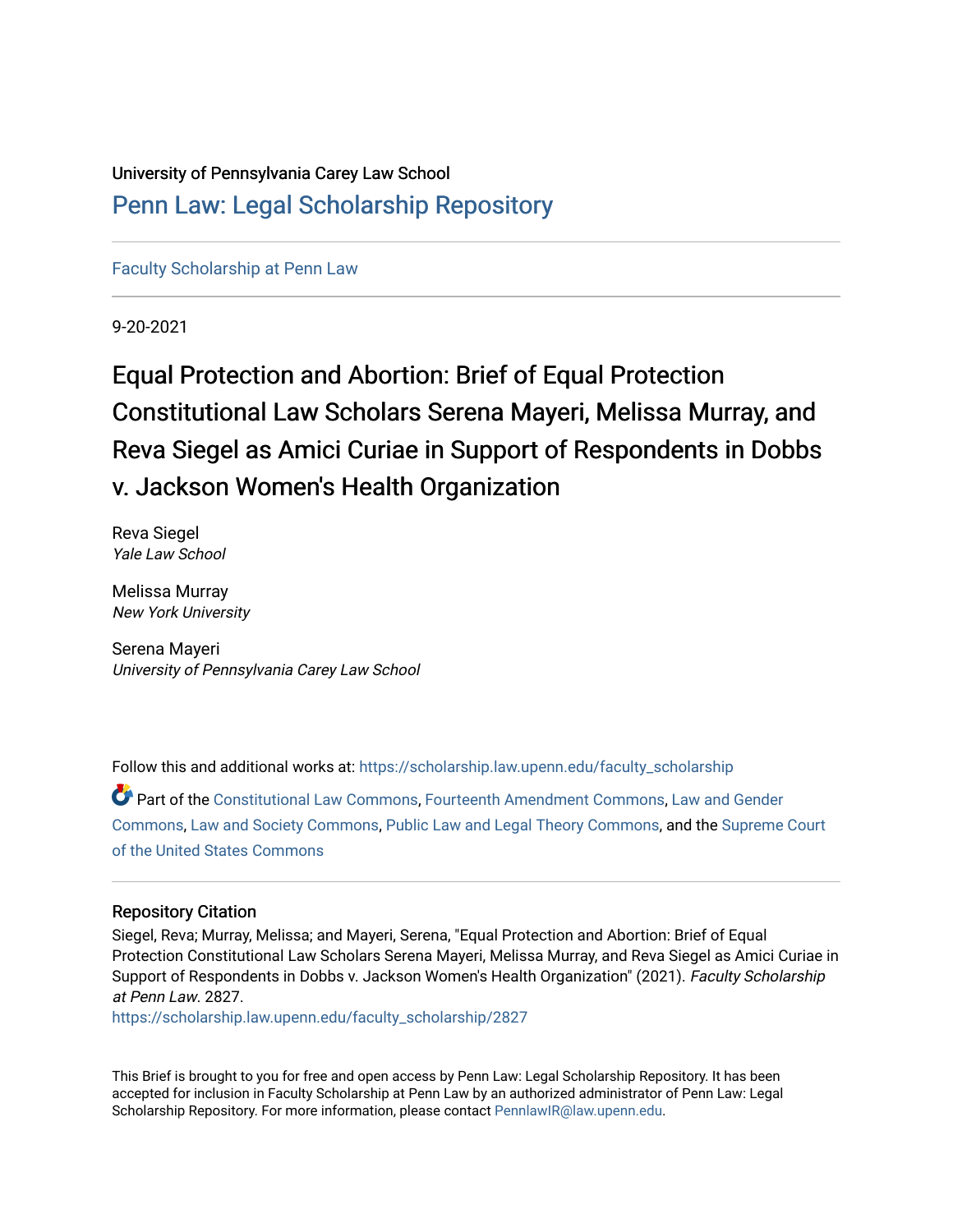No. 19-1392

## In the Supreme Court of the United States

THOMAS E. DOBBS, STATE HEALTH OFFICER OF THE MISSISSIPPI DEPARTMENT OF HEALTH, *et al.*, *Petitioners*, v.

JACKSON WOMEN'S HEALTH ORGANIZATION, *et al.*,  $Respondents.$ 

**On Writ of Certiorari to the United States Court of Appeals for the Fifth Circuit** \_\_\_\_\_\_\_\_\_\_\_\_\_\_\_\_\_\_

**BRIEF OF EQUAL PROTECTION CONSTITUTIONAL LAW SCHOLARS SERENA MAYERI, MELISSA MURRAY, AND REVA SIEGEL AS AMICI CURIAE IN SUPPORT OF RESPONDENTS**

 $\frac{1}{2}$ 

ROBERTA A. KAPLAN *Counsel of Record* RAYMOND P. TOLENTINO MARCELLA COBURN RACHEL TUCHMAN ANNA COLLINS PETERSON Kaplan Hecker & Fink LLP 350 Fifth Avenue, 63rd Floor New York, NY 10118 (212) 763-0883 rkaplan@kaplanhecker.com No. 19-1392<br>
Thus  $\frac{1}{2}$  and the Ethical Selation Section of the Ethical Selation<br>
Thus as R Domme, Section 19-count of the Children Selation<br>
MISSISSIPPH DEVICE THEORY HEALTH, et al.,<br>
ALCESON WONDENS HEALTH ORGANIZAT

*Counsel for Amici Curiae*

September 20, 2021

Becker Gallagher · Cincinnati, OH · Washington, D.C. · 800.890.5001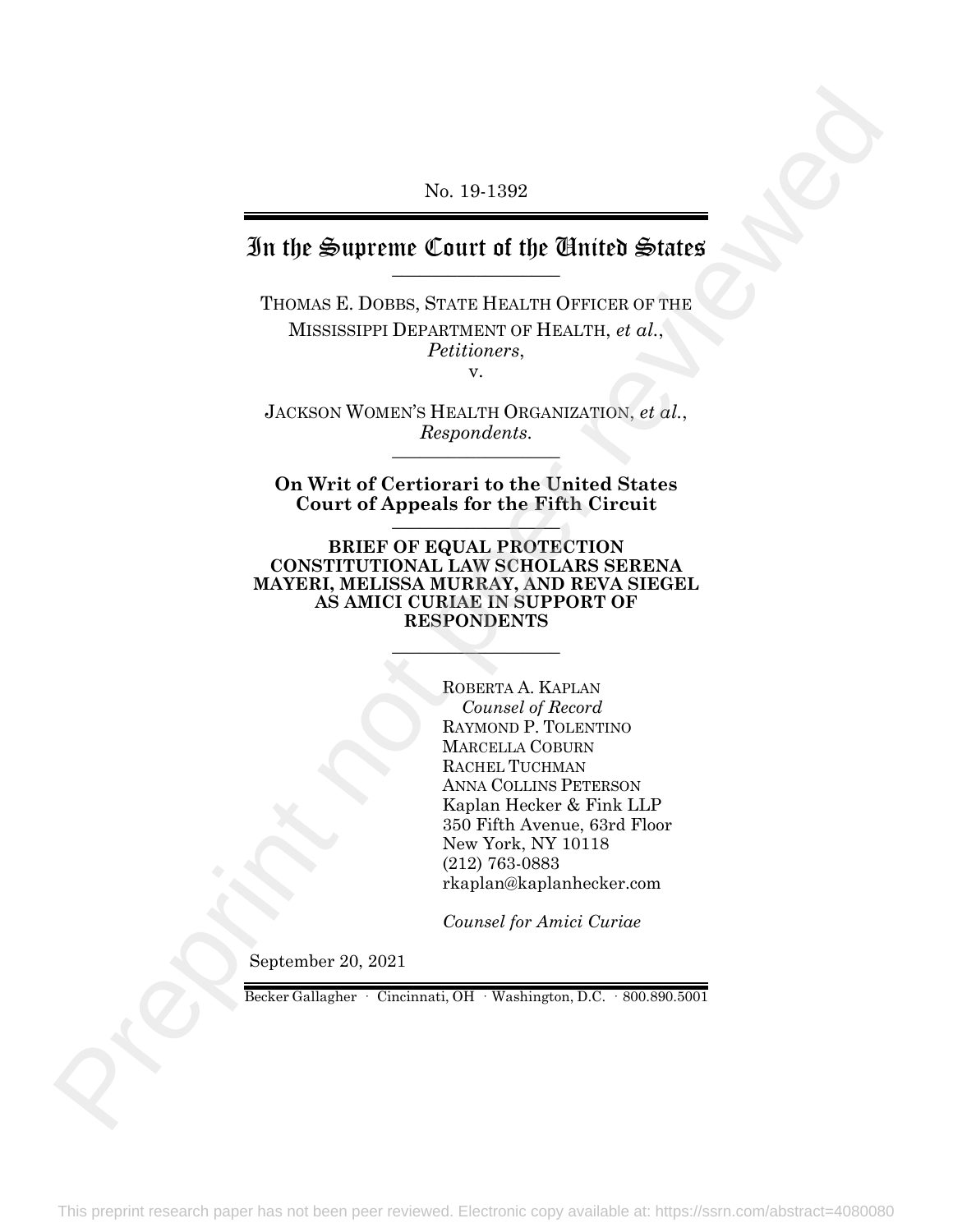## **TABLE OF CONTENTS**

|     |                 | <b>TABLE OF CONTENTS</b>                                                                                           |
|-----|-----------------|--------------------------------------------------------------------------------------------------------------------|
|     |                 | Page                                                                                                               |
|     |                 |                                                                                                                    |
|     |                 |                                                                                                                    |
|     |                 |                                                                                                                    |
| I.  |                 | HB 1510 VIOLATES THE EQUAL                                                                                         |
|     | A.              | This Court's Precedents Recognize<br>That Equality Principles Underlie the<br>Constitutional Right to an Abortion  |
|     | <b>B.</b>       | Pregnancy Regulations Are Sex-<br>Based Classifications Subject to                                                 |
|     | $\mathcal{C}$ . | Because<br>HB<br>1510 Regulates<br>Pregnancy, It Must<br>Satisfy                                                   |
| II. |                 | MISSISSIPPI'S JUSTIFICATIONS FOR HB<br>1510 ARE INEXTRICABLY INTERTWINED<br>WITH OUTDATED STEREOTYPES ABOUT        |
|     | A.              | Historical Context Illustrates That<br>Sex Stereotypes Are Interwoven into<br>Abortion Restrictions Like HB 151014 |
|     | Β.              | $\overline{HB}$<br>Rests<br>1510<br>Modern<br>on<br>Expressions of Outdated Sex-Role                               |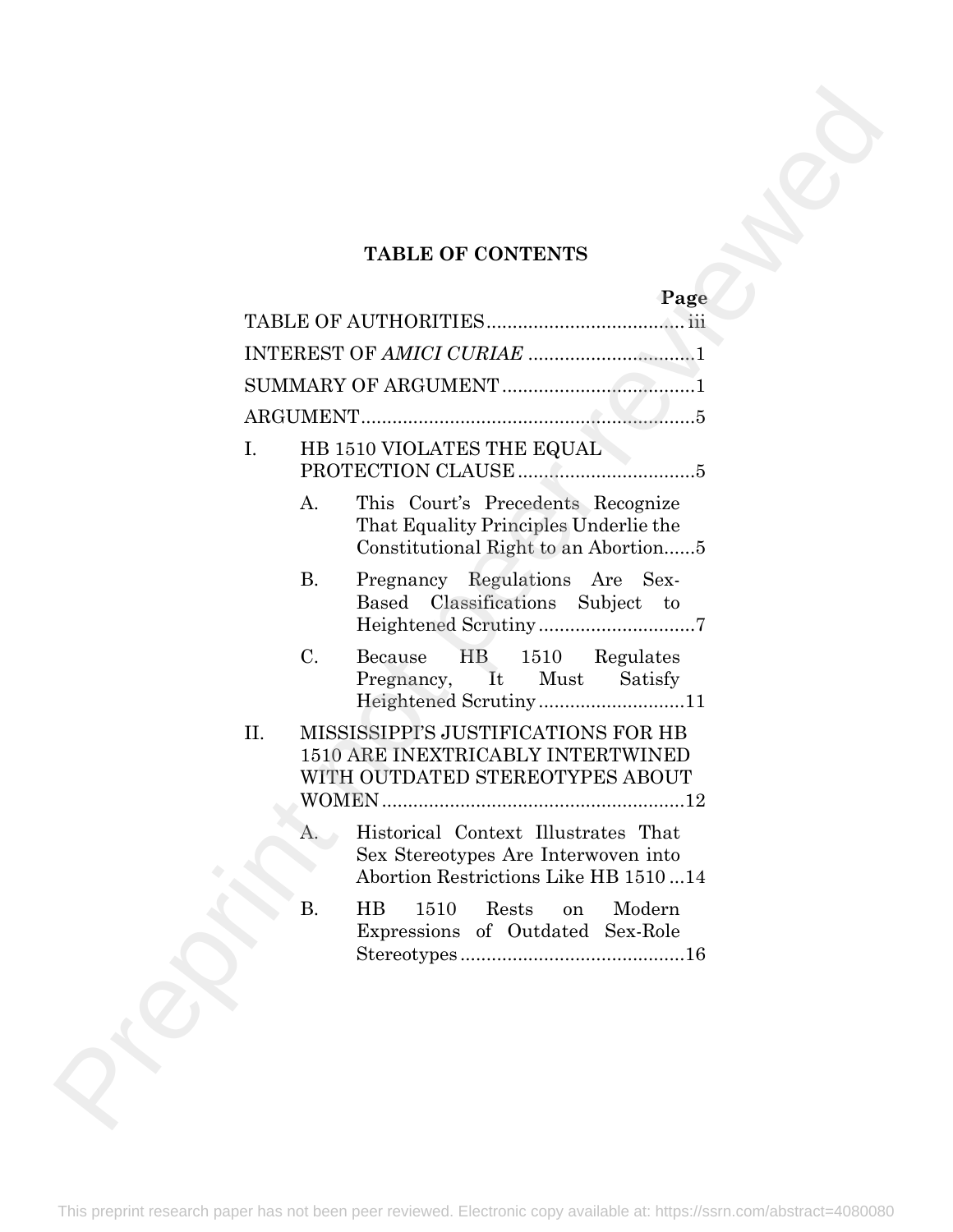|      |           | $\rm ii$                                                                                                                                                        |
|------|-----------|-----------------------------------------------------------------------------------------------------------------------------------------------------------------|
| III. |           | RELIANCE ON IMPERMISSIBLE SEX<br>STEREOTYPES LED MISSISSIPPI TO<br>FOREGO LESS DISCRIMINATORY<br>MEANS TO ACHIEVE ITS GOALS OF<br>PROTECTING WOMEN'S HEALTH AND |
|      | A.        | Abortion Restrictions Like HB 1510<br>Do Not Protect Women But Rather<br>Expose Them to Harm 21                                                                 |
|      | <b>B.</b> | Mississippi<br>Repeatedly Rejected<br>Nondiscriminatory Alternatives That<br>Would Protect the Health of Women                                                  |
| IV.  | HB        | DOES NOT ADVANCE<br>1510                                                                                                                                        |
|      |           |                                                                                                                                                                 |
|      |           |                                                                                                                                                                 |
|      |           |                                                                                                                                                                 |
|      |           |                                                                                                                                                                 |
|      |           |                                                                                                                                                                 |
|      |           |                                                                                                                                                                 |
|      |           |                                                                                                                                                                 |
|      |           |                                                                                                                                                                 |
|      |           |                                                                                                                                                                 |
|      |           |                                                                                                                                                                 |
|      |           |                                                                                                                                                                 |
|      |           |                                                                                                                                                                 |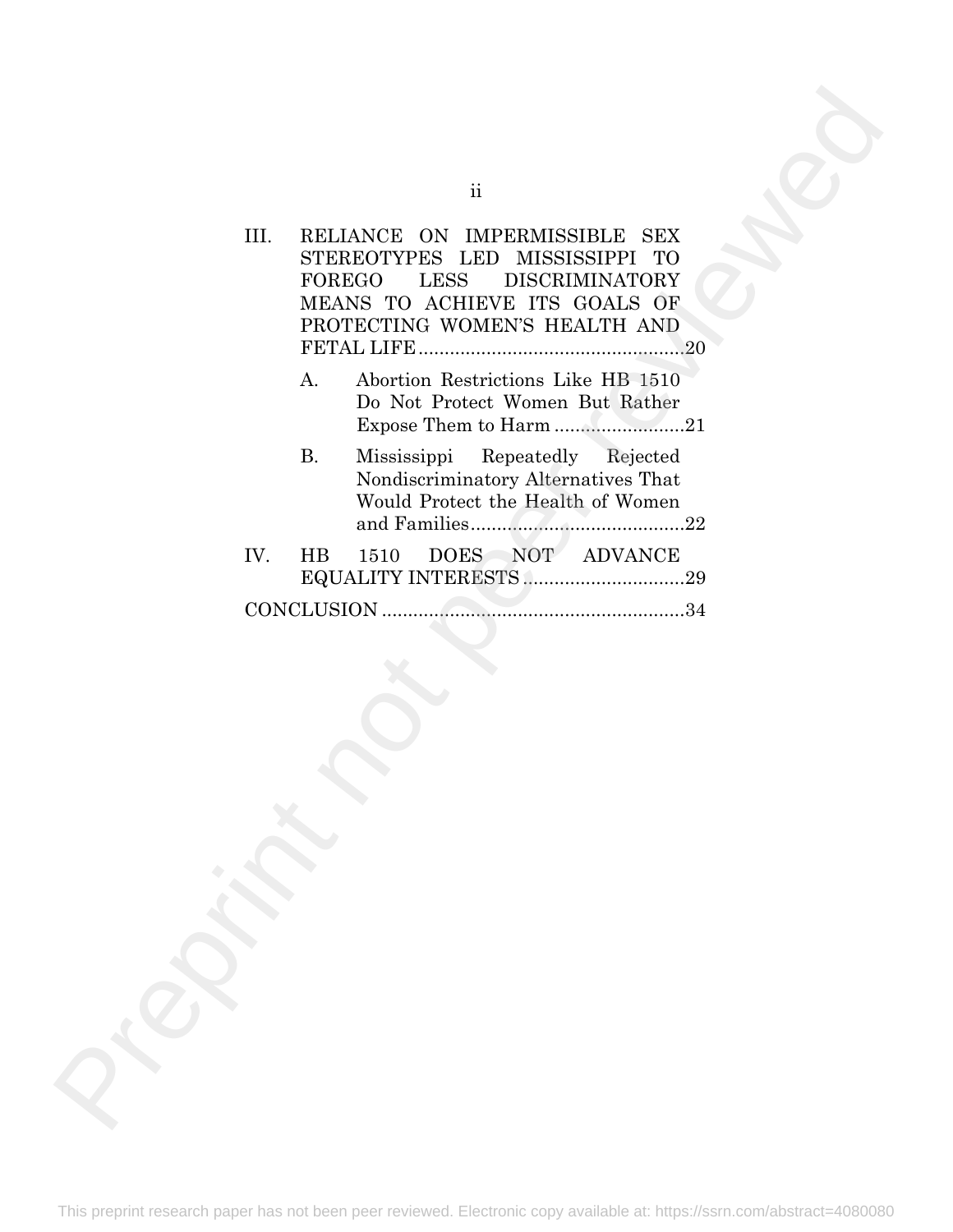### **TABLE OF AUTHORITIES**

## **Page(s)**

### **CASES**

| $\overline{\text{iii}}$                            |         |
|----------------------------------------------------|---------|
| <b>TABLE OF AUTHORITIES</b>                        |         |
| <b>CASES</b>                                       | Page(s) |
| Bostock v. Clayton County,                         |         |
| Box v. Planned Parenthood of Ind. & Ky., Inc.,     |         |
| Bradwell v. Illinois,                              |         |
| Cal. Fed. Sav. & Loan Ass'n v. Guerra,             |         |
| FDA v. Am. Coll. of Obstetricians & Gynecologists, |         |
| Frontiero v. Richardson,                           |         |
| Geduldig v. Aiello,                                |         |
| Gonzales v. Carhart,                               |         |
| Hoyt v. Florida,                                   |         |
| Lawrence v. Texas,                                 |         |
| Muller v. Oregon,                                  |         |
| Nev. Dep't of Hum. Res. v. Hibbs,                  |         |

This preprint research paper has not been peer reviewed. Electronic copy available at: https://ssrn.com/abstract=4080080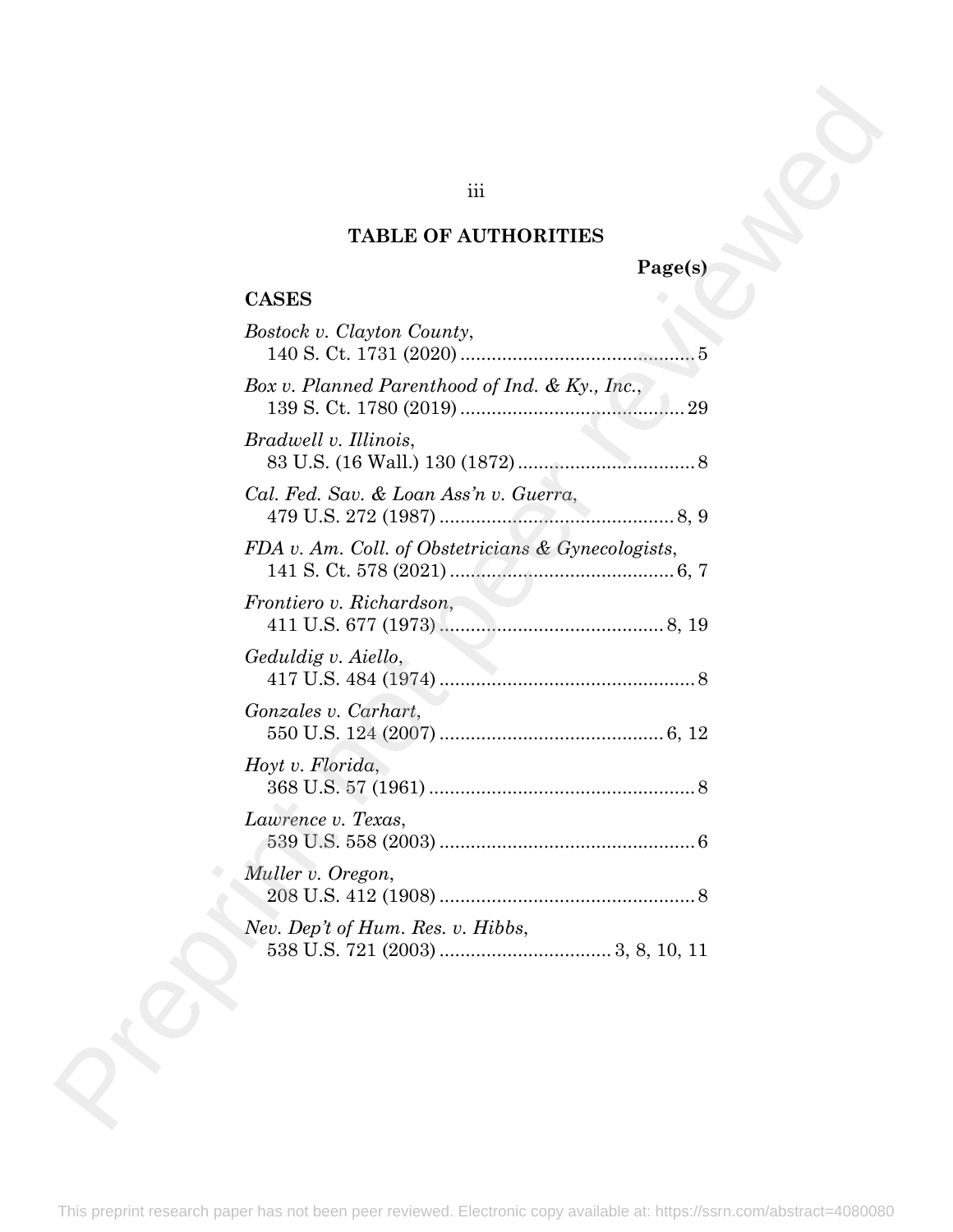| iv                                                                                                                                                                                                                                                         |
|------------------------------------------------------------------------------------------------------------------------------------------------------------------------------------------------------------------------------------------------------------|
| Planned Parenthood of Se. Pa. v. Casey,                                                                                                                                                                                                                    |
| Reed v. Reed,                                                                                                                                                                                                                                              |
| Roe v. Wade,                                                                                                                                                                                                                                               |
| United States v. Virginia,                                                                                                                                                                                                                                 |
| Whole Woman's Health v. Hellerstedt,                                                                                                                                                                                                                       |
| <b>STATUTES</b>                                                                                                                                                                                                                                            |
|                                                                                                                                                                                                                                                            |
| H.B. 1510, 2018 Leg., Reg. Sess.                                                                                                                                                                                                                           |
| <b>OTHER AUTHORITIES</b>                                                                                                                                                                                                                                   |
| Stephen Benard et al., Cognitive Bias and the<br>Motherhood Penalty, 59 HASTINGS L.J. 1359                                                                                                                                                                 |
| M. Antonia Biggs et al., Understanding Why Women<br>Seek Abortions in the US, 13 BMC WOMEN'S<br>HEALTH (2013), https:// www.ncbi.nlm.nih.gov                                                                                                               |
| Patrick T. Brown, Catholics Are Just as Likely to Get<br>an Abortion as Other U.S. Women. Why?, AMERICA<br>(Jan. 24, 2018), https://www.americamagazine.org<br>/politics-society/2018/01/24/catholics-are-just-<br>likely-get-abortion-other-us-women-why2 |
| L.C. Butler, The Decadence of the American Race,<br>77 Bos. MED. & SURGICAL J. 89 (Sept. 5, 1867)30                                                                                                                                                        |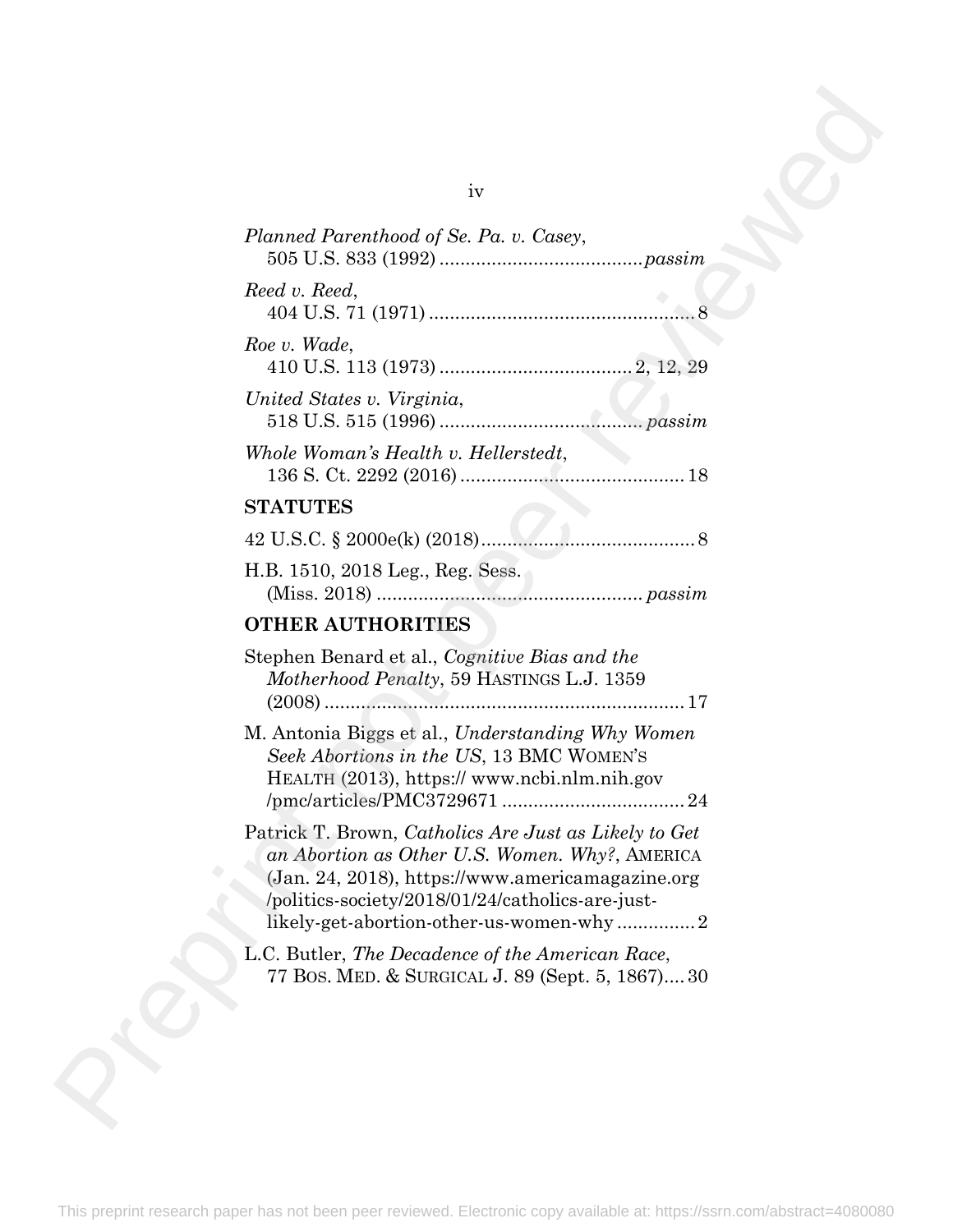| v                                                                                                                                                                                                                                                                                                      |  |
|--------------------------------------------------------------------------------------------------------------------------------------------------------------------------------------------------------------------------------------------------------------------------------------------------------|--|
| E.P. Christian, The Pathological Consequences<br>Incident to Induced Abortion, 2 DETROIT REV.                                                                                                                                                                                                          |  |
| Jamie R. Daw et al., <i>Medicaid Expansion Improved</i><br>Perinatal Insurance Continuity for Low-Income<br>Women, 39 HEALTH AFFS. 1531 (Sept. 2020)23                                                                                                                                                 |  |
| Dep't of Health & Hum. Servs. Off. on Women's<br>Health, PRENATAL CARE,<br>https://www.womenshealth.gov/a-z-                                                                                                                                                                                           |  |
| Chris Elkins, More Than 'Just Say No' Needed in<br>Sex Ed, DAILY J. (Dec. 13, 2012),<br>https://www.djournal.com/opinion/other-opinion-<br>more-than-just-say-no-needed-in-sex-<br>ed/article_db4f2969-e2b8-5950-8fd7-                                                                                 |  |
| Sarah Fowler, Mississippi Has the Highest Rate of<br><i>this STD, Ranks 3rd for Two Others, MISS.</i><br>CLARION LEDGER (Oct. 15, 2019),<br>https://www.clarionledger.com/story/news/<br>local/2019/10/15/gonorrhea-std-rate-mississippi-<br>highest-chlamydia-syphillis-access-to-care-factor/<br>-27 |  |
|                                                                                                                                                                                                                                                                                                        |  |
|                                                                                                                                                                                                                                                                                                        |  |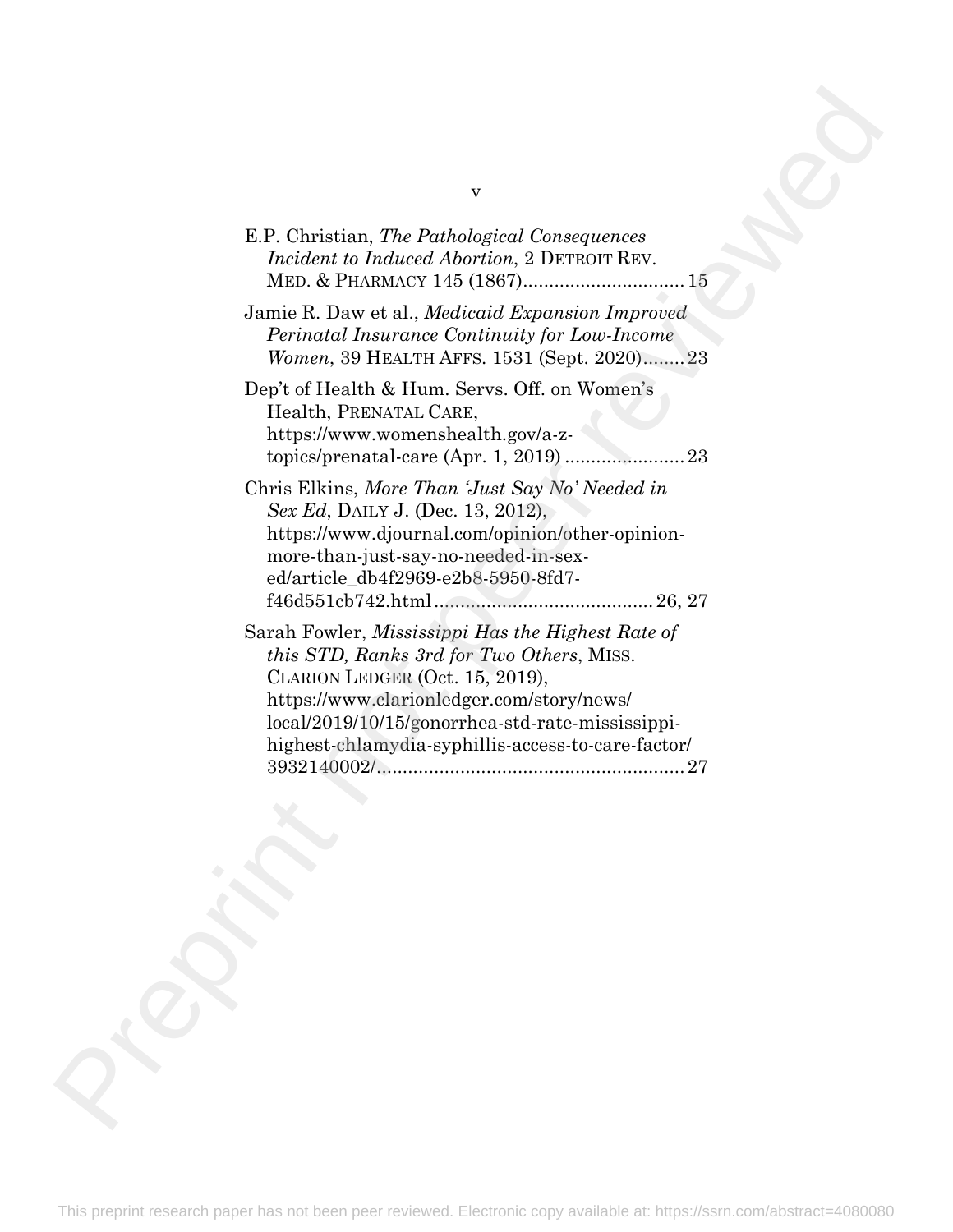| vi<br>Jenny Gathright, Mississippi Governor Signs<br>Nation's Toughest Abortion Ban into Law, NAT'L<br>PUB. RADIO (Mar. 19, 2018),<br>https://www.npr.org/sections/thetwo-<br>way/2018/03/19/595045249/mississippi-governor-<br>signs-nations-toughest-abortion-ban-into-law24<br>Ruth Bader Ginsburg, Sex Equality and the<br>Constitution: The State of the Art, 4 WOMEN'S RTS.<br>Michele Goodwin, Banning Abortion Doesn't Protect<br>Women's Health, N.Y. TIMES (July 9, 2021),<br>https://www.nytimes.com/2021/07/09/opinion/roe-<br>L.D. Griswold et al., <i>Additional Report from the</i><br>Select Committee to Whom Was Referred S.B. No.<br>285, 1867 OHIO SENATE J. APPENDIX 233  16, 31<br>Rachel K. Jones & Jenna Jerman, Population Group<br>Abortion Rates and Lifetime Incidence of Abortion:<br>United States, 2008-2014, 107 AM. J. PUB. HEALTH |  |
|---------------------------------------------------------------------------------------------------------------------------------------------------------------------------------------------------------------------------------------------------------------------------------------------------------------------------------------------------------------------------------------------------------------------------------------------------------------------------------------------------------------------------------------------------------------------------------------------------------------------------------------------------------------------------------------------------------------------------------------------------------------------------------------------------------------------------------------------------------------------|--|
|                                                                                                                                                                                                                                                                                                                                                                                                                                                                                                                                                                                                                                                                                                                                                                                                                                                                     |  |
|                                                                                                                                                                                                                                                                                                                                                                                                                                                                                                                                                                                                                                                                                                                                                                                                                                                                     |  |
|                                                                                                                                                                                                                                                                                                                                                                                                                                                                                                                                                                                                                                                                                                                                                                                                                                                                     |  |
|                                                                                                                                                                                                                                                                                                                                                                                                                                                                                                                                                                                                                                                                                                                                                                                                                                                                     |  |
|                                                                                                                                                                                                                                                                                                                                                                                                                                                                                                                                                                                                                                                                                                                                                                                                                                                                     |  |
|                                                                                                                                                                                                                                                                                                                                                                                                                                                                                                                                                                                                                                                                                                                                                                                                                                                                     |  |
| REBECCA M. KLUCHIN, FIT TO BE TIED: STERILIZATION<br>AND REPRODUCTIVE RIGHTS IN AMERICA, 1950-1980                                                                                                                                                                                                                                                                                                                                                                                                                                                                                                                                                                                                                                                                                                                                                                  |  |
|                                                                                                                                                                                                                                                                                                                                                                                                                                                                                                                                                                                                                                                                                                                                                                                                                                                                     |  |
|                                                                                                                                                                                                                                                                                                                                                                                                                                                                                                                                                                                                                                                                                                                                                                                                                                                                     |  |
|                                                                                                                                                                                                                                                                                                                                                                                                                                                                                                                                                                                                                                                                                                                                                                                                                                                                     |  |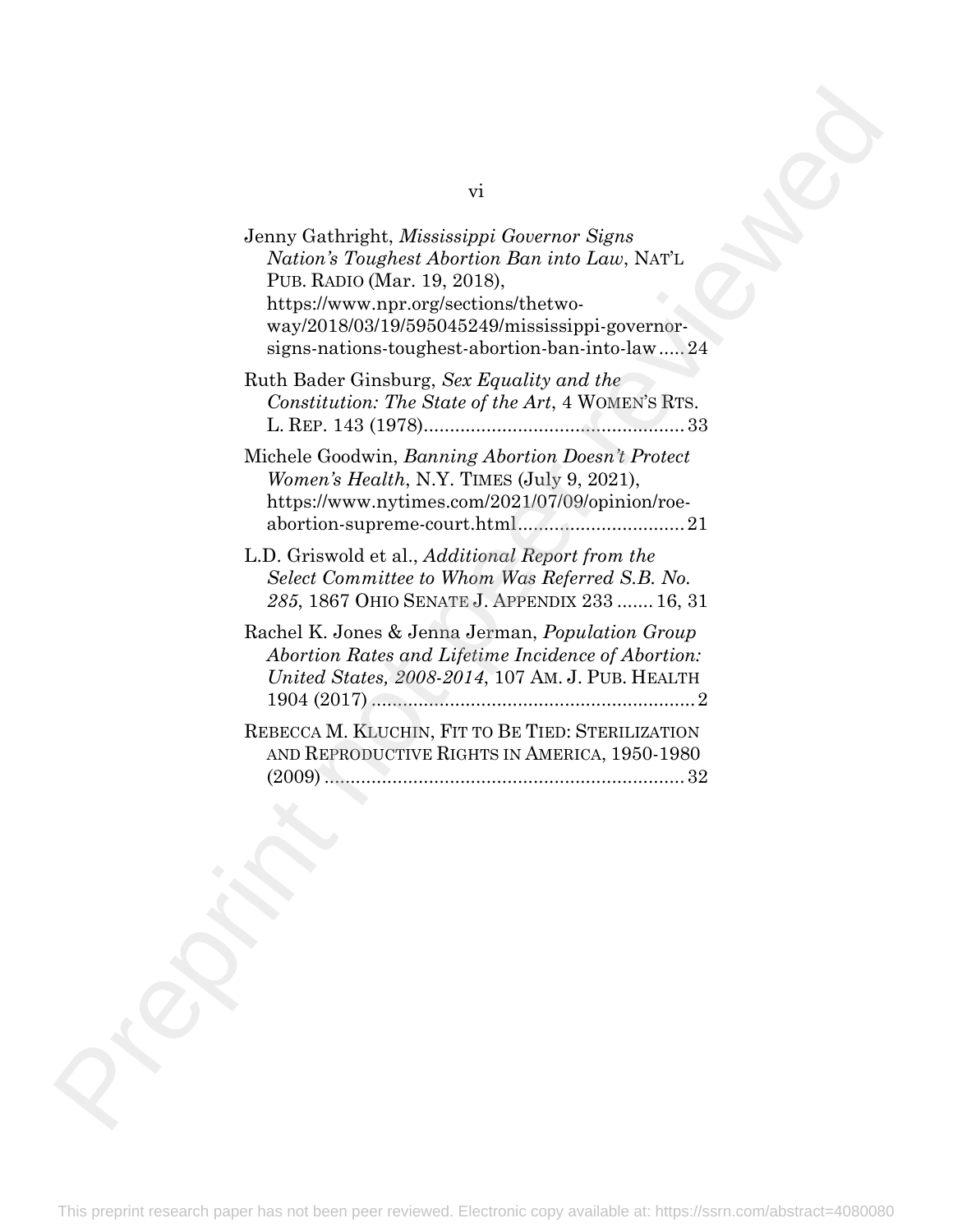| vii                                                                                                                                                                                             |
|-------------------------------------------------------------------------------------------------------------------------------------------------------------------------------------------------|
| Andy Kopsa, Sex Ed Without Condoms? Welcome to<br><i>Mississippi</i> , THE ATLANTIC (Mar. 7, 2013),<br>https://www.theatlantic.com/national/<br>archive/2013/03/sex-ed-without-condoms-welcome- |
| CHANA KAI LEE, FOR FREEDOM'S SAKE: THE LIFE OF                                                                                                                                                  |
| ERIKA LEE, AMERICA FOR AMERICANS: A HISTORY OF<br>XENOPHOBIA IN THE UNITED STATES (2019)  30                                                                                                    |
| Letter from Lucy Stone to Antoinette Brown<br>(Blackwell) (July 11, 1855), <i>quoted in</i> ELIZABETH<br>CAZDEN, ANTOINETTE BROWN BLACKWELL: A                                                  |
| Serena Mayeri, Undue-ing Roe: Constitutional<br>Conflict and Political Polarization in Planned<br>Parenthood v. Casey, in REPRODUCTIVE RIGHTS<br>AND JUSTICE STORIES (Melissa Murray, Katherine |
| William McCollom, Criminal Abortion,<br>TRANSACTIONS VT. MED. SOC'Y (1865) 30                                                                                                                   |
| MISS. STATE DEP'T OF HEALTH, INFANT MORTALITY<br>REPORT (2019), https://msdh.ms.gov/msdhsite/                                                                                                   |
| MISS. STATE DEP'T OF HEALTH, MISS. MATERNAL<br>MORTALITY REPORT (2019),<br>https://msdh.ms.gov/msdhsite/index.cfm/31,8127,2<br>99,pdf/Maternal_Mortality_2019_amended.pdf22                     |
| JAMES C. MOHR, ABORTION IN AMERICA: THE ORIGINS<br>AND EVOLUTION OF NATIONAL POLICY, 1800-1900                                                                                                  |
|                                                                                                                                                                                                 |
|                                                                                                                                                                                                 |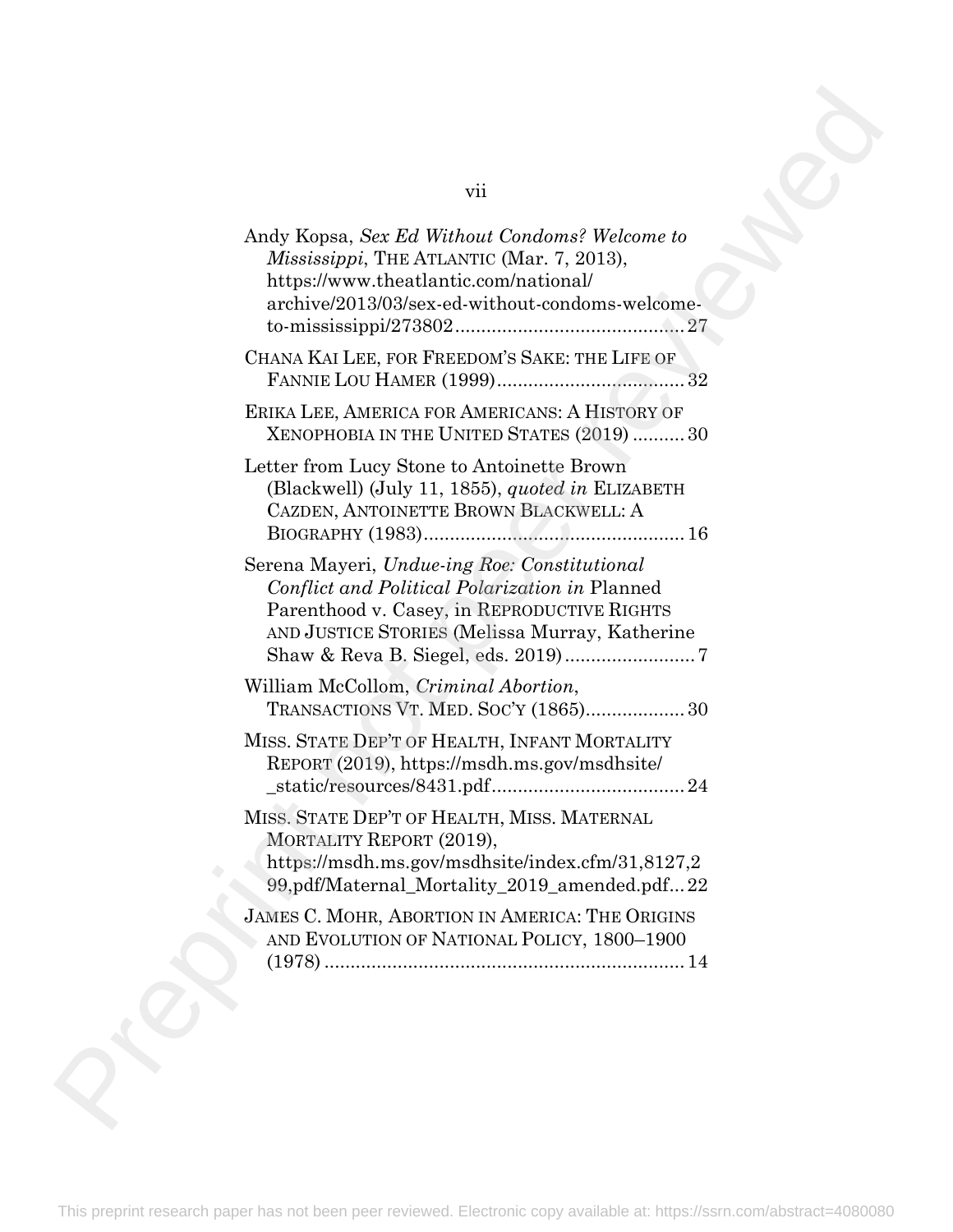## viii

| viii                                                                                                                                                                                                           |
|----------------------------------------------------------------------------------------------------------------------------------------------------------------------------------------------------------------|
| J.J. Mulheron, Foeticide: A Paper Read Before the<br><i>Wayne County Medical Society, 10 PENINSULAR J.</i>                                                                                                     |
| Melissa Murray, Race-ing Roe: Reproductive Justice,<br>Racial Justice, and the Battle for Roe v. Wade, 134                                                                                                     |
| D.A. O'Donnell & W.L. Atlee, Report on Criminal<br>Abortion, 22 TRANSACTIONS AM. MED. ASS'N 239                                                                                                                |
| Emily E. Petersen et al., <i>Vital Signs: Pregnancy</i> -<br>Related Deaths, United States, 2011–2015, and<br>Strategies for Prevention, 13 States, 2013–2017, 68<br>MORBIDITY AND MORTALITY WEEKLY REPORT 423 |
| Emily Wagster Pettus, <i>Mississippi Considers</i><br>Abortion Ban After Fetal Heartbeat, ABC NEWS,<br>$(Feb. 5, 2019)$ , https://abcnews.go.com/us/<br>wirestory/mississippi-considers-abortion-ban-          |
| O.S. Phelps, Criminal Abortion: Read Before the<br>Calhoun County Medical Society, 1 DETROIT                                                                                                                   |
| H.S. POMEROY, THE ETHICS OF MARRIAGE (1888)  14                                                                                                                                                                |
| Elizabeth G. Raymond & David A. Grimes, The<br>Comparative Safety of Legal Induced Abortion<br>and Childbirth in the United States, 119<br>OBSTETRICS & GYNECOLOGY 215 (2012) 19                               |
| DOROTHY ROBERTS, KILLING THE BLACK BODY                                                                                                                                                                        |
|                                                                                                                                                                                                                |
|                                                                                                                                                                                                                |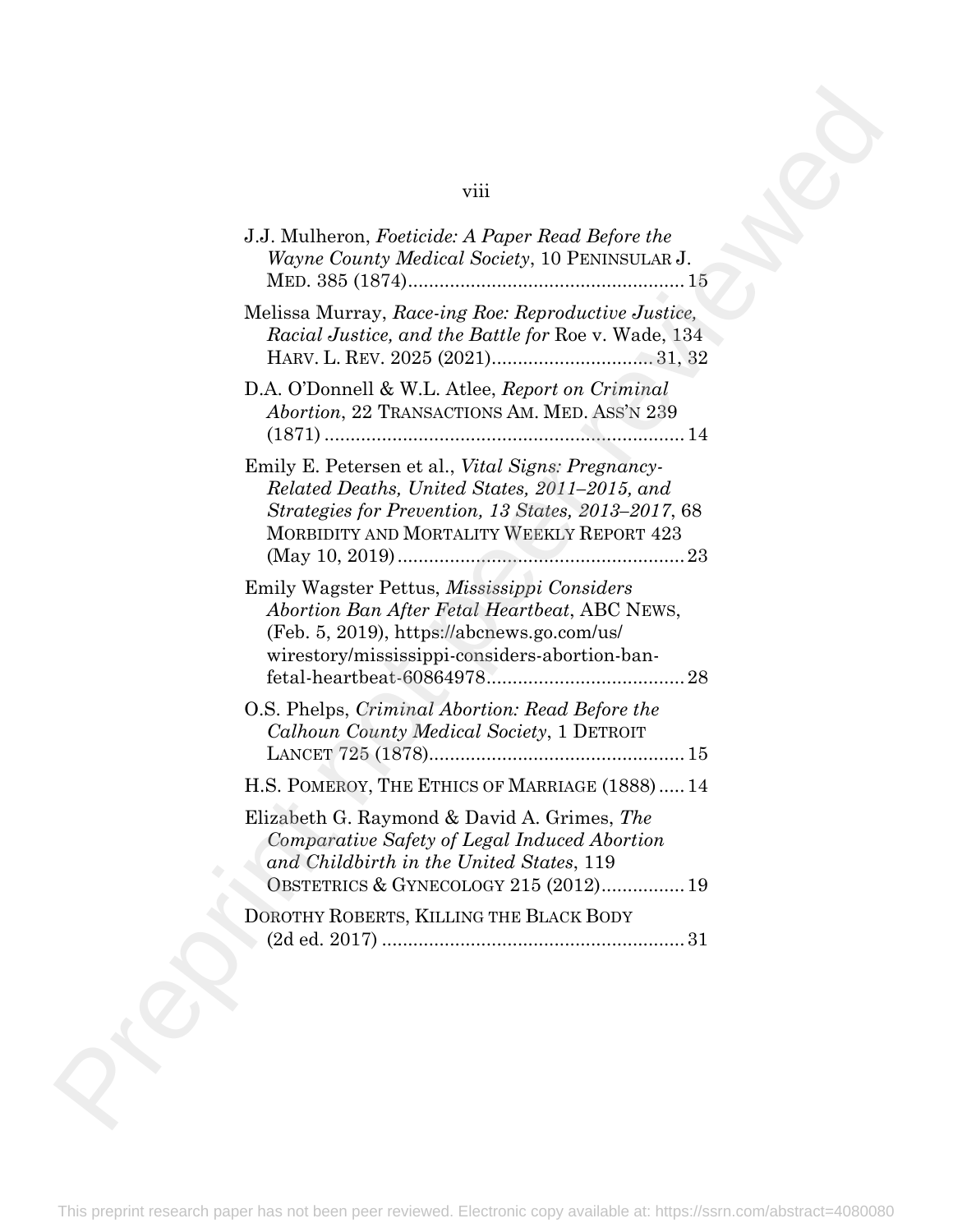| ix                                                                                                                                                                                                                                                      |
|---------------------------------------------------------------------------------------------------------------------------------------------------------------------------------------------------------------------------------------------------------|
| Ali Safawi, Mississippi Raises TANF Benefits but<br>More Improvements Needed, Especially in South,<br>CTR. FOR BUDGET & POL'Y PRIORITIES (May 4,<br>2021), https://www.cbpp.org/blog/mississippi-<br>raises-tanf-benefits-but-more-improvements-<br>.25 |
| Alana Semuels, Sex Education Stumbles in                                                                                                                                                                                                                |
| Reva Siegel, Reasoning from the Body: A<br><b>Historical Perspective on Abortion Regulation</b><br>and Questions of Equal Protection, 44 STAN. L.                                                                                                       |
| Reva B. Siegel, The Pregnant Citizen, from Suffrage<br>to the Present, 19TH AMENDMENT SPECIAL EDITION                                                                                                                                                   |
| Reva B. Siegel, Why Restrict Abortion? Expanding<br><i>the Frame on June Medical, 2020 SUP. CT. REV.</i><br>(forthcoming $2021$ ),<br>https://papers.ssrn.com/sol3/papers.cfm?                                                                          |
| HORATIO STORER, WHY NOT? A BOOK FOR EVERY                                                                                                                                                                                                               |
| Sabrina Tavernise, Why Women Getting Abortions<br>Now Are More Likely to Be Poor, N.Y. TIMES (July<br>9, 2019), https://www.nytimes.com/2019/07/09/                                                                                                     |
| Sarah Varney, How Obamacare Went South in<br><i>Mississippi</i> , THE ATLANTIC (Nov. 4, 2014),<br>https://www.theatlantic.com/health/archive/2014/1<br>1/how-obamacare-went-south-in-                                                                   |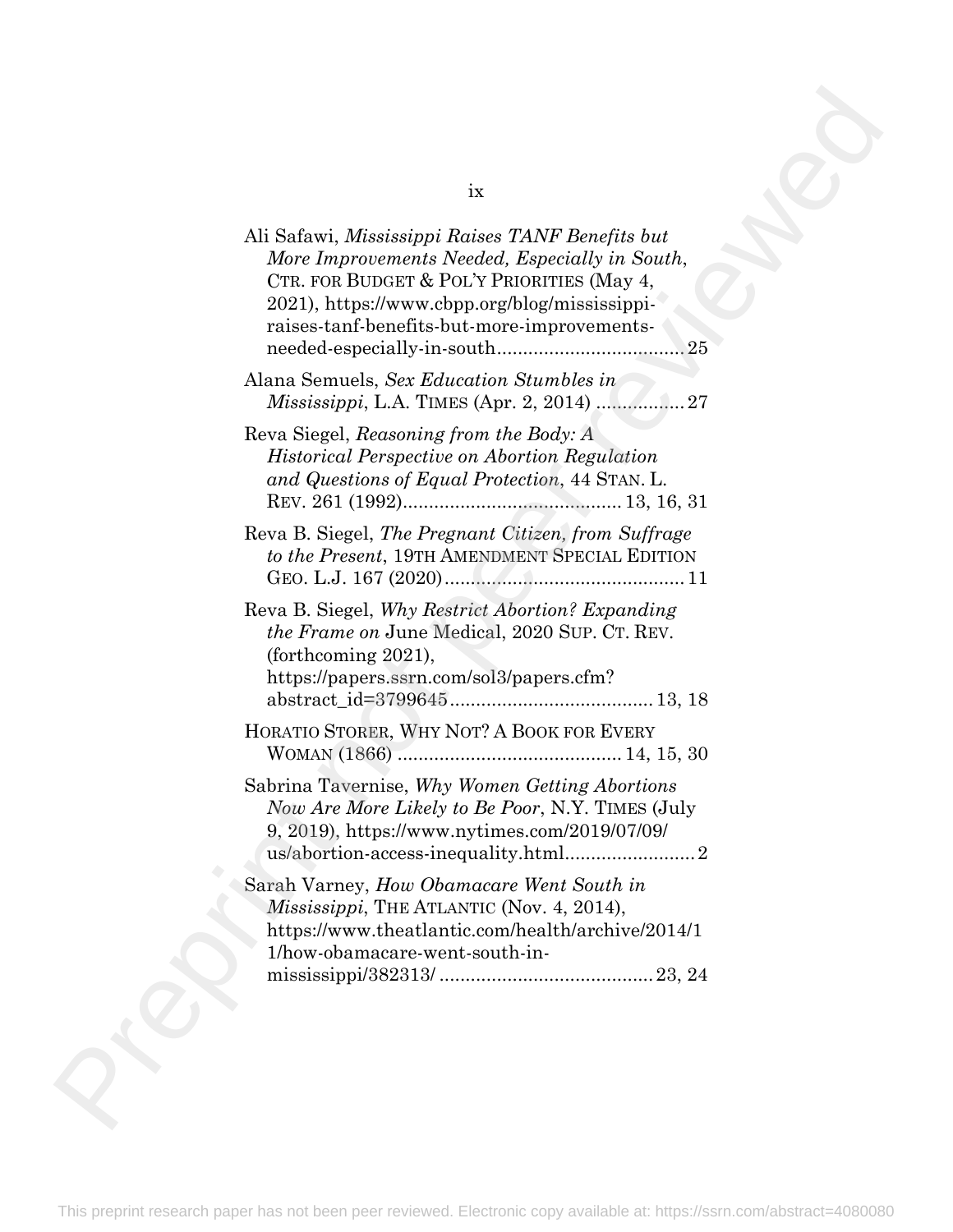| X                                                                                                                                                                                                                                                                                                                                                         |  |
|-----------------------------------------------------------------------------------------------------------------------------------------------------------------------------------------------------------------------------------------------------------------------------------------------------------------------------------------------------------|--|
| Emily Wax-Thibodeaux & Ariana Eunjung Cha, The<br>Mississippi Clinic at the Center of the Fight to End<br>Abortion in America, THE WASH. POST (Aug. 24,<br>28                                                                                                                                                                                             |  |
| Teresa Wiltz, Family Welfare Caps Lose Favor in<br>More States, PEW STATELINE (May 3, 2019),<br>https://www.pewtrusts.org/en/research-and-<br>analysis/blogs/stateline/2019/05/03/family-<br>welfare-caps-lose-favor-in-more-states26                                                                                                                     |  |
| Anna Wolfe, <i>Embattled Welfare Group Paid</i> \$5<br>Million for New USM Volleyball Center, MISS.<br>TODAY (Feb. 27, 2020), https://mississippitoday<br>.org/2020/02/27/welfare-program-paid-5-million-                                                                                                                                                 |  |
| Anna Wolfe, <i>Mississippi Found 'Absurd' Ways to</i><br>Spend Welfare on Anything but the Poor. These<br>Bills Would Put More Money into Families'<br>Pockets, MISS. TODAY (Jan. 29, 2021),<br>https://mississippitoday.org/2021/01/29/mississippi<br>-found-absurd-ways-to-spend-welfare-on-anything-<br>but-the-poor-these-bills-would-put-more-money- |  |
|                                                                                                                                                                                                                                                                                                                                                           |  |
|                                                                                                                                                                                                                                                                                                                                                           |  |
|                                                                                                                                                                                                                                                                                                                                                           |  |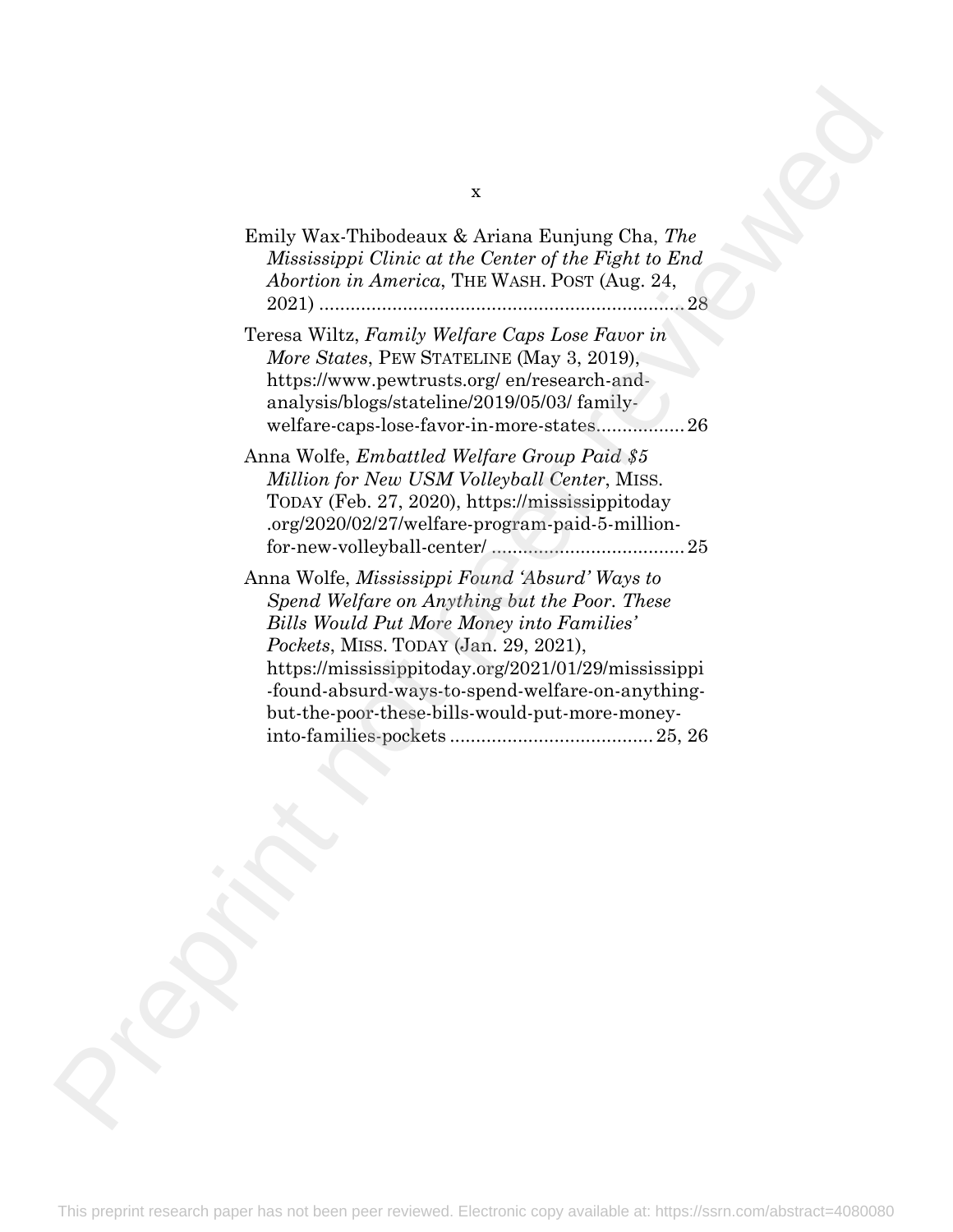#### **INTEREST OF** *AMICI CURIAE*

*Amici* Serena Mayeri, Melissa Murray, and Reva Siegel are professors of constitutional law and equality law. They submit this brief to identify and explain the equal protection principles that support Respondents' position and afford an independent basis on which to affirm the judgment below.1

Serena Mayeri is Professor of Law and History at University of Pennsylvania Carey Law School; Melissa Murray is Frederick I. and Grace Stokes Professor of Law at New York University School of Law; and Reva Siegel is Nicholas deB. Katzenbach Professor of Law at Yale Law School.2

#### **SUMMARY OF ARGUMENT**

The fundamental right at stake in this case matters to millions of Americans—not only to those who choose to end their pregnancies, but also to those who make life decisions secure in the understanding that they *could* make that choice if necessary. One in four women of child-bearing age in this country will have an abortion. They represent every race, religion, 1<br>
NITEREST OF AMICI CURIAE<br>
Anici Sev[er](#page-12-1)a Mayeri, Melisan Murray, and Reva<br>
Siggi are professore of constitutional law until<br>
equality have. They submit this brief to identify and<br>
equality have. They submit this brief to

1

<span id="page-12-0"></span><sup>1</sup> All parties have consented to the filing of this brief. No counsel for a party authored this brief in whole or in part, and no party or counsel for a party made a monetary contribution intended to fund its preparation or submission. No person other than *amici* or *amici*'s counsel made a monetary contribution to the preparation or submission of this brief.

<span id="page-12-1"></span><sup>&</sup>lt;sup>2</sup> *Amici* join this brief as individuals; institutional affiliation is noted for informational purposes only and does not indicate endorsement by institutional employers of the positions advocated in this brief.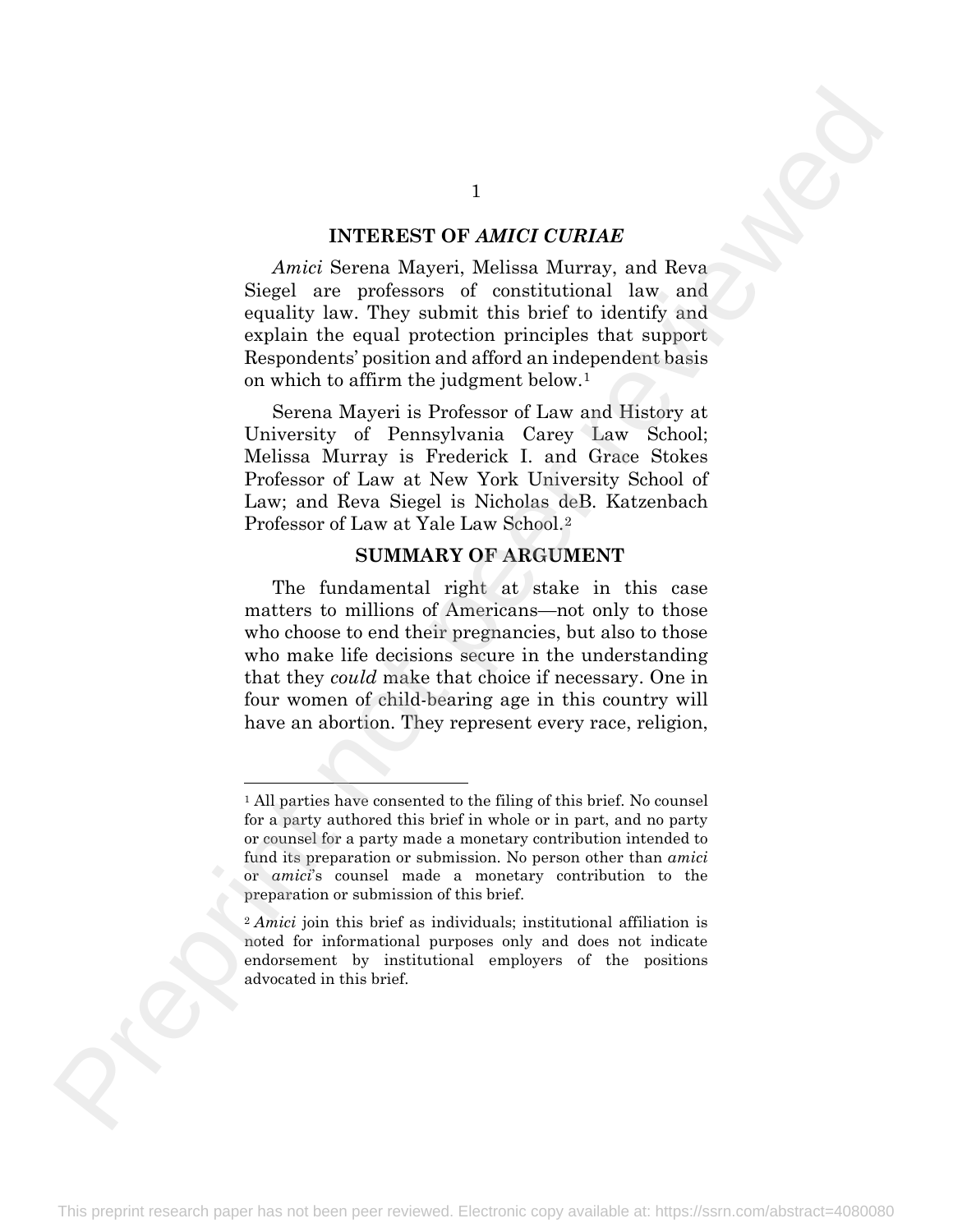socioeconomic background, and more.3 They often are already raising children themselves. And because our society provides such inadequate infrastructure for families and so little support for caregivers, increasingly, those who decide to end their pregnancies are living in poverty.4

HB 1510 impermissibly burdens the constitutional right to liberty and bodily autonomy—in direct violation of this Court's precedent in *Roe v. Wade*, 410 U.S. 113 (1973), and *Planned Parenthood of Southeastern Pennsylvania v. Casey*, 505 U.S. 833 (1992). *See* Resp. Br. 2-3, 12-15. But HB 1510 also violates another fundamental constitutional guarantee—the right to equal protection under the law. *See id.* at 36-41. As *amici* explain in this brief, the Equal Protection Clause supplies an additional, independent basis for the constitutional right to an abortion, and it forbids states like Mississippi from trampling on that right by passing laws like HB 1510. 2<br>
accioes<br>conomic background, and more-7They often are then<br>ady rating children themselves, And because our finality and per reviewed<br>the cause of the signal on the signal of the signal of the constitutional<br>
represented

<span id="page-13-0"></span><sup>3</sup> *See* Rachel K. Jones & Jenna Jerman, *Population Group Abortion Rates and Lifetime Incidence of Abortion: United States, 2008-2014*, 107 AM. J. PUB. HEALTH 1904, 1907 (2017) (finding that "an estimated 23.7% of women aged 15 to 44 years in 2014 will have an abortion by age 45"); *see also* Patrick T. Brown, *Catholics Are Just as Likely to Get an Abortion as Other U.S. Women. Why?*, AMERICA (Jan. 24, 2018), https://www. americamagazine.org/politics-society/2018/01/24/catholics-arejust-likely-get-abortion-other-us-women-why.

<span id="page-13-1"></span><sup>4</sup> *See, e.g.*, Sabrina Tavernise, *Why Women Getting Abortions Now Are More Likely to Be Poor*, N.Y. TIMES (July 9, 2019), https://www.nytimes.com/2019/07/09/us/abortion-accessinequality.html ("Half of all women who got an abortion in 2014 lived in poverty, double the share from 1994 … .").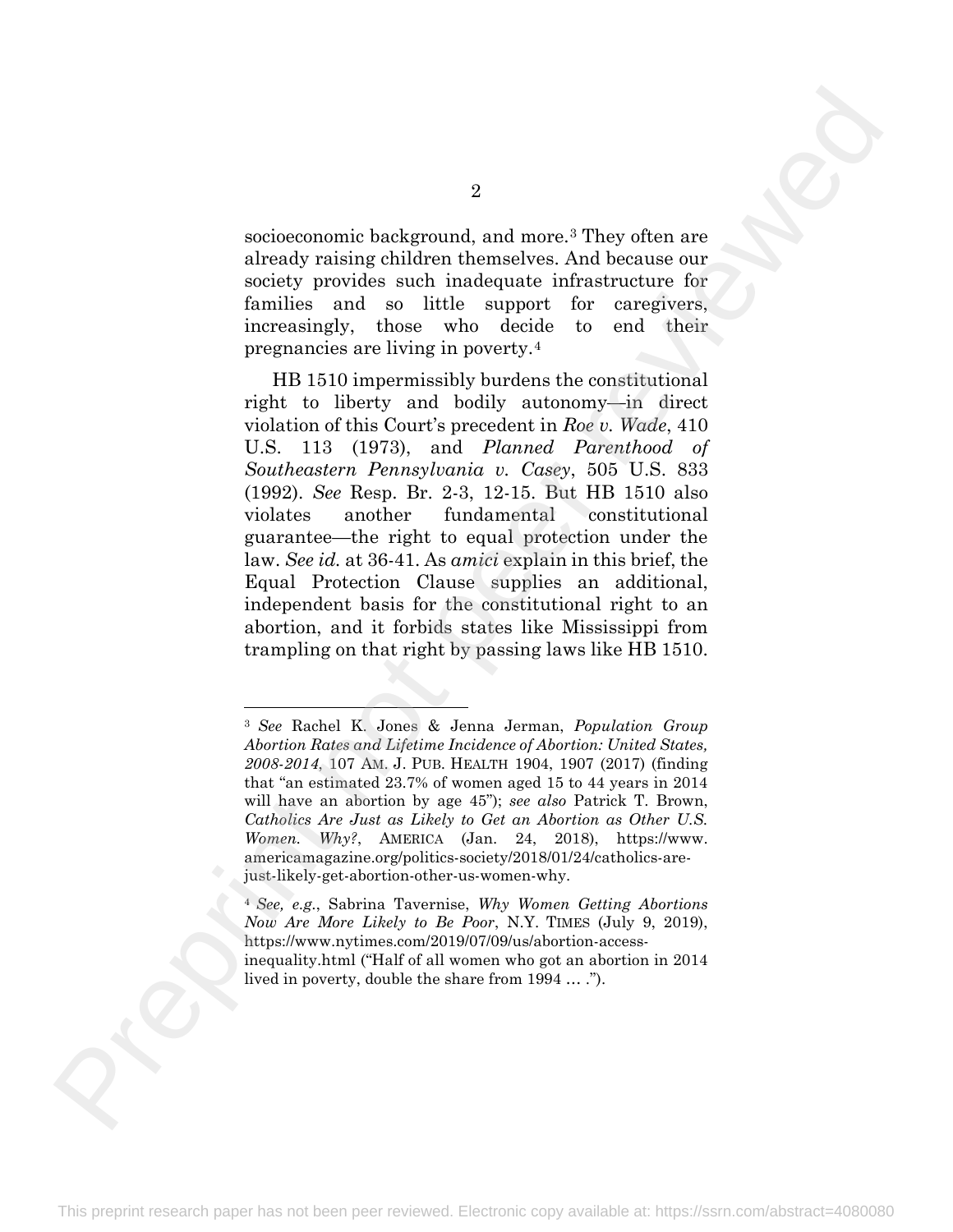Under this Court's equal protection jurisprudence, laws that classify on the basis of sex—including laws that regulate pregnancy—are subject to heightened scrutiny. *United States v. Virginia*, 518 U.S. 515, 533- 34 (1996) ("*Virginia*"); *see also Nev. Dep't of Hum. Res. v. Hibbs*, 538 U.S. 721, 728-34 (2003). To survive heightened scrutiny, the State of Mississippi must offer an "exceedingly persuasive justification" for its sex-based classification: specifically, it must show that its decision to regulate by sex-discriminatory means is substantially related to the achievement of important governmental objectives. *Virginia*, 518 U.S. at 531-33. In making that showing, the State may "not rely on overbroad generalizations about the different talents, capacities, or preferences of males and females," nor may sex classifications "be used, as they once were, to create or perpetuate the legal, social, and economic inferiority of women." *Id.* at 533-34 (internal citation omitted). HB 1510 does not pass constitutional muster under this standard. Finder this Court's equal protection jurisprudence.<br>
Now that closely on the basis of revs—including lows<br>
near that the signal protection is the first not performed as the signal<br>
and the signal of the signal and the sig

Mississippi has enacted HB 1510 to "protect[] the life of the unborn" and to "protect[] the health of women." *See* H.B. 1510 § 1(2)(b)(i)-(v), 2018 Leg., Reg. Sess. (Miss. 2018) (citations omitted). With certain narrow exceptions, the statute prohibits physicians from performing "an abortion" on a "maternal patient" after 15 weeks—singling out a pregnant woman and imposing on her the role of mother. *See id*. § 1(4). But the State denies the enormity of this imposition by expressly claiming that coercing motherhood, over a woman's objection, protects the woman in addition to any fetal life she may carry. *See id*. § 1(2)(b)(ii)-(v). The statute's paternalist justifications derive from "overbroad generalizations," *Virginia*, 518 U.S. at 533,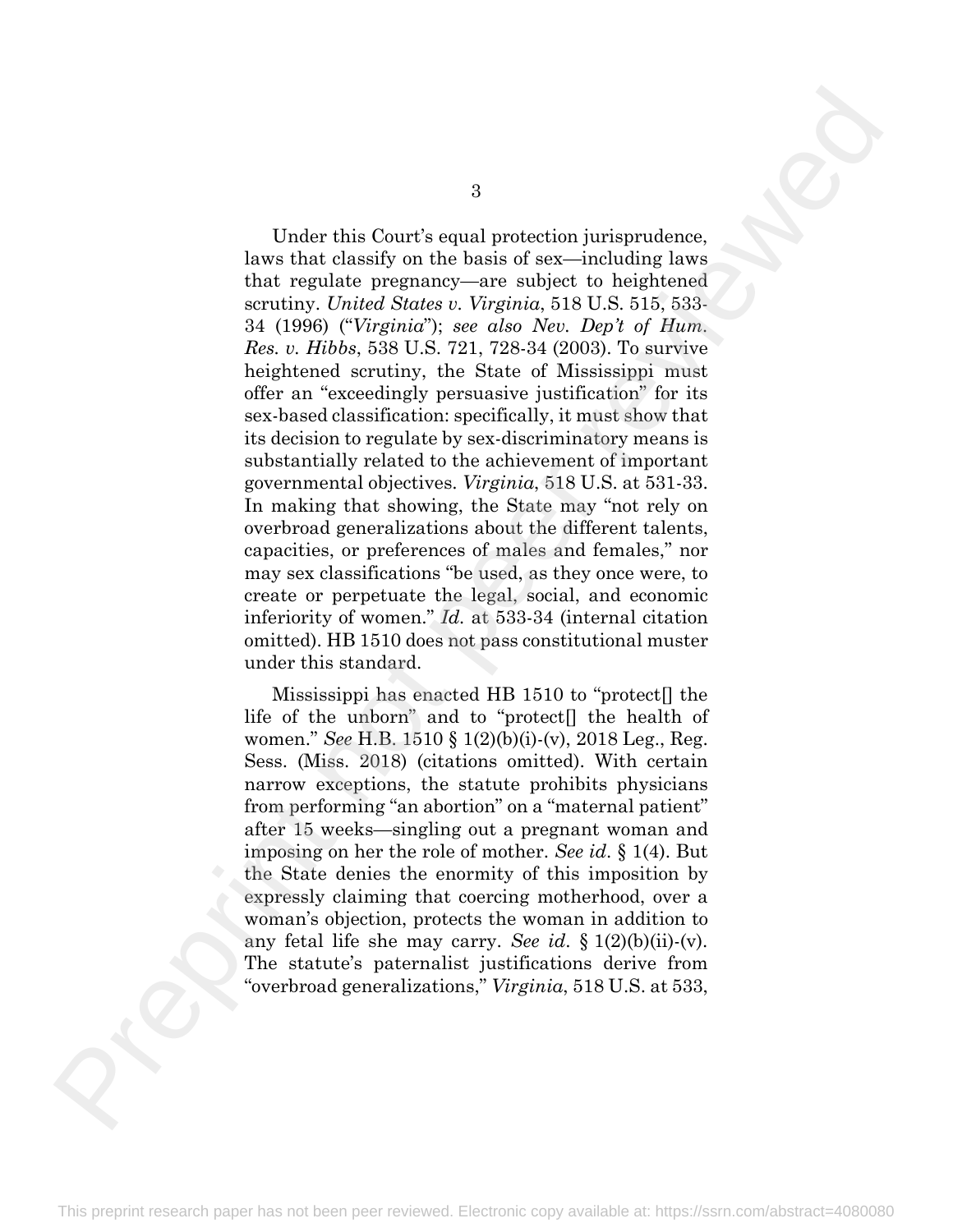about women as destined for motherhood that date back to nineteenth-century anti-abortion campaigns.

Relying on these antiquated sex-role stereotypes, Mississippi assumed it could fulfill *both* of its important objectives (protecting fetal life and women's health) by prohibiting abortion after 15 weeks. Because the State relied so heavily on sex-role stereotypes to achieve its two ends, it failed to explore the many less discriminatory and noncoercive ways to reduce abortion and to protect the life and health of women and future generations—such as by providing appropriate and effective sex education or assisting those who wish to bear children.

For these reasons, Mississippi has failed to offer an "exceedingly persuasive justification" for forcing a woman to continue pregnancy. *Id*. at 531. HB 1510 instead enforces a sex-based and coercive classification that "perpetuate[s] the legal, social, and economic inferiority of women." *Id*. at 534. Although people of all gender identities may become pregnant, seek abortions, or bear children, *see* Resp. Br. 13 n.3, this brief focuses on the constitutionally impermissible sex-role judgments about women that historically undergird laws regulating abortion, *see infra* Part II, including HB 1510. *See, e.g.*, Miss. H.B. 1510 § 1(2) (using language such as "maternal patient" and "women"); *see also infra* n.13 (reporting on debate among State legislators about the Mississippi women on whom the State's abortion regulations focus).5 Preprint not peer reviewed

<span id="page-15-0"></span><sup>&</sup>lt;sup>5</sup> Laws that discriminate on the basis of pregnancy can involve various forms of sex-based discrimination, as this Court has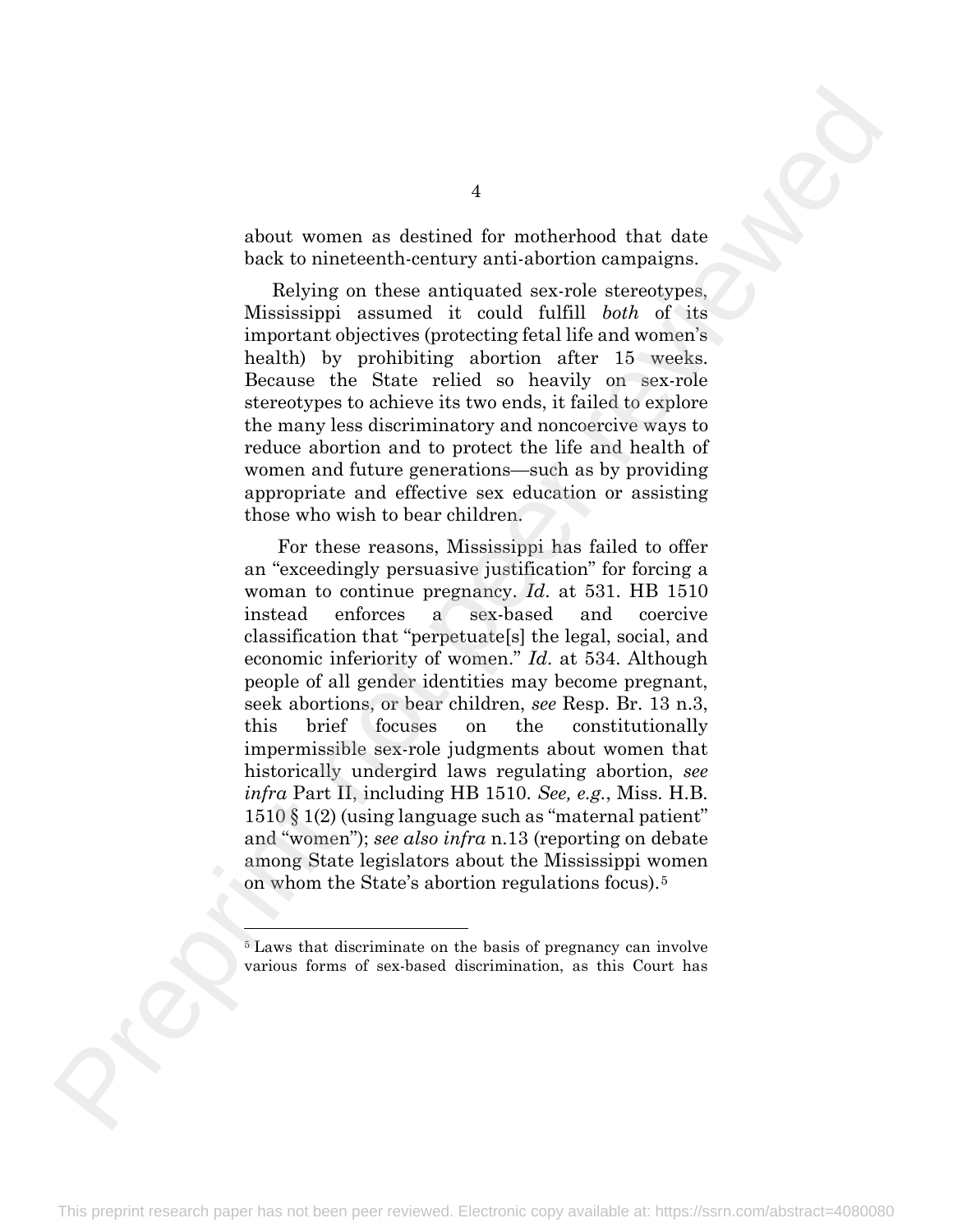This brief proceeds in four parts. *First*, *amici* demonstrate that, under this Court's existing precedent, laws that regulate pregnancy, like HB 1510, are sex classifications subject to heightened scrutiny. *Second*, *amici* explain how HB 1510's attempt to protect both women's health and fetal life violates settled equal protection principles by relying on archaic notions about a woman's social role. *Third*, *amici* show that Mississippi relied on these impermissible assumptions to enact HB 1510's regulation on abortion and, in fact, rejected numerous other less discriminatory means of protecting women's health and fetal life. And *fourth*, *amici* explain why attempts to justify HB 1510 on equality grounds are meritless. Fina brief precessed in four parts. First, onticle demonstrate that, under this Court's estimate and the control of the settle and the settle of the settle of the settle stress control of the stress control in the present

#### **ARGUMENT**

#### **I. HB 1510 VIOLATES THE EQUAL PROTECTION CLAUSE**

#### **A. This Court's Precedents Recognize That Equality Principles Underlie the Constitutional Right to an Abortion**

The right to make decisions about whether to end a pregnancy is grounded in both the Due Process and Equal Protection Clauses. In *Casey*, this Court acknowledged that women's talent, capacity, and right "to participate equally in the economic and social life

acknowledged. *Cf. Bostock v. Clayton County*, 140 S. Ct. 1731, 1744 (2020) ("In *Phillips*, the employer could have accurately spoken of its policy as one based on 'motherhood.' In much the same way, today's employers might describe their actions as motivated by their employees' homosexuality or transgender status.").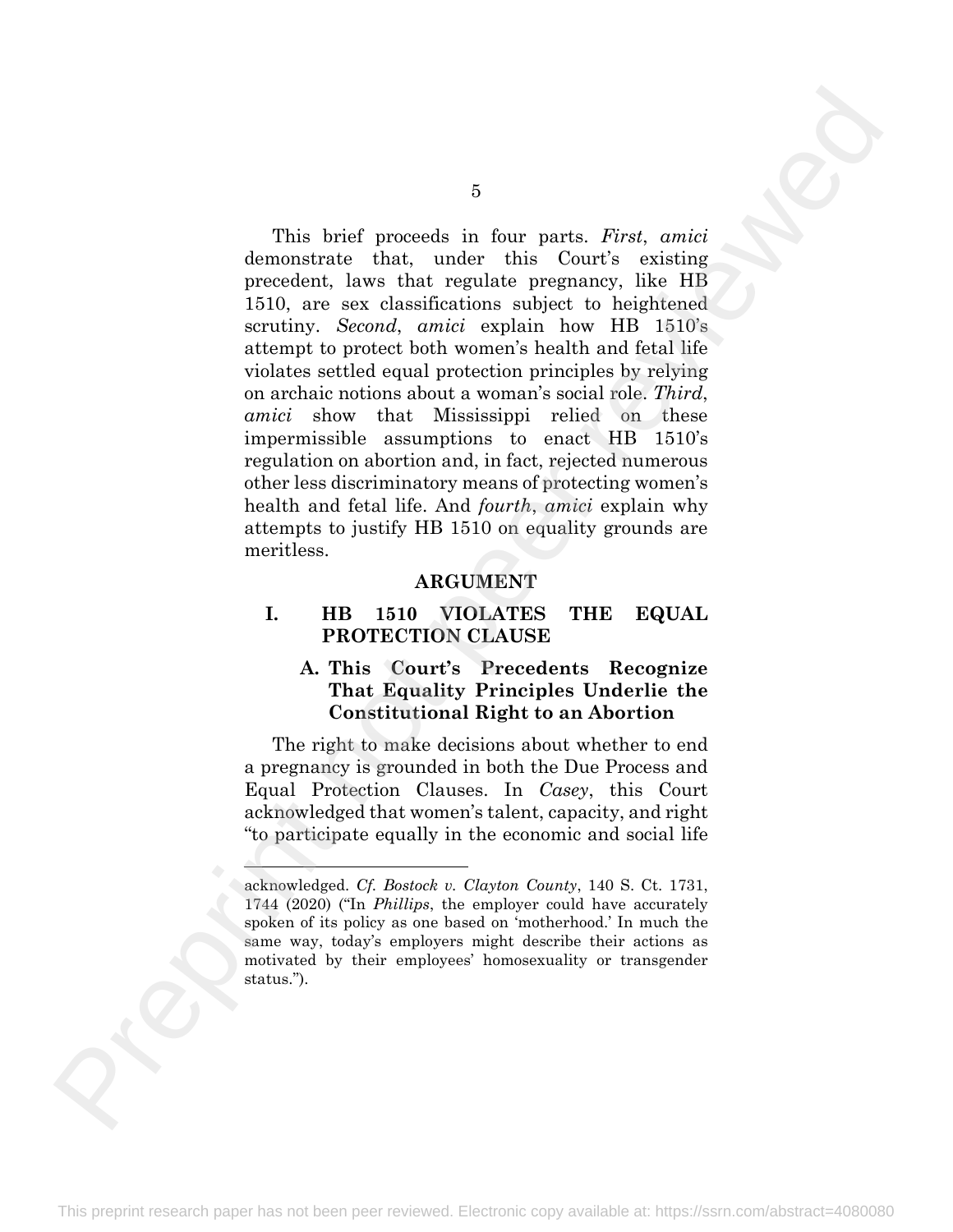of the Nation" is dependent on "their ability to control their reproductive lives." 505 U.S. at 856. Indeed, because of the physical, emotional, spiritual, economic, and social stakes of pregnancy and motherhood, the State cannot "insist, without more, upon its own vision of the woman's role, however dominant that vision has been in the course of our history and of our culture. The destiny of the woman must be shaped to a large extent on her own conception of her spiritual imperatives and her place in society." *Id.* at 852; *see also Gonzales v. Carhart*, 550 U.S. 124, 172 (2007) (Ginsburg, J., dissenting) ("[L]egal challenges to undue restrictions on abortion procedures … center on a woman's autonomy to determine her life's course, and thus to enjoy equal citizenship  $\ldots$  .").<sup>6</sup> B<br>
of the Nation" is dependent on "their ability to control<br>
their reproductive lives". Side i.e.s. as is a model of<br>
the reviewed in the state of any side in the regimeary. In<br>
concerning the state cannot "treated any de

And just last Term, Justice Sotomayor recognized the equality interests at stake in accessing abortion. Justice Sotomayor observed that "[t]his country's laws have long singled out abortions for more onerous treatment than other medical procedures that carry similar or greater risks," imposing "an unnecessary, irrational, and unjustifiable undue burden on women seeking to exercise their right to choose." *FDA v. Am. Coll. of Obstetricians & Gynecologists*, 141 S. Ct. 578, 585 (2021) (Sotomayor, J., dissenting) (citing *Gonzales*, 550 U.S. at 172 (Ginsburg, J., dissenting)).

6

<span id="page-17-0"></span><sup>6</sup> *Cf*. *Lawrence v. Texas*, 539 U.S. 558, 575 (2003) ("Equality of treatment and the due process right to demand respect for conduct protected by the substantive guarantee of liberty are linked in important respects, and a decision on the latter point advances both interests.").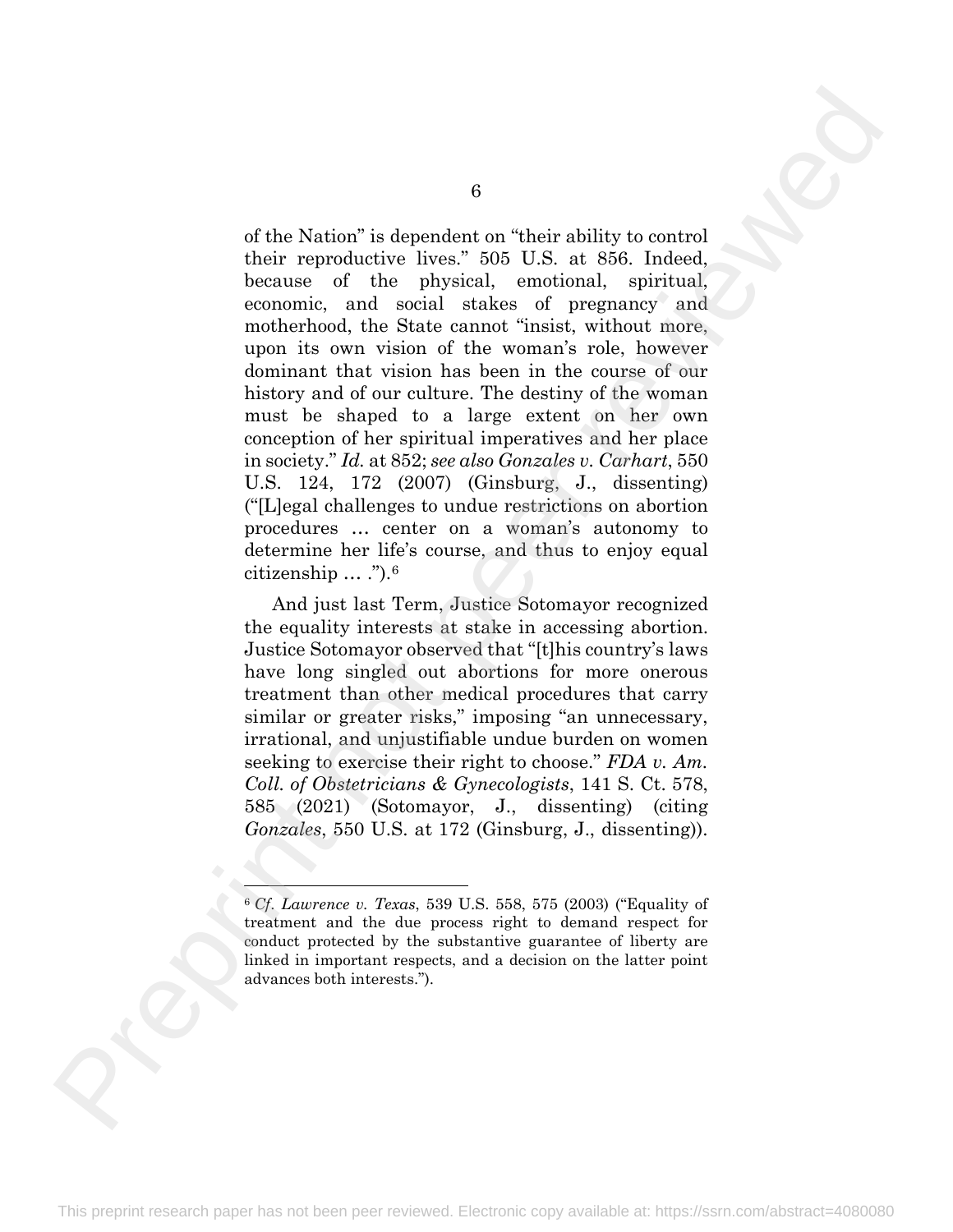Those undue burdens are often most severe for lowincome women and women of color. *Id.* at 582.

Accordingly, Justices of this Court have long acknowledged the fundamental equality principles that underlie the constitutional right to an abortion. Similarly, and over time, the Court has applied its prohibition on discriminatory sex-based classifications to laws regulating pregnancy. As *amici* explain in further detail below, HB 1510 violates those equality principles by imposing an unjustified and profoundly dangerous sex-based restriction on a woman's right to control her own reproductive life.7

#### **B. Pregnancy Regulations Are Sex-Based Classifications Subject to Heightened Scrutiny**

<span id="page-18-0"></span>Throughout much of American history, belief in traditional gender roles has shaped the Nation's laws, including the assumptions that "a woman is, and should remain, 'the center of home and family life,'" and that "'a proper discharge of [a woman's] maternal

<sup>7</sup> Even before *Casey*, prominent legal scholars recognized that the abortion right is also protected by the Constitution's equality guarantees. *See Casey*, 505 U.S. at 928 & n.4 (Blackmun, J., concurring in part) (observing that the "assumption—that women can simply be forced to accept the 'natural' status and incidents of motherhood—appears to rest upon a conception of women's role that has triggered the protection of the Equal Protection Clause" and citing scholarship); *see also* Serena Mayeri, *Undue-ing Roe: Constitutional Conflict and Political Polarization in* Planned Parenthood v. Casey, *in* REPRODUCTIVE RIGHTS AND JUSTICE STORIES 150-52 (Melissa Murray, Katherine Shaw & Reva B. Siegel, eds. 2019) (describing role of sex equality principles in academic and judicial discourse leading up to *Casey*). Thos[e](#page-18-0) under bursten are often most assess for low-<br>theory women and women of color. Id. at 582,<br>exchanged the functions relationship is constrained equality perinciples<br>calculately due to construct the periodic periodic s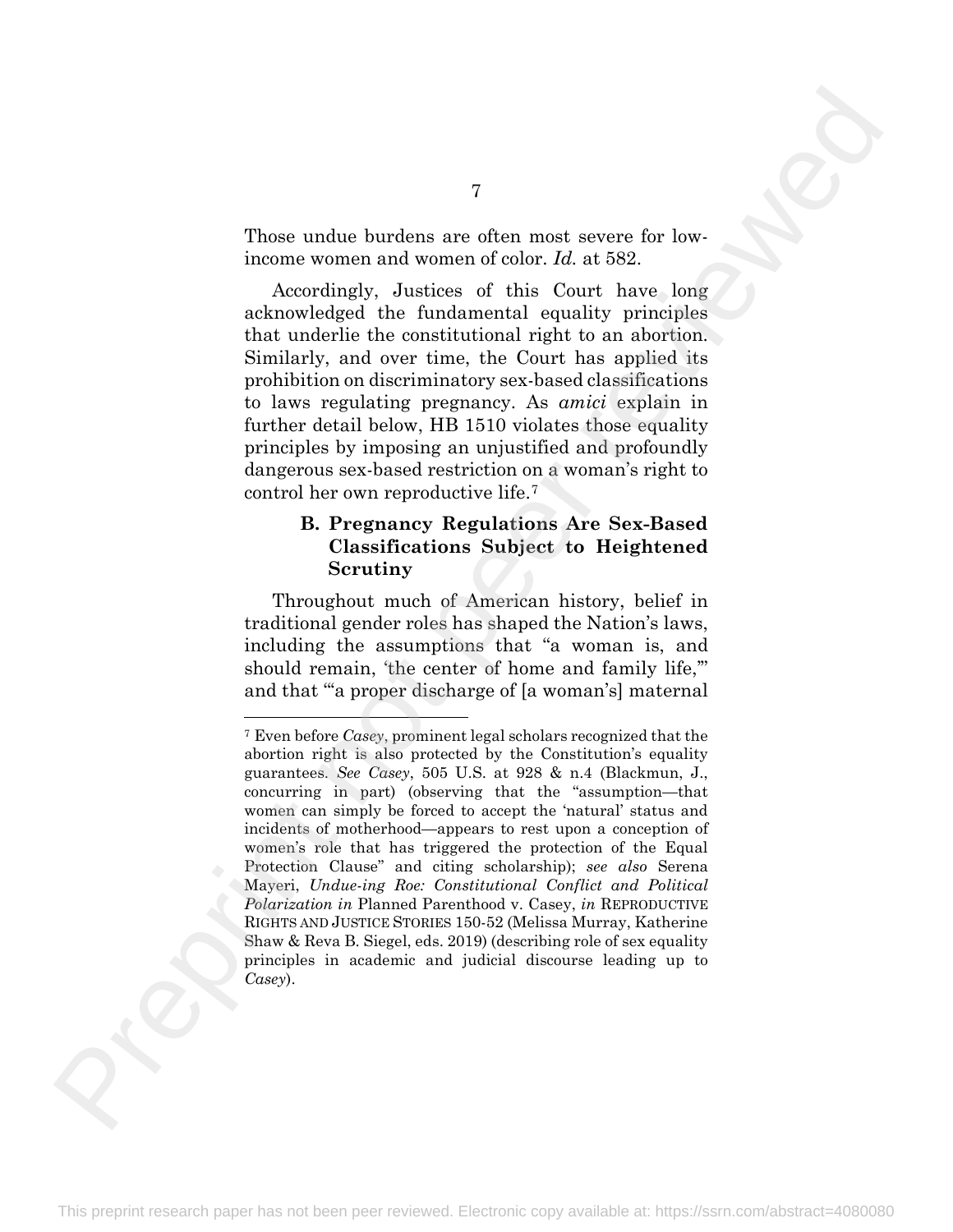functions … justif[ies] [protective] legislation,'" *Hibbs*, 538 U.S. at 729 (third alteration added) (citing *Hoyt v. Florida*, 368 U.S. 57, 62 (1961), and *Muller v. Oregon*, 208 U.S. 412, 422 (1908)). Those sex-role stereotypes led three members of this Court to insist that "[t]he paramount destiny and mission of woman are to fulfil the noble and benign offices of wife and mother. This is the law of the Creator." *Bradwell v. Illinois*, 83 U.S. (16 Wall.) 130, 141 (1872) (Bradley, J., joined by Swayne and Field, JJ., concurring in judgment) (upholding a state's denial of a law license to a woman because of her sex).

Fifty years ago, this Court changed course and began to strike down sex-based state action that enforced these traditional gender stereotypes as unconstitutional under the Equal Protection Clause. *See Reed v. Reed*, 404 U.S. 71, 76 (1971); *Frontiero v. Richardson*, 411 U.S. 677, 684-85 (1973) (plurality opinion) (citing *Bradwell* as evidence of the Nation's "long and unfortunate history of sex discrimination"). The Court did not initially give a clear account of how pregnancy-based regulations perpetuate these stereotypes. *See Geduldig v. Aiello*, 417 U.S. 484, 496 n.20 (1974). But as the Court gained experience interpreting the Pregnancy Discrimination Act of 1978, 42 U.S.C. § 2000e(k) (2018), it began to explain how certain laws regulating pregnancy could be based on impermissible sex-role stereotypes, *see Cal. Fed. Sav. & Loan Ass'n v. Guerra*, 479 U.S. 272, 289-90 (1987) (Marshall, J.) (upholding a state law mandating a reasonable, unpaid pregnancy disability leave as consistent with the Pregnancy Discrimination Act and Title VII because it "promotes equal employment opportunity" and "does not reflect archaic Runctiona ... juxtifies] [protective] legislation," Hibbs.<br>
28. U.S. at 220 chiral alteration added (clemg *they i*).<br>
28. U.S. at 220 chiral alteration added (clemg *they i*).<br>
29.00. SLS and 24. 22. 201900). Thus an and

8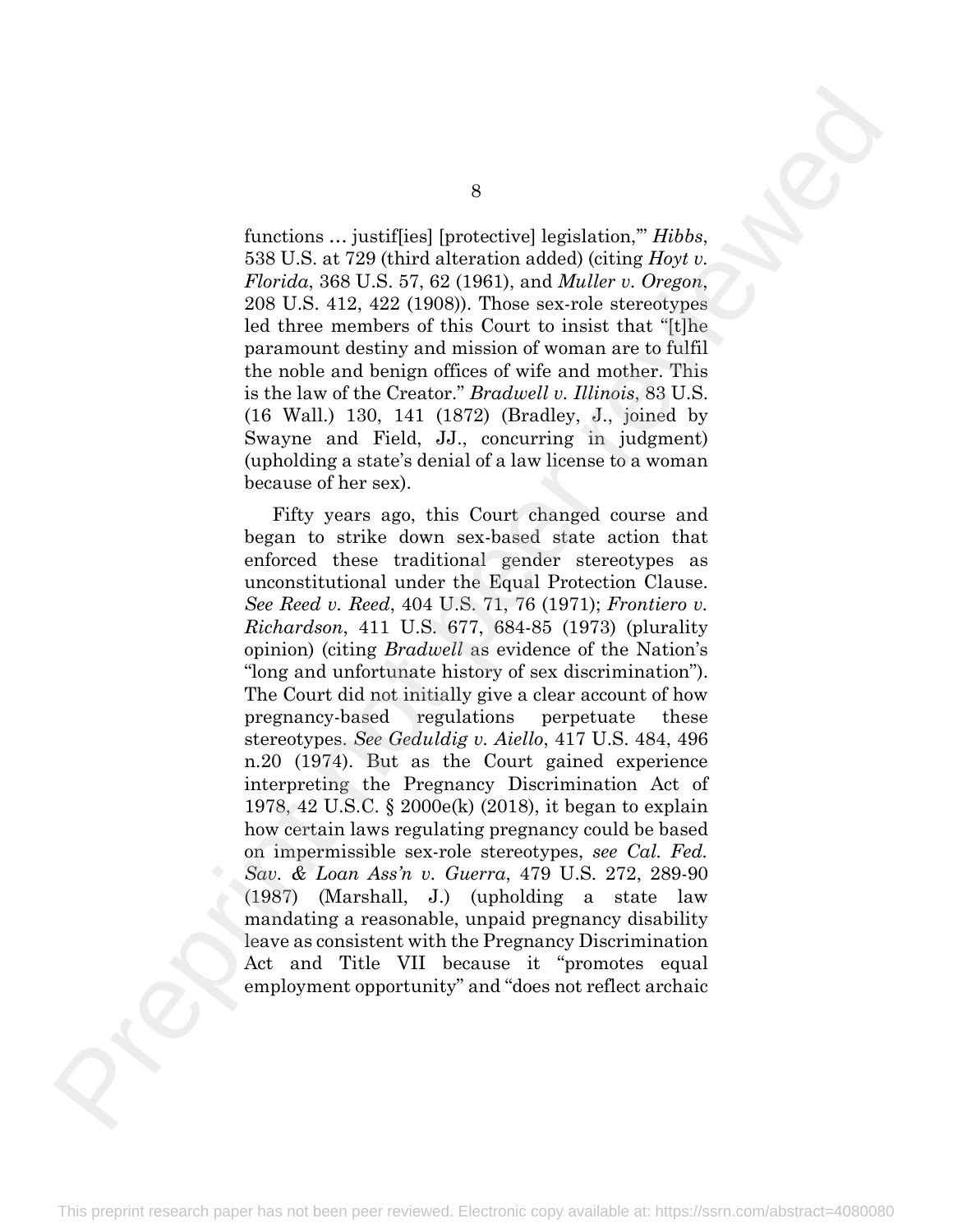or stereotypic notions about pregnancy and the abilities of pregnant workers").

The Court thereafter made clear that equal protection principles apply with equal force to pregnancy-based classifications. Justice Ginsburg's landmark decision in *United States v. Virginia* recognized that pregnancy-based regulations, too, are sex classifications subject to scrutiny under the Equal Protection Clause. *See Virginia*, 518 U.S. at 533-34 (citing *Cal. Fed.*, 479 U.S. at 289). In *Virginia*, the Court held that sex classifications cannot be justified by physical differences between men and women. The Court affirmed that the Constitution's equality guarantees extend to women as men's equals, regardless of any "inherent differences" between the sexes. Those "[i]nherent differences," the Court explained, "remain cause for celebration, but not for denigration of the members of either sex or for artificial constraints on an individual's opportunity." *Id.* 9 are the Count three<br>lines of peer reactions about pregnancy and the abilities of peer<br>ant workers). The Count incredict reminded ender that equal for<br>set of presention principles apply with equal forces to present<br>prese

Not every sex classification, the Court reasoned, was constitutionally infirm. Sex classifications that "promot[e] equal employment opportunity" or "advance [the] full development of the talent and capacities of our Nation's people"—like the state law establishing unpaid pregnancy disability leave at issue in *Cal. Fed.*—are permissible. *Id.* at 533 (quoting *Cal. Fed.*, 479 U.S. at 289 (first alteration in original)). But the Court in *Virginia* held that the Constitution's guarantee of equal protection means that sex "classifications may not be used, as they once were … to create or perpetuate the legal, social, and economic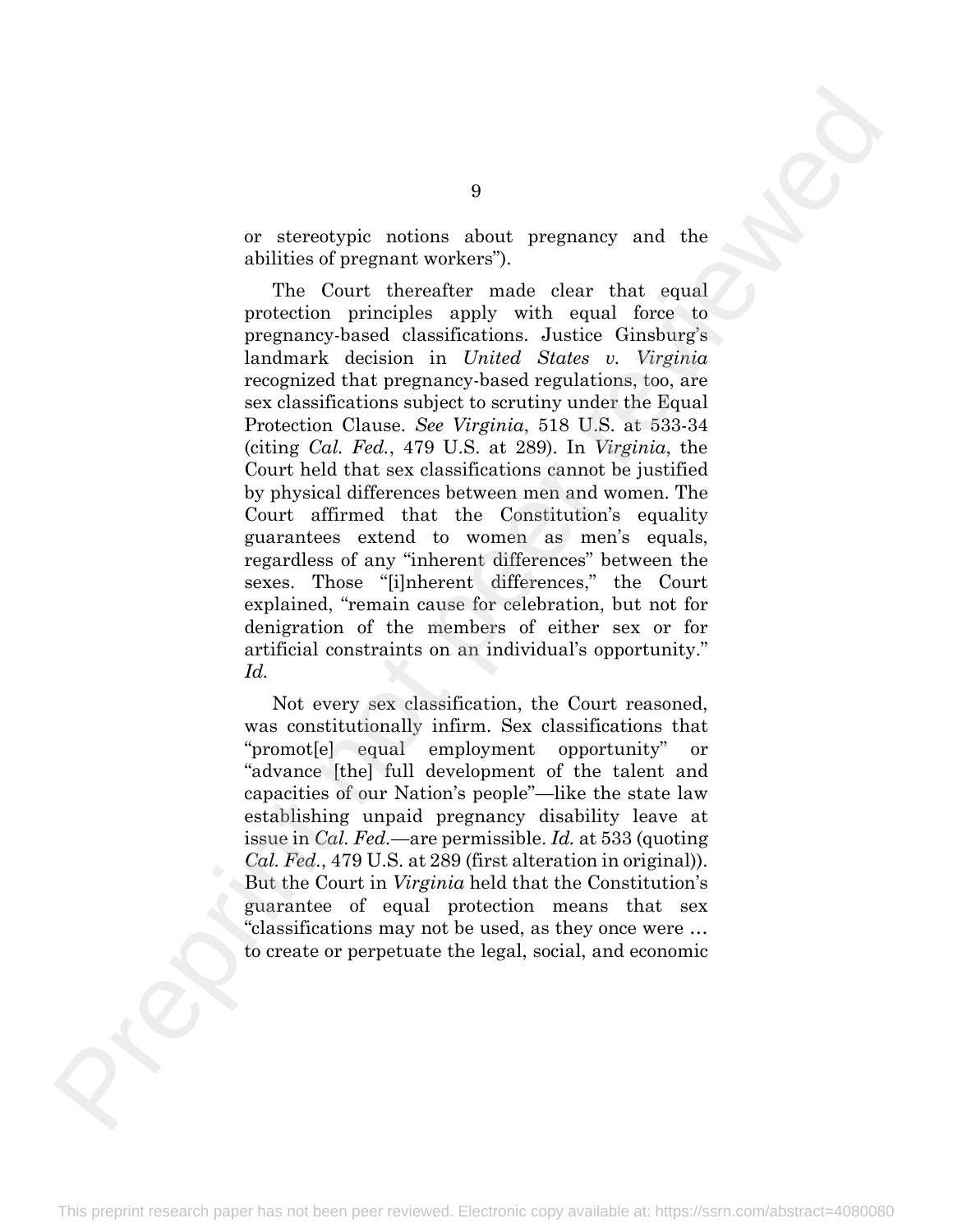inferiority of women." *Id.* at 534 (internal citation omitted).

Seven years later, Chief Justice Rehnquist elaborated on *Virginia*'s logic, further confirming that the Equal Protection Clause applied to laws regulating pregnancy. In *Hibbs*, the Court held that Congress could enact the Family and Medical Leave Act to remedy and prevent inequality in the provision of family leave because historically, "ideology about women's roles" had been used to justify discrimination against women particularly when they were "mothers or mothers-to-be." 538 U.S. at 736 (citation omitted).

*Hibbs* made clear that pregnancy-based regulations anchored in archaic stereotypes about gender roles can violate the Equal Protection Clause. As Chief Justice Rehnquist put it, the "differential [maternity and paternity] leave policies were not attributable to any differential physical needs of men and women, but rather to the pervasive sex-role stereotype that caring for family members is women's work." *Id.* at 731. Laws perpetuating such sex-role stereotypes injured women *and* men. And "[t]hese mutually reinforcing stereotypes," the Chief Justice recognized, "created a self-fulfilling cycle of discrimination that forced women to continue to assume the role of primary family caregiver." *Id.* at 736 ("Because employers continued to regard the family as the woman's domain, they often denied men similar accommodations or discouraged them from taking leave."). 10<br>
inferiority of women."  $Id.$  at 534 (internal citation controls).<br>
Subvariance of the simulation of the simulation of the simulation of the simulation of the simulation of the simulation of the simulation of the simula

Taken together, *Virginia* and *Hibbs* establish that laws regulating pregnancy are sex-based classifications that violate the Equal Protection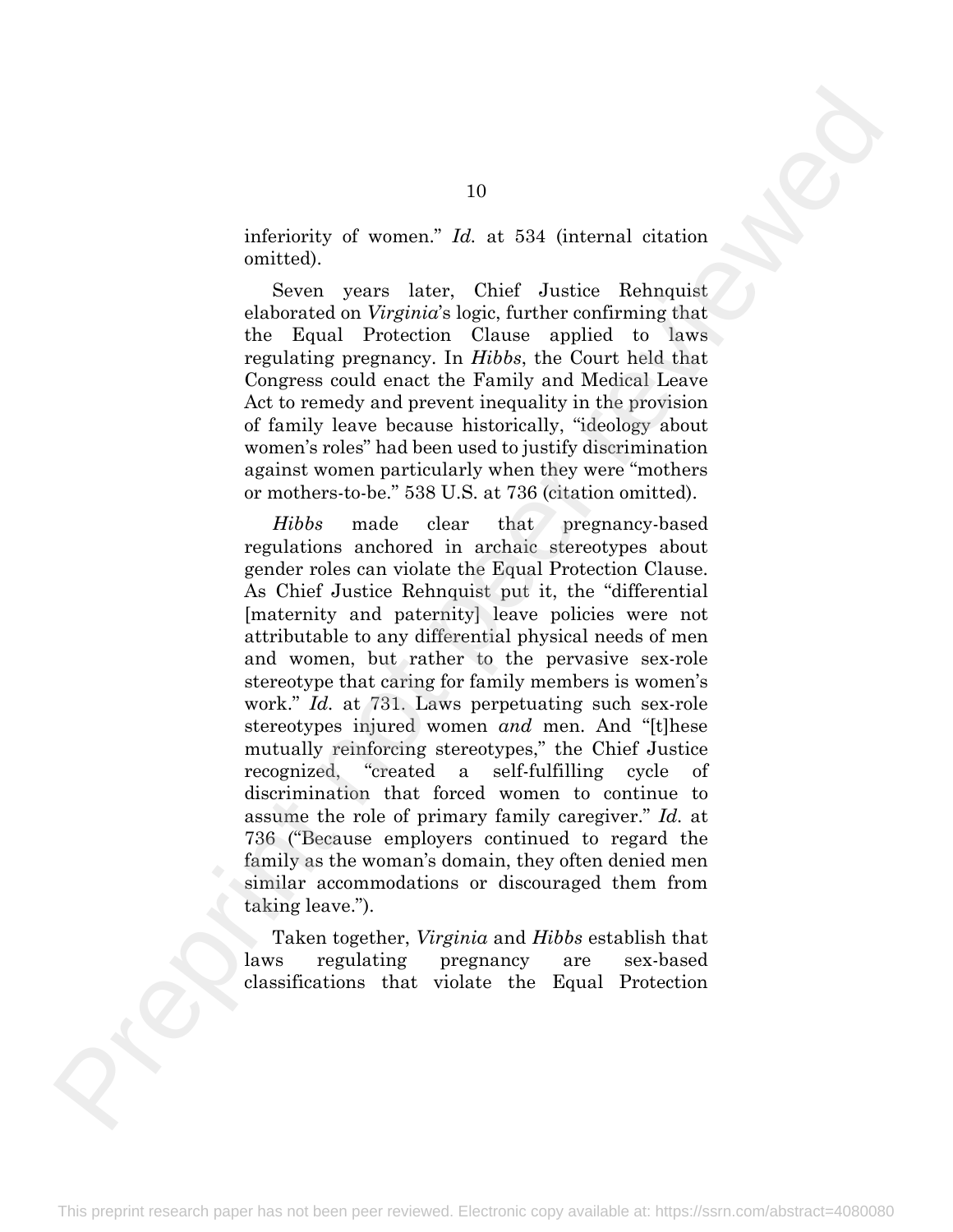Clause when they are rooted in sex-role stereotypes that injure or subordinate. *See* Reva B. Siegel, *The Pregnant Citizen, from Suffrage to the Present*, 19TH AMENDMENT SPECIAL EDITION GEO. L.J. 167, 189-211 (2020); *see also id.* at 208 & n.229 (explaining *Geduldig*'s status after *Virginia* and *Hibbs*).

#### **C. Because HB 1510 Regulates Pregnancy, It Must Satisfy Heightened Scrutiny**

HB 1510 singles out pregnant women for coercive regulation. By its terms, the law is designed to deprive women, and not men, of their right to make choices about whether or not to have children.

Because Mississippi has chosen "discriminatory means" to protect health and life, the State must satisfy heightened scrutiny by offering "exceedingly persuasive" justification for its choice of means that does not rely on "overbroad generalizations" about the differences between sexes. *Virginia*, 518 U.S. at 533. In scrutinizing sex-based state action for impermissible sex stereotyping, the *Virginia* standard examines the law's historical context and the State's decision-making in a larger policy context to ascertain whether the State's sexbased classification is being used "to create or perpetuate the legal, social, and economic inferiority of women." *Id.* at 534.8 Clause when they are rooted in section strengthes that injure or an<br>interdinate. See, leven is Suegel, The Maximum or animalization, See leven is Suegel, The Maximum Series (at 167, 189, 21, 197, 197, 197, 197, 197, 197,

<span id="page-22-0"></span><sup>8</sup> *See Virginia*, 518 U.S. at 535-40 (determining from historical context that stereotyped beliefs about sex roles originating in nineteenth-century ideas about women's physical and reproductive fragility underpinned the exclusion of women from VMI); *id.* at 539 (determining from policy context that VMI's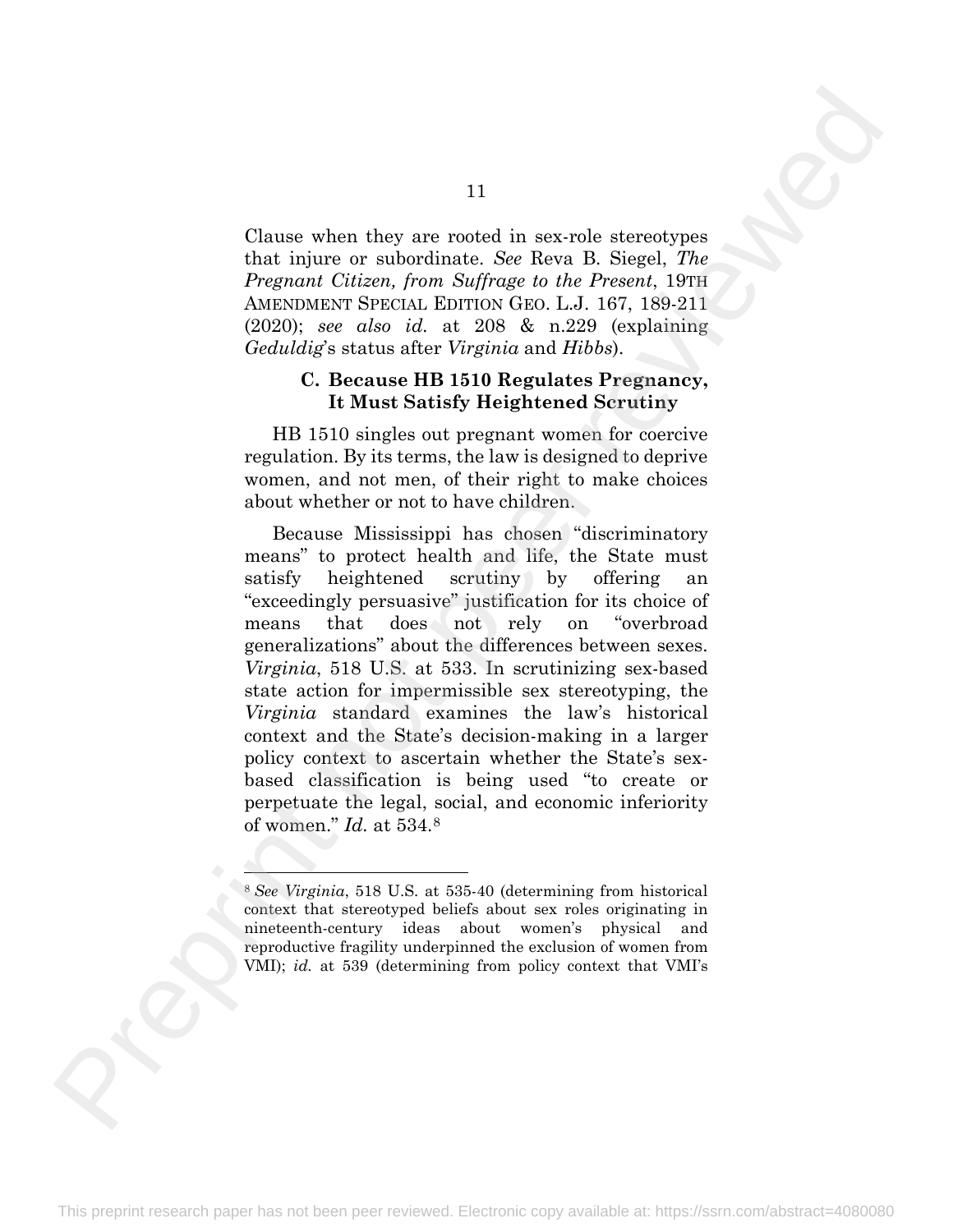HB 1510 does not satisfy heightened scrutiny for at least two reasons. First, considered in historical context, the State's legislative findings reflect "ancient notions about women's place in the family and under the Constitution—ideas that have long since been discredited." *Gonzales*, 550 U.S. at 185 (Ginsburg, J., dissenting). *See infra* Part II. Second, relying on these traditional sex roles, the State assumed it could protect fetal life *and* the health of women by prohibiting abortion after 15 weeks. But gripped by those stereotyped beliefs, Mississippi failed to adopt many alternative, less discriminatory means of reducing abortion and supporting those who seek to raise children. *See infra* Part III. 12<br>
HB 1510 does not sthirfy heightened acruitiny for at<br>
teach two vencions. Free, considered in butterical<br>
unitions abund womanize place is in the family and unitary<br>
the Constitution-ideas that have long since been<br>
d

#### **II. MISSISSIPPI'S JUSTIFICATIONS FOR HB 1510 ARE INEXTRICABLY INTERTWINED WITH OUTDATED STEREOTYPES ABOUT WOMEN**

Petitioners insist that *Roe* and *Casey* "shackle States to a view of the facts that is decades out of date." Pet. Br. 4. To the contrary, Mississippi's own logic and its laws are anchored in the past.

Today, as in the past, advocates of laws like HB 1510 argue that restricting abortion will protect fetal life *and* protect women—all while denying that limiting abortion access risks hurting women. <sup>9</sup> *See*

rejection of coeducation in 1986 did not reflect "any Commonwealth policy evenhandedly to advance diverse educational options").

<span id="page-23-0"></span><sup>9</sup> In the 1990s, in response to public unease with arguments against abortion that ignored or attacked women, advocates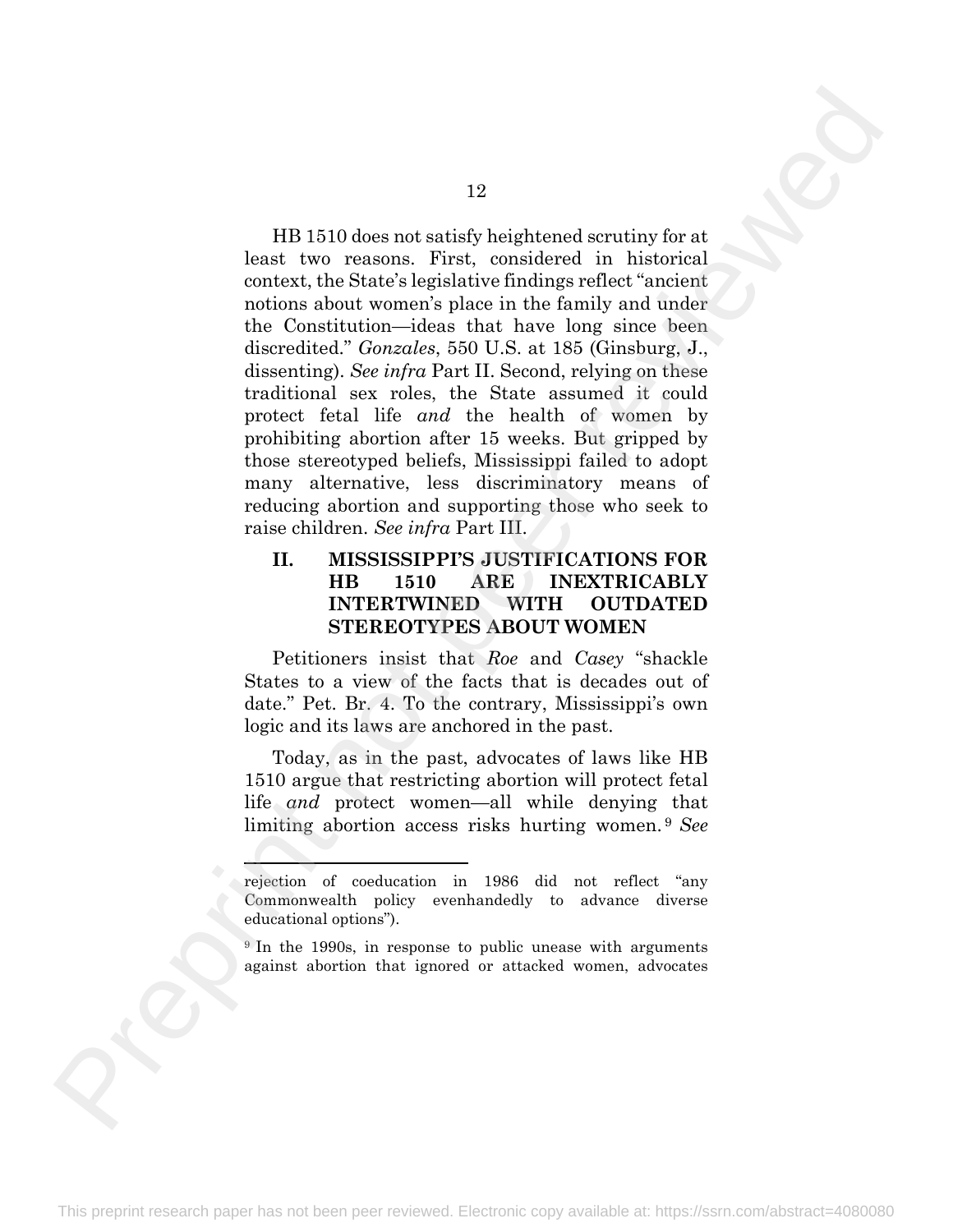Miss. H.B. 1510 § 1(2)(b)(i) (finding that banning abortion protects fetal life); *id.* § 1(2)(b)(ii)-(v) (finding that banning abortion protects women).

These justifications are not new. The nineteenthcentury anti-abortion campaign, too, claimed that regulating abortion would protect women's physical and psychological health. The anti-abortion campaign shows how a call to protect a pregnant woman's health can function as an effort to enforce a woman's role as mother. Most importantly, the campaign demonstrates how seemingly benign concerns can be deeply entangled with wholly unconstitutional reasons for compelling a woman to bear a child. *See* Reva Siegel, *Reasoning from the Body: A Historical Perspective on Abortion Regulation and Questions of Equal Protection*, 44 STAN. L. REV. 261, 280-323 (1992) (showing how nineteenth-century doctors argued that banning abortion would protect fetal life, protect a woman's health, enforce wives' marital duties, and control the relative birthrates of "native" and immigrant populations, in order to preserve the demographic character of the nation); *see also infra* Part IV. 13<br>
Mine. II.B. 1510 § 1(2)(b)() (finding that banning<br>
abortion protects from life), at § 1(2)(b)(f)-(c) (finding<br>
that the minimization control in the minimization of the minimization<br>
These justifications are not new.

began to emphasize that restricting abortion not only protects fetal life, but also protects women's psychological and physical health. *See* Reva B. Siegel, *Why Restrict Abortion? Expanding the Frame on* June Medical, 2020 SUP. CT. REV. (forthcoming 2021) (manuscript at 20-33), https://papers.ssrn.com/sol3/papers.cfm? abstract id=3799645 (explaining how anti-abortion movement's "pro-woman and pro-life" claims implicitly and expressly appeal to the sex role-based belief that what is best for children is best for the mother's health).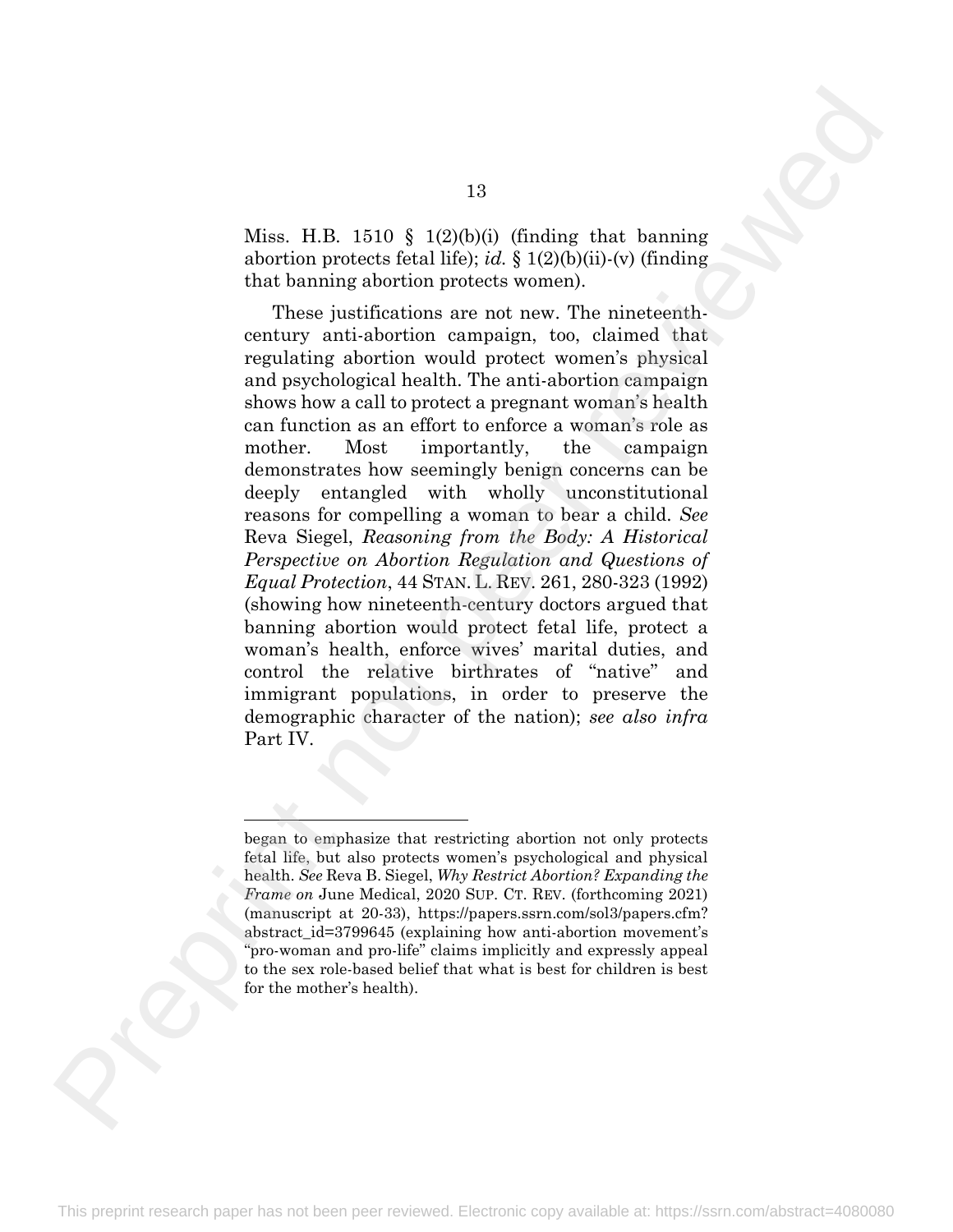#### **A. Historical Context Illustrates That Sex Stereotypes Are Interwoven into Abortion Restrictions Like HB 1510**

In the nineteenth century, the physician who led the campaign to ban abortion, Dr. Horatio Storer, claimed that childbearing was "the end for which [married women] are physiologically constituted and for which they are destined by nature." *See* HORATIO STORER, WHY NOT? A BOOK FOR EVERY WOMAN 75-76 (1866); JAMES C. MOHR, ABORTION IN AMERICA: THE ORIGINS AND EVOLUTION OF NATIONAL POLICY, 1800– 1900, 78, 89, 148 (1978) (recounting Storer's role in persuading Americans to ban abortion). According to Storer, avoiding this pre-ordained biological and social role would lead to a woman's physical and social ruin. *See* STORER, *supra*, at 37 ("[A]ny infringement of [natural laws] must necessarily cause derangement, disaster, or ruin."); H.S. POMEROY, THE ETHICS OF MARRIAGE 97 (1888) ("Interference with Nature so that she may not accomplish the production of healthy human beings is a physiological sin of the most heinous sort ...."). The American Medical Association's 1871 *Report on Criminal Abortion* denounced a woman who ended a pregnancy: "She becomes unmindful of the course marked out for her by Providence, she overlooks the duties imposed on her by the marriage contract." D.A. O'Donnell & W.L. Atlee, *Report on Criminal Abortion*, 22 TRANSACTIONS AM. MED. ASS'N 239, 241 (1871). 14<br>
A. Historical Context Illustrates That Sex<br>
Shoreotypes Are Interwoven into<br>
A chorrotypes Are Interwoven into<br>
The memberical centration of the HV for the HV for the complete<br>
In the ameleonic of the chorroto, the HV

During this same time, doctors further justified controlling women's roles by asserting women's incompetence to make their own decisions about sex and childbearing. Because they understood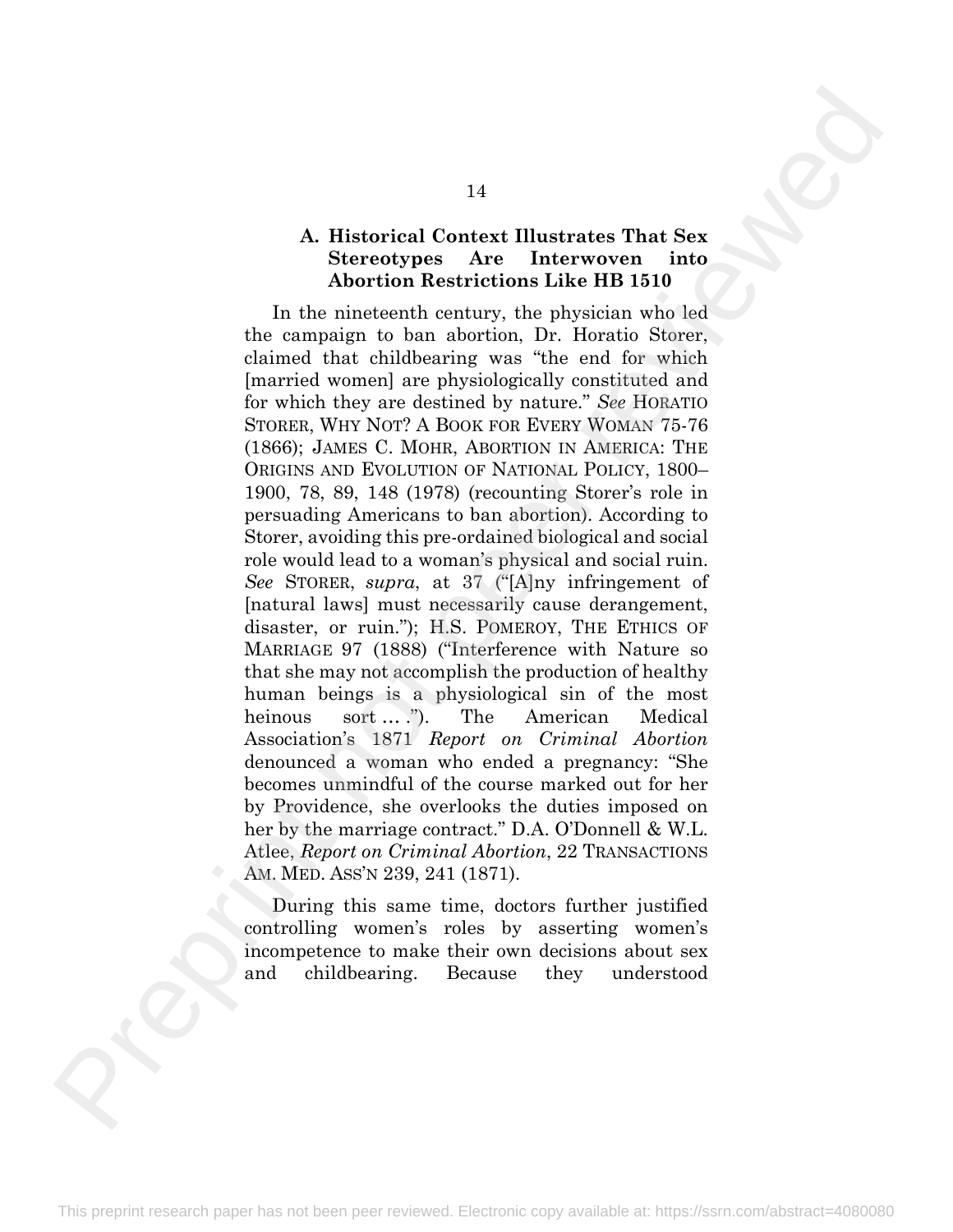childbearing as the "end for which [women] are psychologically constituted and for which they are destined by nature," anti-abortion advocates claimed that termination of pregnancy is "disastrous to a woman's mental, moral, and physical well-being." STORER, *supra*, at 75-76. The notion that interrupting a pregnancy produced feminine hysteria followed neatly from the premise that women lack decisional capacity to choose to avoid motherhood. *See* E.P. Christian, *The Pathological Consequences Incident to Induced Abortion*, 2 DETROIT REV. MED. & PHARMACY 145, 146 (1867) (noting that "violence against the physiological laws of gestation" would cause a "severe and grievous penalty" because of "the intimate relation between the nervous and uterine systems manifested in the various and frequent nervous disorders arising from uterine derangements"). Further, the choice to avoid motherhood was believed to confer "a moral as well as a physical taint" that "stamps its effects indelibly on the constitution of the female." J.J. Mulheron, *Foeticide: A Paper Read Before the Wayne County Medical Society*, 10 PENINSULAR J. MED. 385, 390 (1874). childbestring as the "end for which (women) are previously<br>construinted and for which (women) are previously<br>children in the "and for which they are that turning in the main in the<br>main in a pregnancy is "distanting the s

And just as women's minds were supposedly irrevocably and deleteriously affected by abortion, so too were their bodies. Physicians claimed that abortion would "insidiously undermine[]" women's reproductive organs, and "permanently incapacitate[] [women] for conception." STORER, *supra*, at 50. A woman who has an abortion "destroys her health … [and] sooner or later comes upon the hands of the physician suffering with uterine disease." O.S. Phelps, *Criminal Abortion: Read Before the Calhoun County Medical Society,* 1 DETROIT LANCET 725, 728 (1878).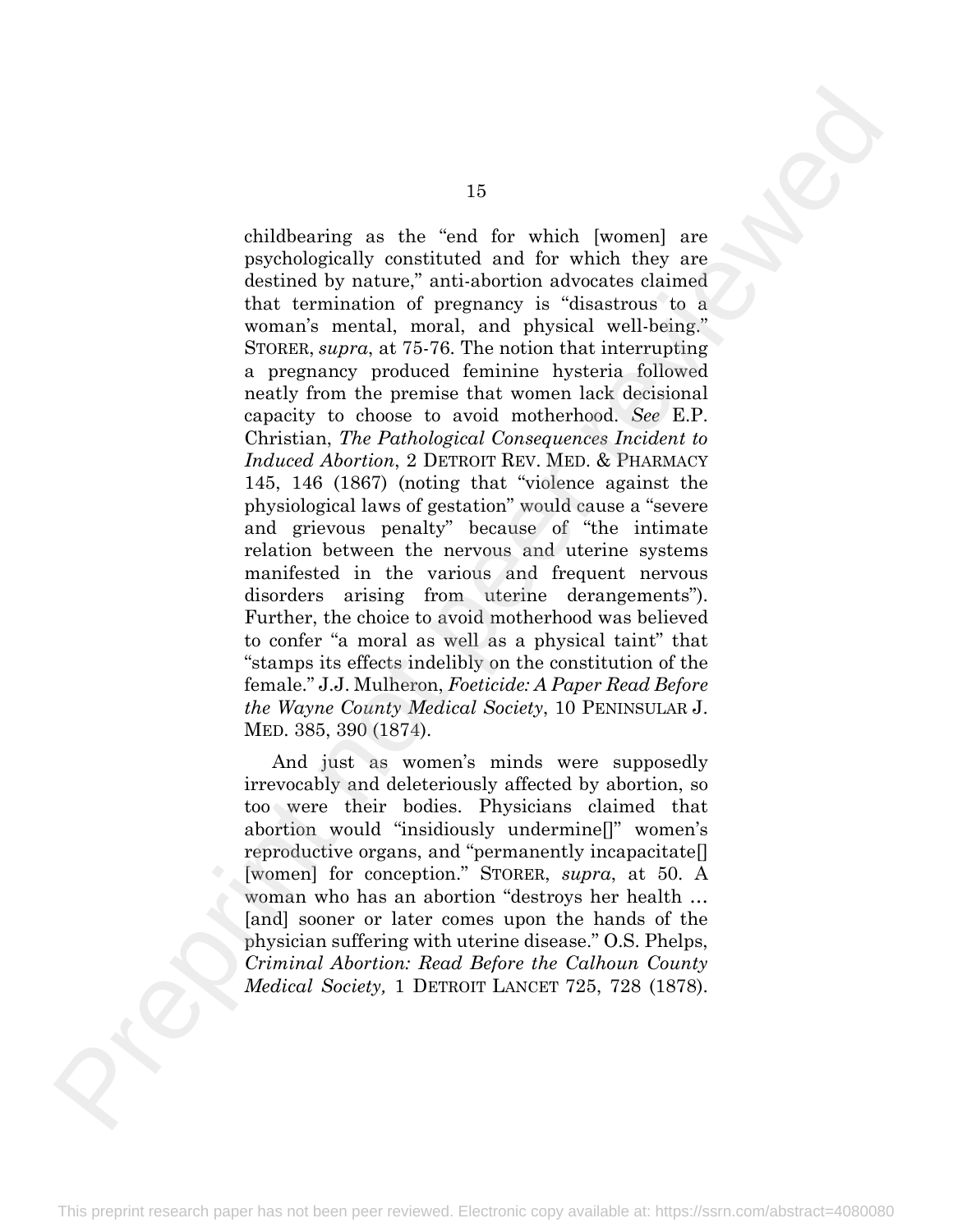According to anti-abortion advocates, these and other health issues were a "direct result of this interference with *nature's* laws." L.D. Griswold et al., *Additional Report from the Select Committee to Whom Was Referred S.B. No. 285*, 1867 OHIO SENATE J. APPENDIX 233, 234 (emphasis added). It should come as little surprise that "[s]tatements hostile to the woman's rights movement appeared in many of the antiabortion tracts penned by America's doctors and their supporters." Siegel, *Reasoning from the Body*, *supra*, at 303; *see generally id.* at 302-14.10

#### **B. HB 1510 Rests on Modern Expressions of Outdated Sex-Role Stereotypes**

<span id="page-27-0"></span>HB 1510 recites Mississippi's interests in banning abortion to protect fetal life and women's health. *See* Miss. H.B. 1510 § 1(2)(b)(i)-(ii). Although the State does not employ nineteenth-century rhetoric in its legislative findings, its asserted justifications for HB 1510 are a modern twist on the same old sex-role

<sup>10</sup> Emphasizing the importance of a woman's right to "voluntary motherhood" (that is, to oppose her husband's sexual advances), abolitionist and suffragist Lucy Stone remarked, "[i]t is very little to me to have the right to vote, to own property, … if I may not keep my body, and its uses, in my absolute right." *Id.* at 305 (quoting Letter from Lucy Stone to Antoinette Brown (Blackwell) (July 11, 1855), *quoted in* ELIZABETH CAZDEN, ANTOINETTE BROWN BLACKWELL: A BIOGRAPHY 100 (1983)). Doctors leading the nineteenth-century campaign against abortion attacked arguments for voluntary motherhood on the grounds that recognizing a wife's right to refuse her husband's sexual advances would make marriage a relation of "legalized prostitution." *See id.* at 308-14. This debate over women's sexual and reproductive autonomy offered competing perspectives on the practice of abortion. 16<b[r](#page-27-0)>
According to anti-abortion advocates, these and other<br>
breath breate wave a direct result of this interference<br>
Reprint from the Select Cornatice to William Single<br>
Reprint from the Select Cornatice to William Single<br>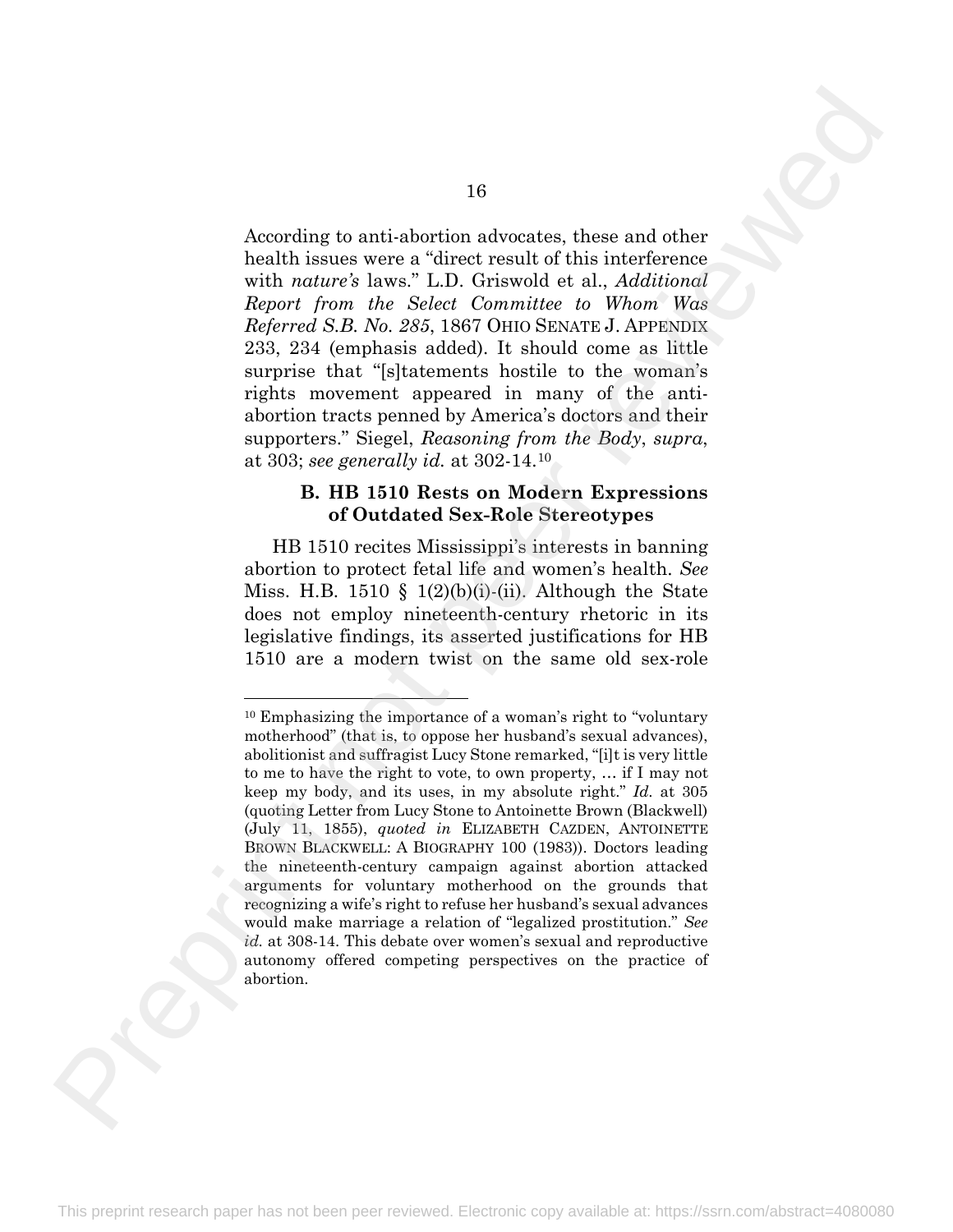stereotypes that animated anti-abortion campaigners in centuries past.

Like nineteenth-century physicians, Mississippi assumes that women are incapable of deciding for themselves how to balance the comparative health risks and emotional burdens of continued pregnancy, childbirth, and abortion. For instance, the legislative findings in HB 1510 declare that "[a]bortion carries significant physical and psychological risks to the maternal patient," including "depression; anxiety; substance abuse; and other emotional or psychological problems." *Id.* § 1(2)(b)(ii), (iv). The State Legislature further asserts that the "medical, emotional, and psychological consequences of abortion are serious and can be lasting." *Id.*  $\oint$  1(2)(b)(v) (internal quotation marks omitted); *see* Pet. Br. 8.

That unsupported assertion reflects the same stereotypical view of women's fragile, maternal psyche espoused by nineteenth-century anti-abortion advocates. Meanwhile, the mental and emotional stress of pregnancy, childbirth, and caring for children—in an economy that discriminates against mothers and pregnant people—go entirely unmentioned. *See* Stephen Benard et al., *Cognitive Bias and the Motherhood Penalty*, 59 HASTINGS L.J. 1359, 1359-61 (2008). Rather than leave judgments about how to balance these risks to *women*, Mississippi has decided to make the decision for itself, banning abortions after 15 weeks on the ground that doing so is in the psychological best interests of the "maternal patient." Miss. H.B.  $1510 \t{3} (2)(b)(ii)$ . 17 attenotypes that an<br>inated anti-abortion campaigners in centuries past. <br>
In centuries past. The method interviewed points assume that women are inceptible of deciding for<br>
tassumes that women are inceptible of decidin

There is a second, even more fundamental, sex-role assumption underlying HB 1510. As the Court in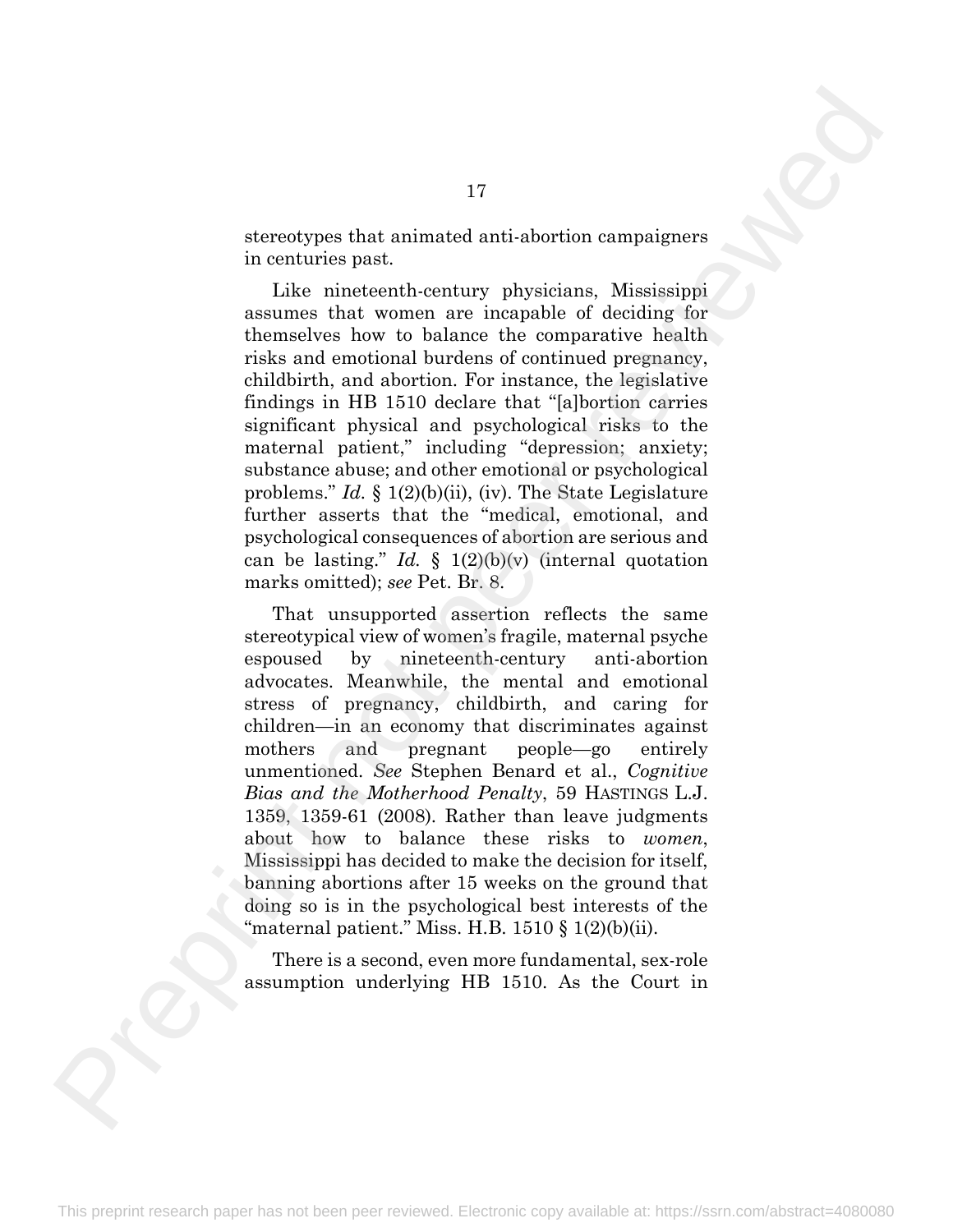*Virginia* recounted, it was commonplace for nineteenth-century doctors to argue that women who violated sex roles (*e.g.*, by pursuing higher education) risked jeopardizing their reproductive physiology. *See Virginia*, 518 U.S. at 536-37 & n.9. The physicians in Storer's campaign repeatedly warned of the litany of health harms that would attend a woman's deviation from her reproductive destiny. *See supra* Part II.A. The reasoning Mississippi offers for banning abortion after 15 weeks—to protect the health of the "maternal patient," Miss. H.B. 1510  $\S$  1(2)(b)(ii), (iii), echoes the sex-role assumptions of the nineteenth-century antiabortion campaign: a pregnant woman's "health" will suffer if she deviates from her natural maternal role. But whatever health risks may be associated with abortion (on one hand) and bearing children in Mississippi (on the other), the choice of whether to assume those risks and how to weigh them belongs to women and not the State. Figuria recounted, it was common<br>place for inteleventh-conting doctors in agree that women who this<br>denotically then transformation physical and the complete relation is<br>denoted by the strength of the complete reviewed in

Moreover, when Mississippi claims that abortion in the second trimester is more dangerous than childbirth, *id.* § 1(2)(b)(iii), it appears to be making an empirical claim. In fact, Mississippi is appealing to the traditional sex-role assumption that a woman will suffer if she chooses to avoid her natural maternal role. If its claim were genuinely based in science, the State would address the scientific finding that childbirth is many times more dangerous than abortion—as this Court and others have recognized. *See Whole Woman's Health v. Hellerstedt*, 136 S. Ct. 2292, 2315 (2016) (observing that "[n]ationwide, childbirth is 14 times more likely than abortion to result in death"); Siegel, *Why Restrict Abortion?*, *supra* (manuscript at 49-50 & n.259) (describing Judge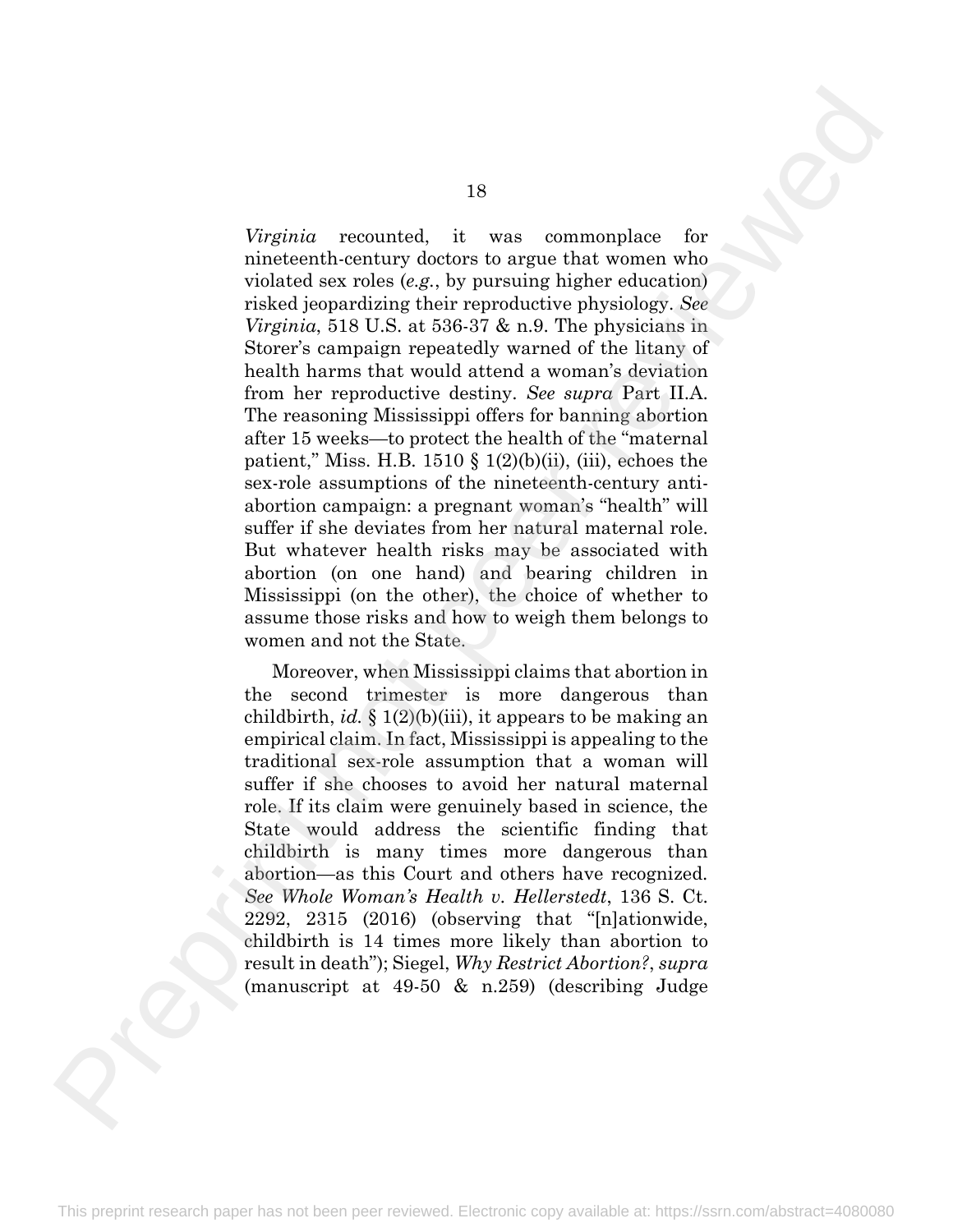Richard Posner and others criticizing an anti-abortion expert for persistently, and falsely, claiming that abortion is more dangerous than pregnancy). *See generally* Elizabeth G. Raymond & David A. Grimes, *The Comparative Safety of Legal Induced Abortion and Childbirth in the United States*, 119 OBSTETRICS & GYNECOLOGY 215 (2012) (concluding that the risk of death associated with childbirth is approximately 14 times higher than with abortion). *See infra* Part III.

While the justifications undergirding HB 1510 may superficially be couched in the language of health and science, even a cursory examination of the relevant historical context reveals that the State's justifications are just re-packaged versions of the same sex-role stereotypes used by nineteenth-century anti-abortion advocates. Thus, HB 1510 carries forth a long and unfortunate tradition of state-sponsored paternalism, in which the coercive control of a woman is justified as an act of benign solicitude. *See Frontiero*, 411 U.S. at 684 (explaining that traditional forms of sex discrimination were "rationalized by an attitude of 'romantic paternalism' which, in practical effect, put women not on a pedestal, but in a cage"). 19<br>
Richard Posner and others criticizing an anti-abortion<br>
experi. for person<br>entity, and falsely, claiming that<br>
experience the Discussion of Solvey of the sine and the sine and the sine and the<br>
experiment of Discussio

To be clear, Mississippi may surely protect the health of women and the next generation, but in seeking to achieve these important ends, the State may "not rely on overbroad generalizations about the different talents, capacities, or preferences of males and females." *Virginia*, 518 U.S. at 533. Those are precisely the assumptions about women on which HB 1510 relies in presenting coercion as protection. These well-worn sex-role stereotypes may be archaic, but they are anything but quaint: when these sex-role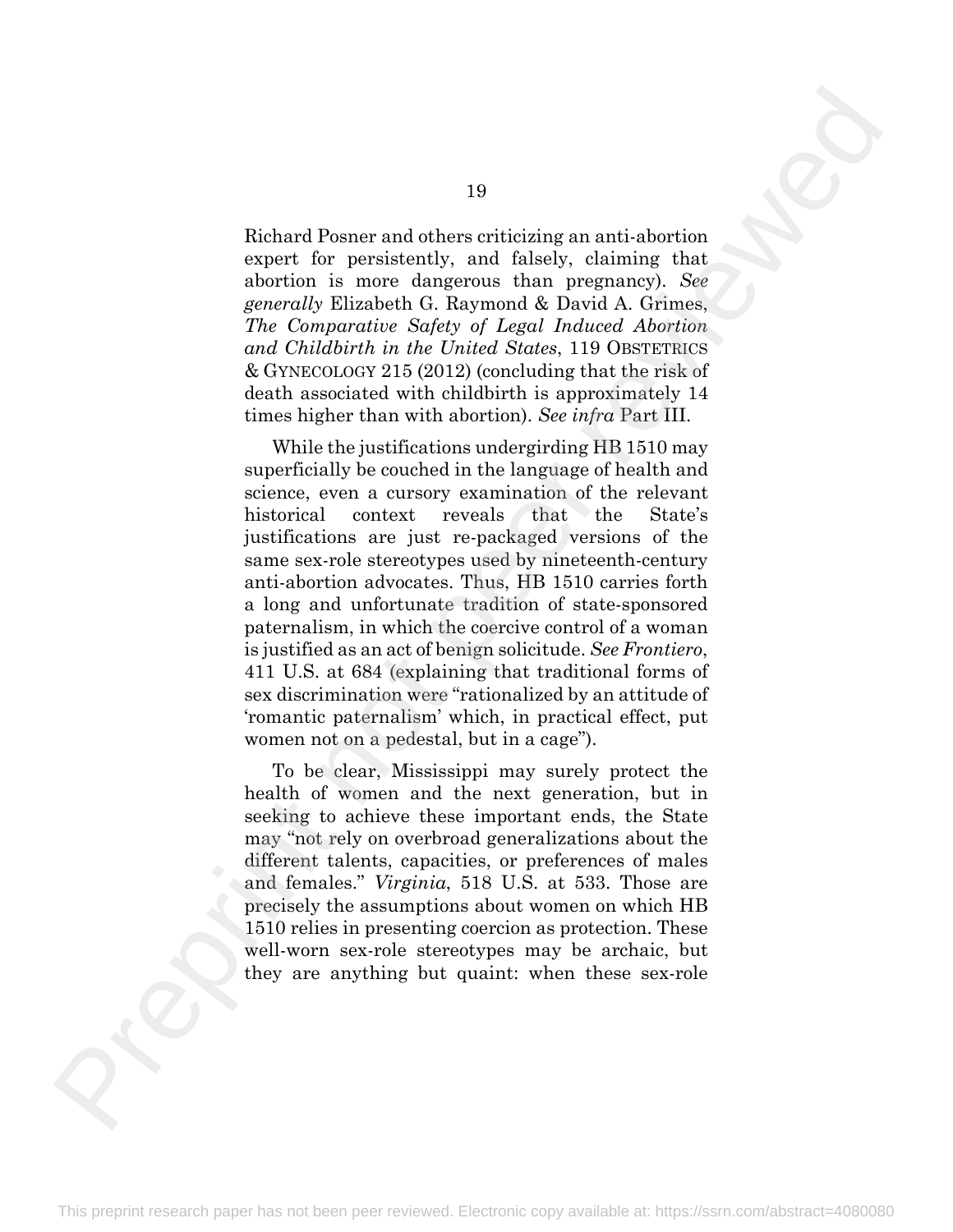stereotypes are enforced through a law restricting abortion, they can deprive a woman of her autonomy, her job, her health, and even her life.

#### **III. RELIANCE ON IMPERMISSIBLE SEX STEREOTYPES LED MISSISSIPPI TO FOREGO LESS DISCRIMINATORY MEANS TO ACHIEVE ITS GOALS OF PROTECTING WOMEN'S HEALTH AND FETAL LIFE**

Mississippi employed sex-discriminatory means to achieve its goals of protecting women's health and protecting fetal life. *Virginia* requires the State to demonstrate that its choice of sex-discriminatory means is "substantially related to the achievement of" important government ends, by advancing an "exceedingly persuasive justification" that does not rely on sex-role stereotypes. *See Virginia*, 518 U.S. at 533-34. It cannot make that showing here. 20<br>
aterootypes are enforced through a law vesticiting abortion, they can deprive a somal<br>
of the random of the maximum of the automory the particular theorem.<br>
HE RELIANCE ON IMPERIMISSIBLE SEX THE RELIANCE ON IMPERIMENT

Mississippi could have employed *many* policy means to reduce abortion and protect the health of women and children. Relying on available federal funds, it could have provided appropriate and effective sex education and expanded access to contraception; it could have expanded access to health insurance and provided assistance to needy families. But instead, Mississippi has restricted abortion access.

In its belief that banning abortions at 15 weeks would protect both the fetus *and* the health of the pregnant woman—a belief that is itself rooted in stereotypes about women's roles as child bearers before all else—Mississippi pushed women who seek to end pregnancies into harm's way by compelling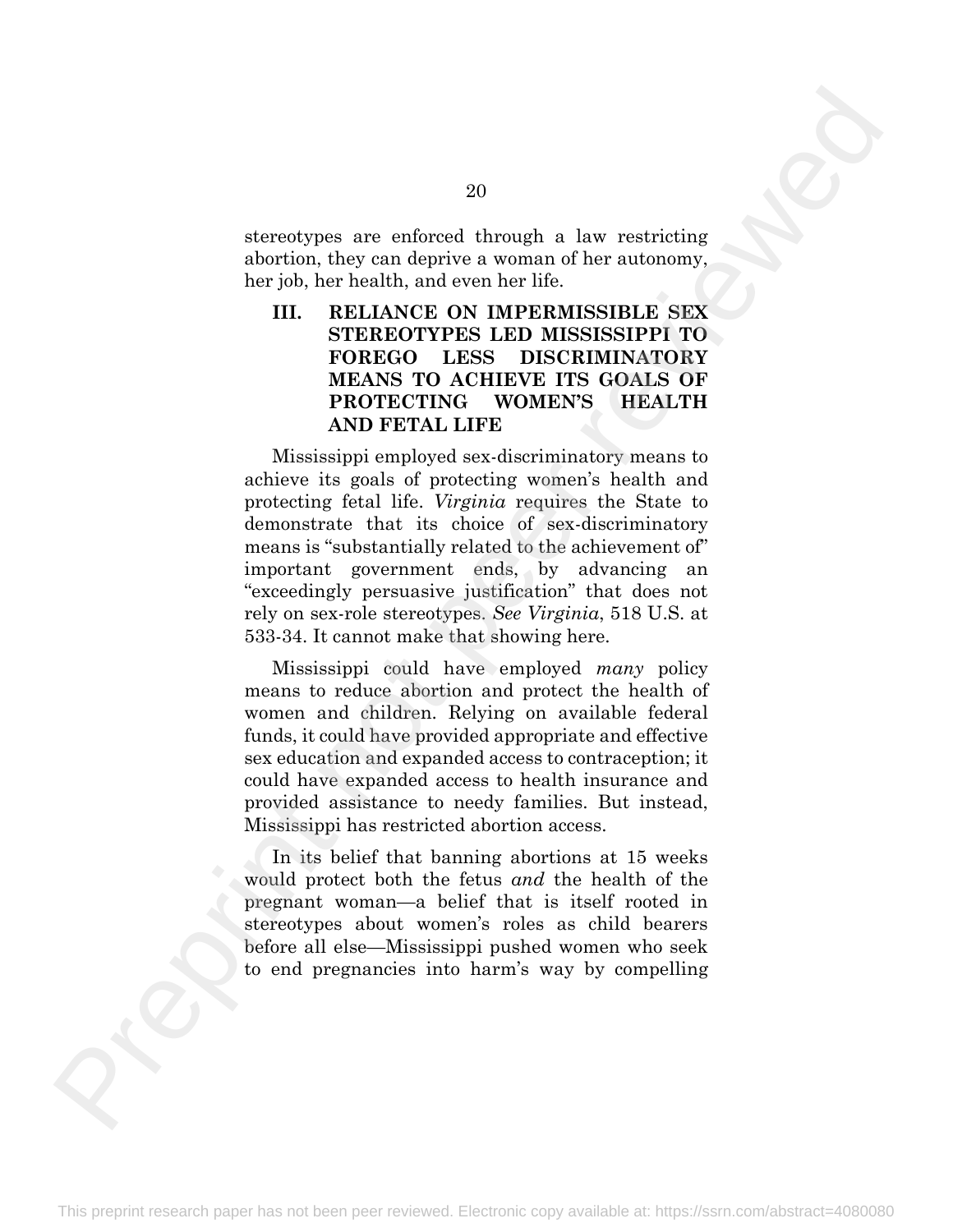pregnancy and childbirth, when the State could have pursued its ends by alternate, less discriminatory means. The State singled out women who sought to end pregnancy instead of pursuing its ends by aiding those who want to avoid parenthood and supporting those who want to raise children.

Because Mississippi so heavily relied on sex-role stereotypes to enact a law that singled out and harmed women, the State has not demonstrated that its ban on abortion after 15 weeks is "substantially related" to important ends. Instead, the State's reliance on sexrole stereotypes led it to protect through coercion, which in turn "perpetuate[s] the legal, social, and economic inferiority of women." *Id.*

#### **A. Abortion Restrictions Like HB 1510 Do Not Protect Women But Rather Expose Them to Harm**

Mississippi seeks to protect women and fetal life by banning abortion after 15 weeks. But the ban it has adopted to achieve those ends actually jeopardizes, rather than protects, the health of women.

Not only does HB 1510 take from women control over their life decisions, as nineteenth-century doctors preached, it subjects women to myriad health harms in a State where the social safety net makes grossly inadequate provision for women or children. *See*  Michele Goodwin, *Banning Abortion Doesn't Protect Women's Health*, N.Y. TIMES (July 9, 2021), https://www.nytimes.com/2021/07/09/opinion/roeabortion-supreme-court.html. 21<br>
1921 - pregramacy and childhirth, when the State could have more<br>seen that ends by internate, less cherreminatory compared the such<br>as the internation of material per results of the such as the such<br>that there we want

The risks of compelled pregnancy are considerable, in a state where the maternal mortality rate is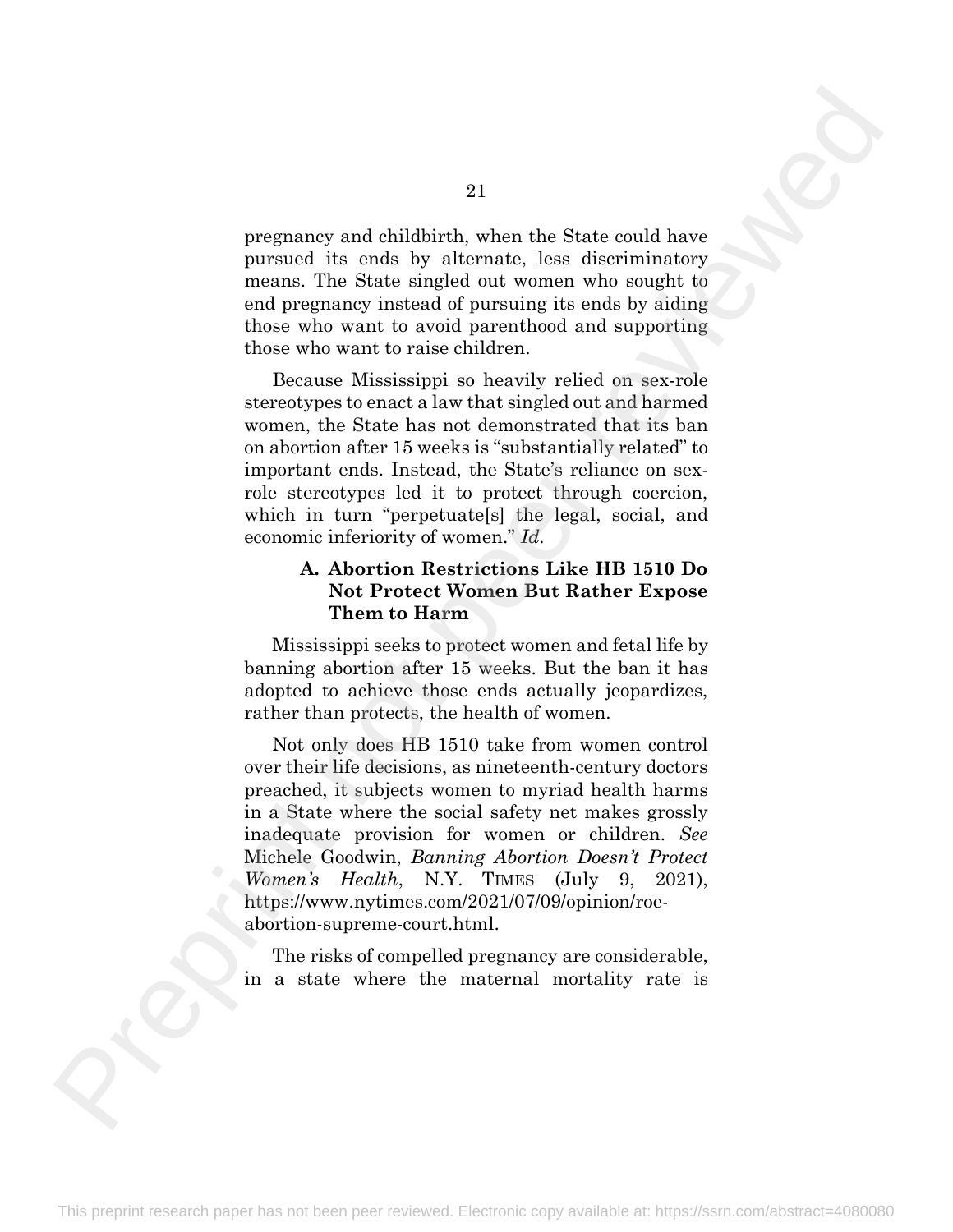alarmingly high, averaging 33.2 deaths for every 100,000 live births. MISS. STATE DEP'T OF HEALTH, MISS. MATERNAL MORTALITY REPORT 10 (2019), https://msdh.ms.gov/msdhsite/index.cfm/31,8127,299, pdf/Maternal\_Mortality\_2019\_amended.pdf.

Pregnancy in Mississippi presents particular risks for Black women, who accounted for "nearly 80 percent of pregnancy-related cardiac deaths" between 2013 and 2016. *Id.* at 16. The pregnancy-related mortality rate for Black women was nearly three times the rate for white women. *Id.* at 12 (ranging from 51.9 to 61.4 deaths per 100,000 live births compared to 18.9 to 36.7 deaths per 100,000 live births).

Forcing pregnancy and childbirth onto women against their will places their health and lives at risk. HB 1510, therefore, does not promote—let alone substantially relate to—Mississippi's claimed goal of promoting women's health.

#### **B. Mississippi Repeatedly Rejected Nondiscriminatory Alternatives That Would Protect the Health of Women and Families**

Mississippi had many policy alternatives for protecting the health of women and families. But in considering the many options before it, the State has consistently rejected noncoercive opportunities to improve the health of mothers and infants, even declining federal monies available to support these ends. The consequences are especially dire for Black mothers and infants. Despite the increased risks they face in Mississippi, the State has repeatedly declined 22<br>
22<br>
18<br/>schuring 23, dasha for every 100:000 lives hires. MSS, irreviewed in the<br/>of the mass in the limit is performed in the mass in the performance of<br/>performance of the performance of the performance of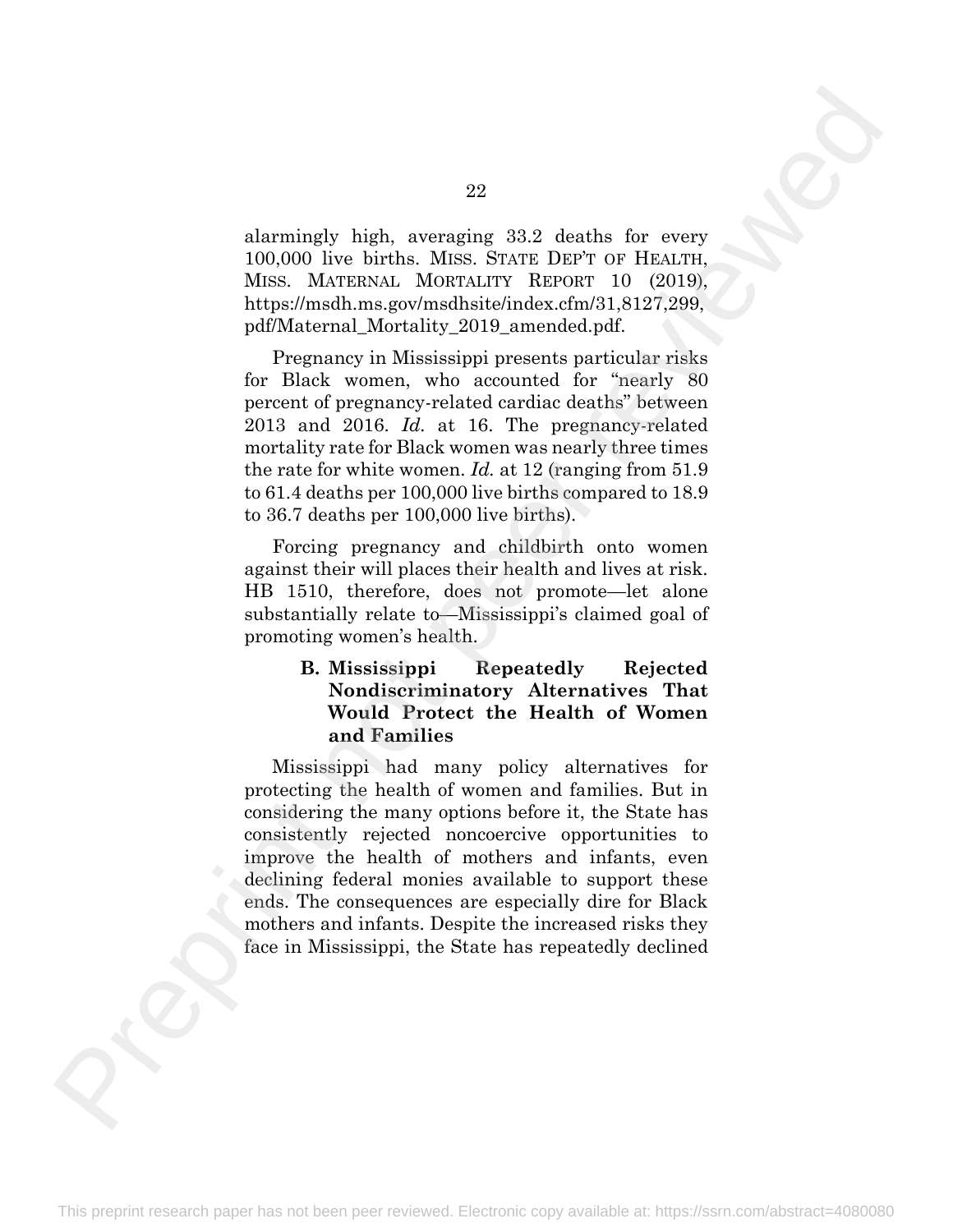to enact policies that could improve their health and wellbeing.

1. Access to regular health care and checkups could reduce maternal deaths by up to 60%. Emily E. Petersen et al., *Vital Signs: Pregnancy-Related Deaths, United States, 2011–2015, and Strategies for Prevention, 13 States, 2013–2017*, 68 MORBIDITY AND MORTALITY WEEKLY REPORT 423 (May 10, 2019). Lack of care can be deadly for newborns—the U.S. Department of Health and Human Services found that newborns whose mothers had no early prenatal care are almost five times more likely to die. *See* Dep't of Health & Hum. Servs. Off. on Women's Health, PRENATAL CARE, https://www.womenshealth.gov/a-ztopics/prenatal-care (Apr. 1, 2019). 23<br>
10 onact policies that could improve their health and<br>
wellbeing.<br>
1. Access to regular health a by up to 607s. Emily E.<br>
reduce maternal deaths by up to 607s. Emily E.<br>
Peterse. at al., Vitel Signe Prepriome Monday (

Yet ensuring access to health care is largely dependent on income and insurance coverage, and Medicaid expansion under the Affordable Care Act (ACA) has been shown to reliably improve insurance access. Jamie R. Daw et al., *Medicaid Expansion Improved Perinatal Insurance Continuity for Low-Income Women*, 39 HEALTH AFFS. 1531 (Sept. 2020). Increasing access to Medicaid could not only reduce maternal and infant deaths, but could also give a pregnant person lacking alternative health insurance the security to continue an unplanned pregnancy and to cope with delivery and postpartum care.

Mississippi, however, has refused to expand Medicaid under the ACA, compromising health care access for under-resourced Mississippians. Sarah Varney, *How Obamacare Went South in Mississippi*, THE ATLANTIC (Nov. 4, 2014), https://www.theatlantic. com/health/archive/2014/11/how-obamacare-went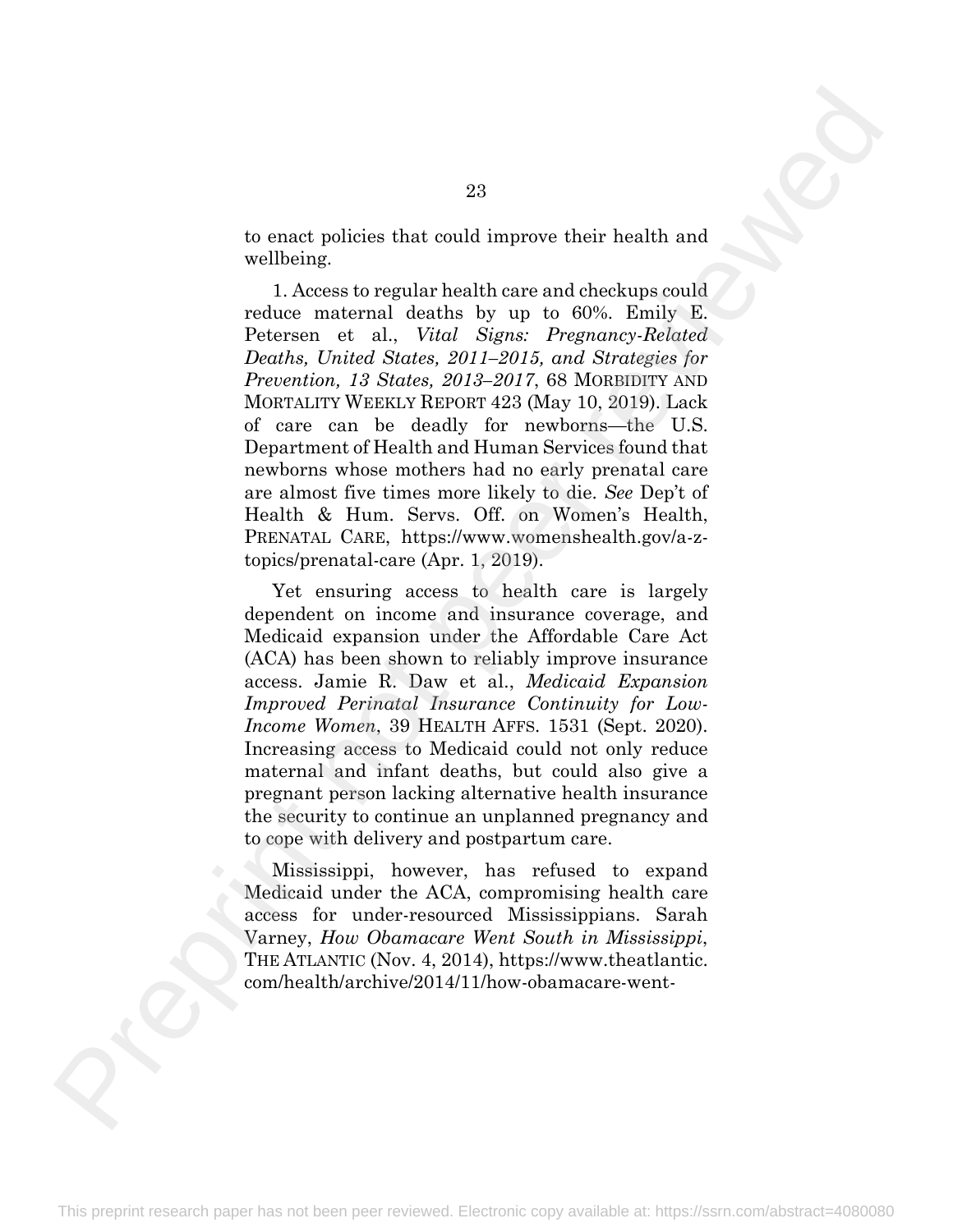south-in-mississippi/382313/. This policy decision left an estimated 138,000 otherwise eligible people without health coverage and deprived the state of an estimated \$1.2 billion in federal funds.

Ironically, after signing HB 1510, then-Governor Phil Bryant announced that he was "committed to making Mississippi the safest place in America for an unborn child, and this bill will help us achieve that goal." Jenny Gathright, *Mississippi Governor Signs Nation's Toughest Abortion Ban into Law*, NAT'L PUB. RADIO (Mar. 19, 2018), https://www.npr.org/sections/ thetwo-way/2018/03/19/595045249/mississippigovernor-signs-nations-toughest-abortion-ban-intolaw. But, in reality, Mississippi's refusal to accept federal funding to provide health care for its residents directly contributes to its startlingly high infant and maternal mortality rates, especially in communities of color.11 24<br>
a<br>
anth-in-mississippi<br/>28241.39. This policy decision left to enchanted 128,000 ratherwise slight<br/>le people costmated \$1.2 billines in closural model, we can be related \$1.2 billines in closural model, we can

2. Lack of financial resources is among the most common reasons that women provide for ending a pregnancy. *See* M. Antonia Biggs et al., *Understanding Why Women Seek Abortions in the US*, 13 BMC WOMEN'S HEALTH 29 (2013), https:// www.ncbi.nlm.nih.gov/pmc/articles/PMC3729671. The Temporary Assistance for Needy Families (TANF) program, which provides grants to support low-income families with children, enables Mississippi to channel

<span id="page-35-0"></span><sup>11</sup> In 2018, the State ranked worst in the nation for infant mortality, with a rate of 8.43 infant deaths per 1,000 live births. MISS. STATE DEP'T OF HEALTH, INFANT MORTALITY REPORT 1 (2019), https://msdh.ms.gov/msdhsite/\_static/resources/8431.pdf. Black infants constitute most infant deaths in Mississippi and are almost twice as likely to die as white infants. *Id.* at 8.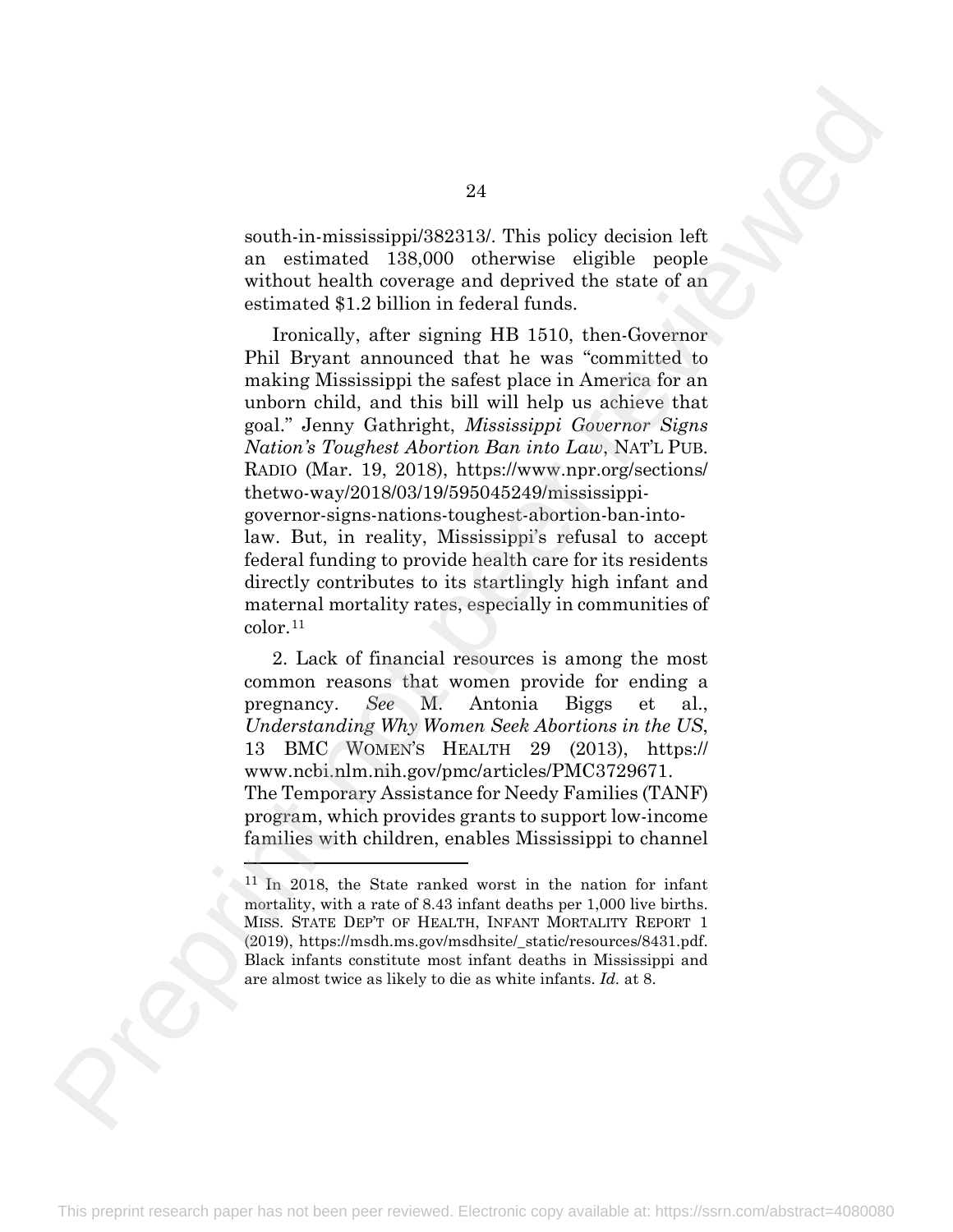federal monies to its low-income residents. Participating in TANF offers a clear, noncoercive means of empowering people to choose to continue pregnancy with resources to support dependent family members.

Remarkably, despite this opportunity to support at least some women in choosing to continue pregnancies and to reduce the nation's highest child poverty rate, in 2019, Mississippi spent only about five percent of its TANF funds on direct assistance to families. Ali Safawi, *Mississippi Raises TANF Benefits but More Improvements Needed, Especially in South*, CTR. FOR BUDGET & POL'Y PRIORITIES (May 4, 2021), https://www.cbpp.org/blog/mississippi-raises-tanfbenefits-but-more-improvements-needed-especiallyin-south. And the number of poor families receiving TANF has declined precipitously: less than 3,000 families received the maximum benefit of \$170 per month by 2021, down from 23,700 families in 1999. *See*  Anna Wolfe, *Mississippi Found 'Absurd' Ways to Spend Welfare on Anything but the Poor. These Bills Would Put More Money into Families' Pockets*, MISS. TODAY (Jan. 29, 2021), https://mississippitoday.org/ 2021/01/29/mississippi-found-absurd-ways-to-spendwelfare-on-anything-but-the-poor-these-bills-wouldput-more-money-into-families-pockets. <sup>12</sup> Until 2021, Preprint not peer reviewed

<span id="page-36-0"></span><sup>12</sup> TANF money has also been blatantly wasted in the State. Beginning in 2016, the director of the Mississippi Department of Human Services spearheaded the "largest public embezzlement scheme in state history." Anna Wolfe, *Embattled Welfare Group Paid \$5 Million for New USM Volleyball Center*, MISS. TODAY (Feb. 27, 2020), https://mississippitoday.org/2020/02/27/welfareprogram-paid-5-million-for-new-volleyball-center/. Millions of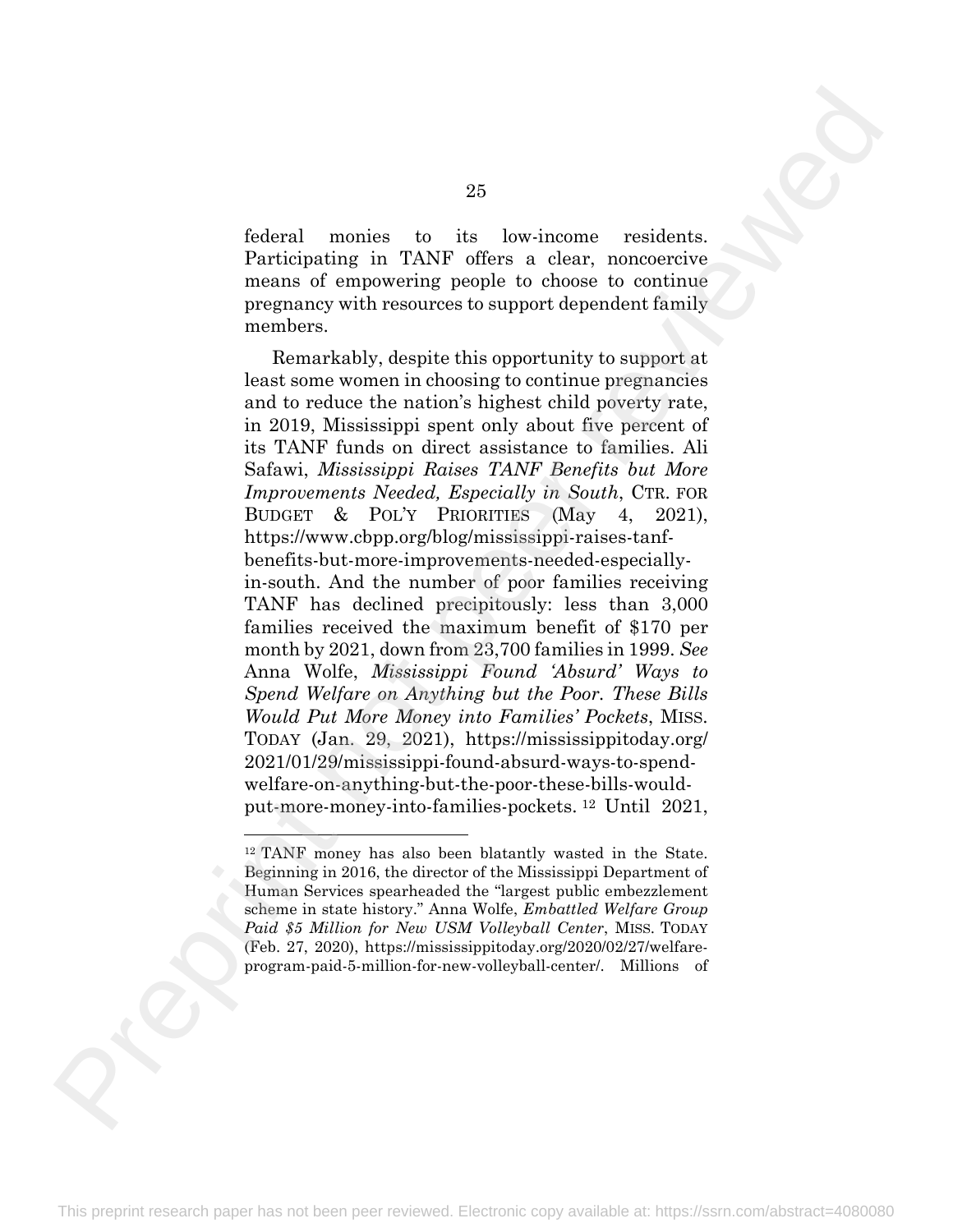Mississippi maintained the lowest TANF benefit levels in the nation, refusing for decades even to adjust for inflation. *Id.*

Moreover, many women who decide to end a pregnancy are poor and low-income mothers who fear that having another child will compromise their ability to provide for the children they already have. Mississippi preserves policies that reinforce those genuine concerns. For instance, the State maintains a family cap, limiting TANF benefits for additional children born into families that receive public assistance. Mississippi's family cap survives despite evidence that these policies "harm children's health" and "deepen poverty," evidence that has prompted their repeal in many states. Teresa Wiltz, *Family Welfare Caps Lose Favor in More States*, PEW STATELINE (May 3, 2019), https://www.pewtrusts.org/ en/research-and-analysis/blogs/stateline/2019/05/03/ family-welfare-caps-lose-favor-in-more-states. 26 $\label{eq:21}$  Minstessippi maintained the lowest TANF benefit irredict<br>in the information, reducing for decades even to adjust involvementaris,<br> $n_{\rm H}$  many womant who decide to end a more<br>prepare are non and too measure

3. Information about and access to contraception lowers rates of unplanned pregnancies. But rather than provide effective sex education and contraceptive access, Mississippi continues to promote abstinenceonly sex education. Chris Elkins, *More Than 'Just Say No' Needed in Sex Ed*, DAILY J. (Dec. 13, 2012), https://www.djournal.com/opinion/other-opinionmore-than-just-say-no-needed-in-sex-ed/article\_

dollars meant for TANF instead were diverted to "a new volleyball stadium, a horse ranch for a famous athlete, multimillion dollar celebrity speaking engagements, high-tech virtual reality equipment, luxury vehicles, steakhouse dinners and even a speeding ticket." Wolfe, *Mississippi Found 'Absurd' Ways to Spend Welfare on Anything but the Poor*, *supra*.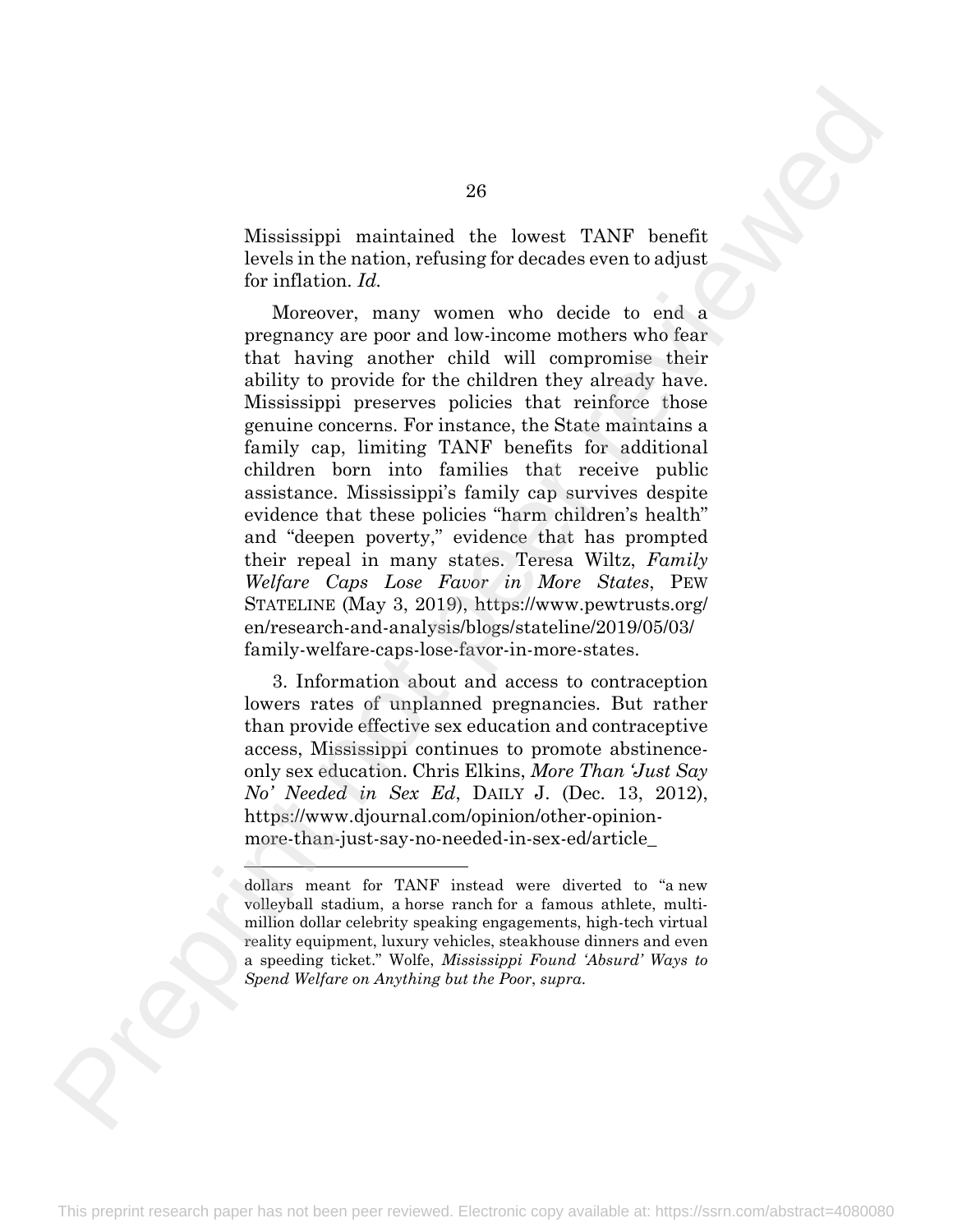#### db4f2969-e2b8-5950-8fd7-f46d551cb742.html.

For example, instead of using federal monies to implement comprehensive sex education at no cost to the state, Mississippi funded a "Teen Pregnancy Prevention Summit" featuring pamphlets discouraging the use of contraceptives because they supposedly harm girls' "physical[,] emotional and spiritual well-being." Andy Kopsa, *Sex Ed Without Condoms? Welcome to Mississippi*, THE ATLANTIC (Mar. 7, 2013), https://www.theatlantic.com/national/ archive/2013/03/sex-ed-without-condoms-welcome-tomississippi/273802; *see also* Alana Semuels, *Sex Education Stumbles in Mississippi*, L.A. TIMES (Apr. 2, 2014) (recounting a public school sex education curriculum which instructed students to unwrap a piece of chocolate, pass it around the class, and observe how dirty it became to "show that a girl is no longer clean or valuable after she's had sex").  $\label{eq:2.1}$ dbri<br/>2003–2808–5050-867 e2 kml. or normule, inneted of using fascical matrix to the<br/>simulation of the state of the state of the state of the state of the<br/>example matrix of the state of the state of

The consequences of these policies for women's and children's health are severe: Mississippi boasts some of the nation's highest rates of teen pregnancy, gonorrhea, chlamydia, and syphilis. Sarah Fowler, *Mississippi Has the Highest Rate of this STD, Ranks 3rd for Two Others*, MISS. CLARION LEDGER (Oct. 15, 2019), https://www.clarionledger.com/story/news/ local/2019/10/15/gonorrhea-std-rate-mississippihighest-chlamydia-syphillis-access-to-care-factor/ 3932140002/. Nevertheless, Mississippi continues to rely on a mode of protecting women's health and fetal life that is rooted in impermissible sex stereotypes, and does so by restricting access to reproductive health care.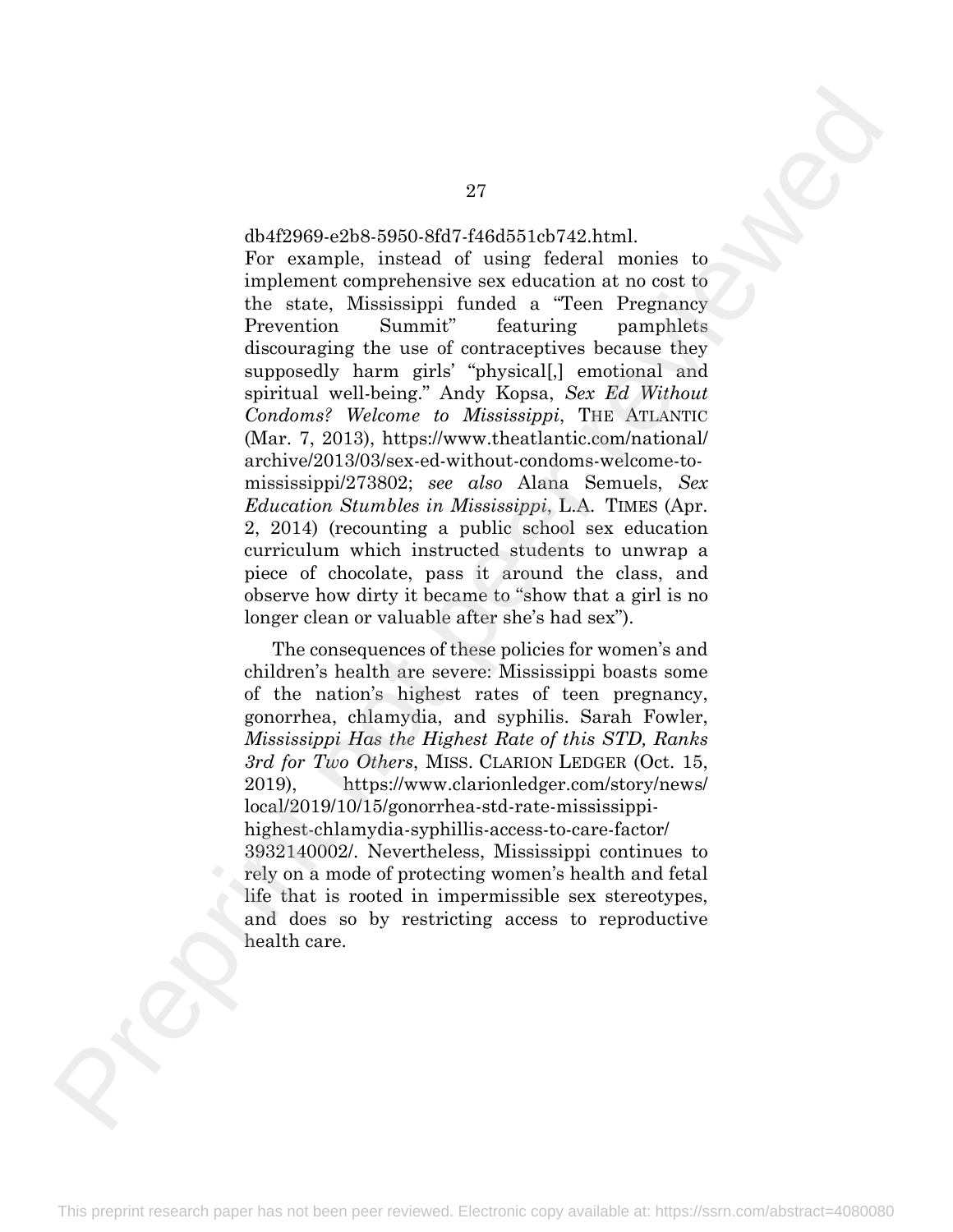Mississippi objects that *Casey*'s protections for women's decision-making "prevent[] States from providing health benefits and protections that they can provide in other contexts." Pet. Br. 41-42. But Mississippi has a wealth of policy options for reducing the incidence of abortion in the state and protecting women's health. *See* Emily Wax-Thibodeaux & Ariana Eunjung Cha, *The Mississippi Clinic at the Center of the Fight to End Abortion in America*, THE WASH. POST (Aug. 24, 2021) (recounting story of a young woman receiving follow up care after abortion in the state's only remaining clinic who said "that because Mississippi teaches only abstinence in public schools, no one explained to her how to prevent pregnancy if she had sex"). Missian<br>sippi objects that Coney's protections for women's decision-making "preventi] Slates from text of decision-making "preventi] Slates from text of the state of a<br>horizon-making the making control of the state of the

In short, Mississippi could provide care and support for individuals who wish: to avoid pregnancy, to bear children who will not languish in poverty, to preserve their own or their children's health, or to safeguard their ability to provide for existing children. Instead, Mississippi chooses to prevent women from making the most intimate, consequential decisions for themselves and to coerce women into giving birth under dangerous, demeaning conditions. 13 HB 1510 thus functions more as a tool of control than as an

<span id="page-39-0"></span><sup>13</sup> For a debate among white and Black Mississippi lawmakers about the women regulated by the State's abortion restrictions, including remarks by Republican Sen. Joey Fillingane, cosponsor of HB 1510, *see* Emily Wagster Pettus, *Mississippi Considers Abortion Ban After Fetal Heartbeat*, ABC NEWS, (Feb. 5, 2019), https://abcnews.go.com/us/wirestory/mississippiconsiders-abortion-ban-fetal-heartbeat-60864978.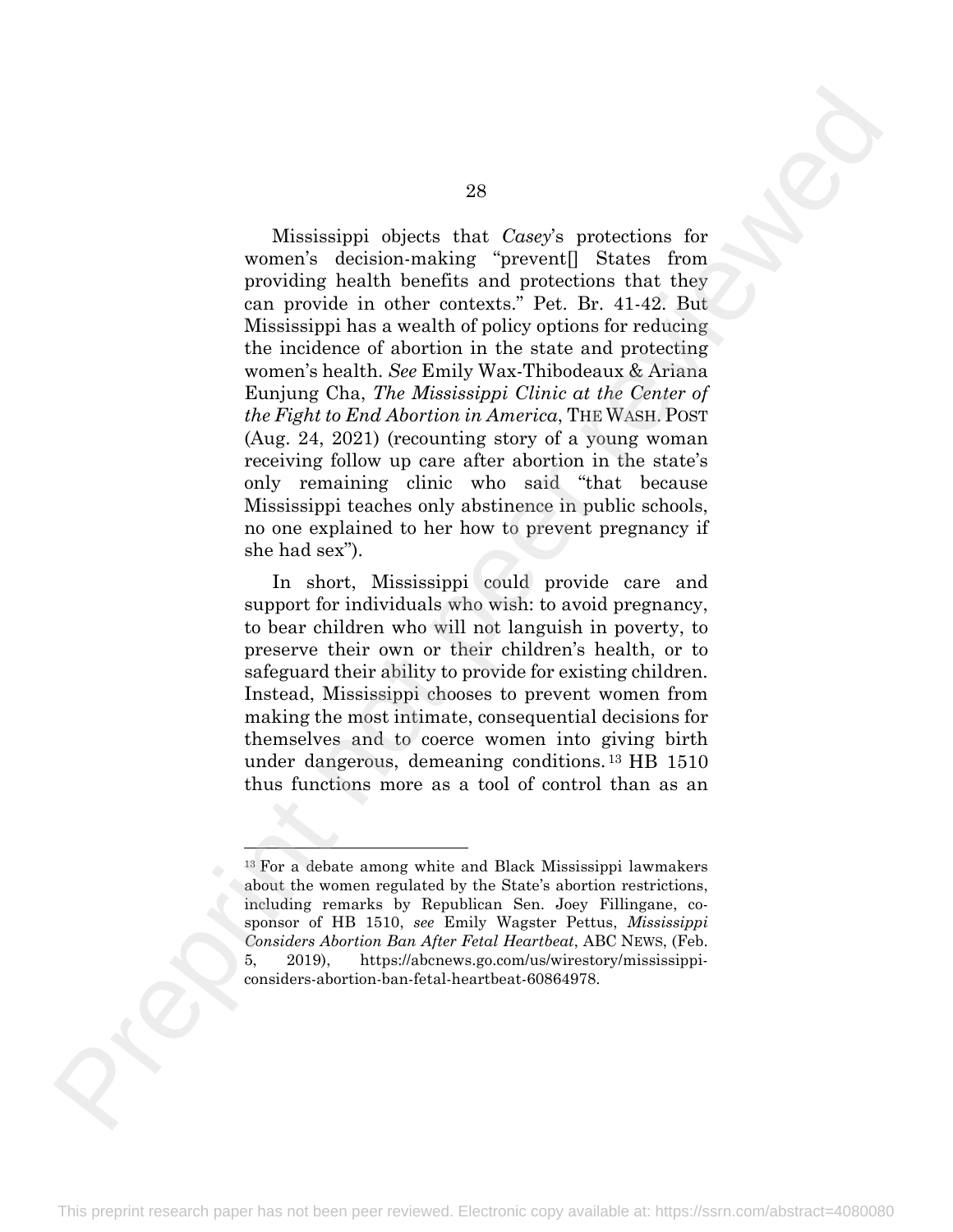expression of care for Mississippi's women and children. *See* Pet. App. 46a n.22.

#### **IV. HB 1510 DOES NOT ADVANCE EQUALITY INTERESTS**

Increasingly, those who support abortion restrictions take the extraordinary position that laws like HB 1510 actually *promote* equality under the law by preventing abortion from being used for eugenic purposes. In his separate concurrence in the judgment below, Judge Ho, drawing on a concurrence by Justice Thomas, asserts "that abortion 'has proved to be a disturbingly effective tool for implementing the discriminatory preferences that undergird eugenics" and notes that "the current 'abortion ratio … among black women is nearly 3.5 times the ratio for white women.'" Pet. App. 35a (quoting *Box v. Planned Parenthood of Ind. & Ky., Inc.*, 139 S. Ct. 1780, 1790- 91 (2019) (Thomas, J., concurring)). 29<br>
expression of care for Mississippi's women and<br>
children, See Pee, App. 46a n.22.<br>
IV. HB 1510 DOFSS NOT ADVANCE<br>
DEQUALITY INTERESTS<br>
DEQUALITY INTERESTS<br>
through the case who support a distribution to the case of th

Such efforts to link abortion to eugenics ignore the fundamental differences between a state-sponsored program of eugenic regulation designed to control the demographic character of the community and a law protecting an individual's decision to terminate a pregnancy. In the former, decisional authority rests with the state. In the latter, the state protects the authority of an individual to make reproductive decisions consistent with her individual beliefs and circumstances.

Without acknowledging these differences, abortion opponents insist that, today, *Roe* and the constitutional law of abortion rights are being used as a tool of eugenic manipulation. There is a certain irony

29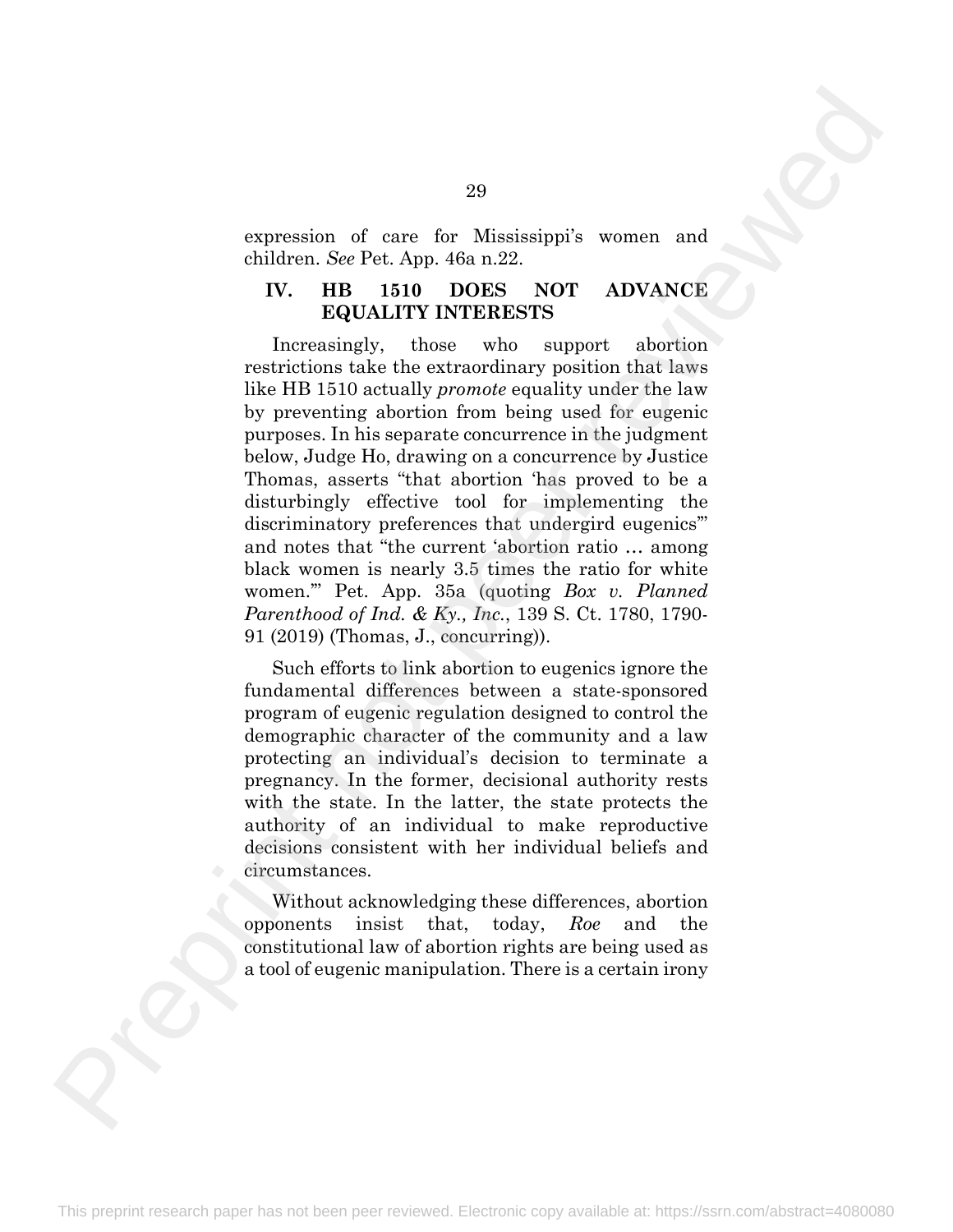here: If there is any historical association between abortion law and projects of demographic control, it lies in the nineteenth-century campaign to criminalize abortion itself.

The nineteenth-century campaign unfolded during an era of nativist, anti-immigrant, anti-Catholic feeling. *See* ERIKA LEE, AMERICA FOR AMERICANS: A HISTORY OF XENOPHOBIA IN THE UNITED STATES 42-44 (2019). Storer and others blamed abortion for the differences in birth rate between "native" (*i.e.*, Protestant) women and "foreign" women. *See* STORER, *supra*, at 62-63; *id.* at 64-65 (observing that "abortions are infinitely more frequent among Protestant women than among Catholic [women]"); *see also, e.g.*, William McCollom, *Criminal Abortion*, TRANSACTIONS VT. MED. SOC'Y 40, 42 (1865) ("Our own population seem to have a greater aversion to the rearing of families than … the French, the Irish and the Germans."); L.C. Butler, *The Decadence of the American Race,* 77 BOS. MED. & SURGICAL J. 89, 93-94 (Sept. 5, 1867) (comparing Protestant and Catholic doctrine on abortion with attention to the relevant reproductive rates of Protestants and Catholics). Storer tied Protestant families' declining size to Protestant women exercising reproductive autonomy; he thus sought abortion bans to increase the number of Protestants. He questioned whether "the great territories of the far West, just opening to civilization, and the fertile savannas of the South" would be filled by "our own children, or by those of aliens? This is a question that our own women must answer; upon their loins depends the future destiny of the nation." STORER, *supra*, at 85. His words resonated with at least some state lawmakers enacting abortion 30<br>
haves: If there is any historical association between<br>
hordion law and projects of demographic control, it<br>
chorical installed control control in the method control in the method control in the method control of the m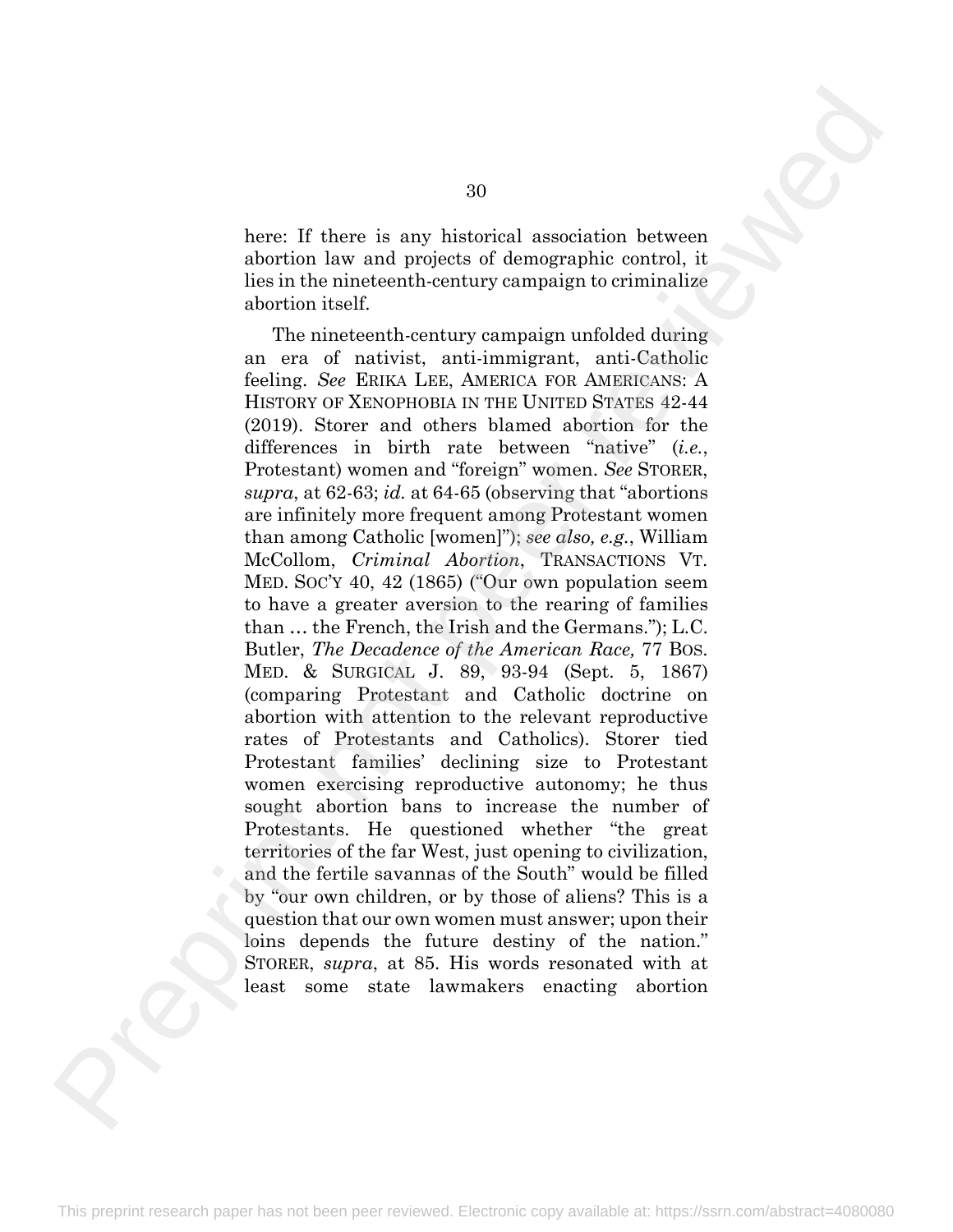restrictions. *See* L.D. Griswold et al., *supra*, at 235 ("Shall we permit our broad and fertile prairies to be settled only by the children of aliens?"). Doctors leading the campaign to criminalize abortion sought to wrest control of the reproductive decisions of "our own women" to protect fetal life, to enforce marital roles, and to preserve the demographic character of the nation. Siegel, *Reasoning from the Body*, *supra*, at 297-300.

Interest in eugenics—"'the science of improving stock' by giving 'the more suitable races or strains of blood a better chance of prevailing speedily over the less suitable'"—became more popular in the nineteenth and early twentieth century. DOROTHY ROBERTS, KILLING THE BLACK BODY 24, 59 (2d ed. 2017). Eugenicists argued that "society should encourage the procreation of those of superior lineage, while discouraging procreation among—and public support for—those of inferior lineage." Melissa Murray, *Race-ing Roe: Reproductive Justice, Racial Justice, and the Battle for* Roe v. Wade, 134 HARV. L. REV. 2025, 2036-37 (2021). 31<br>restrictions. See L.D. Griswool et al., *supro*, at 235<br>(Shall we permit our broad and fortile persistes to be<br>the function form in the function of reviewed and fortile persistes to be<br>the function of reviewed by two c

But the twentieth century eugenics movement did not focus on abortion as a way to control the population. It turned to laws permitting sterilization of the "feebleminded" and "habitual criminals," as well as laws criminalizing miscegenation and interracial marriage. *Id.* at 2037. By the mid-twentieth century, policies of reproductive control primarily targeted impoverished communities of color perceived as threats to the public fisc by *curtailing* individuals' ability to make decisions about their reproductive lives. *Id.* at 2047.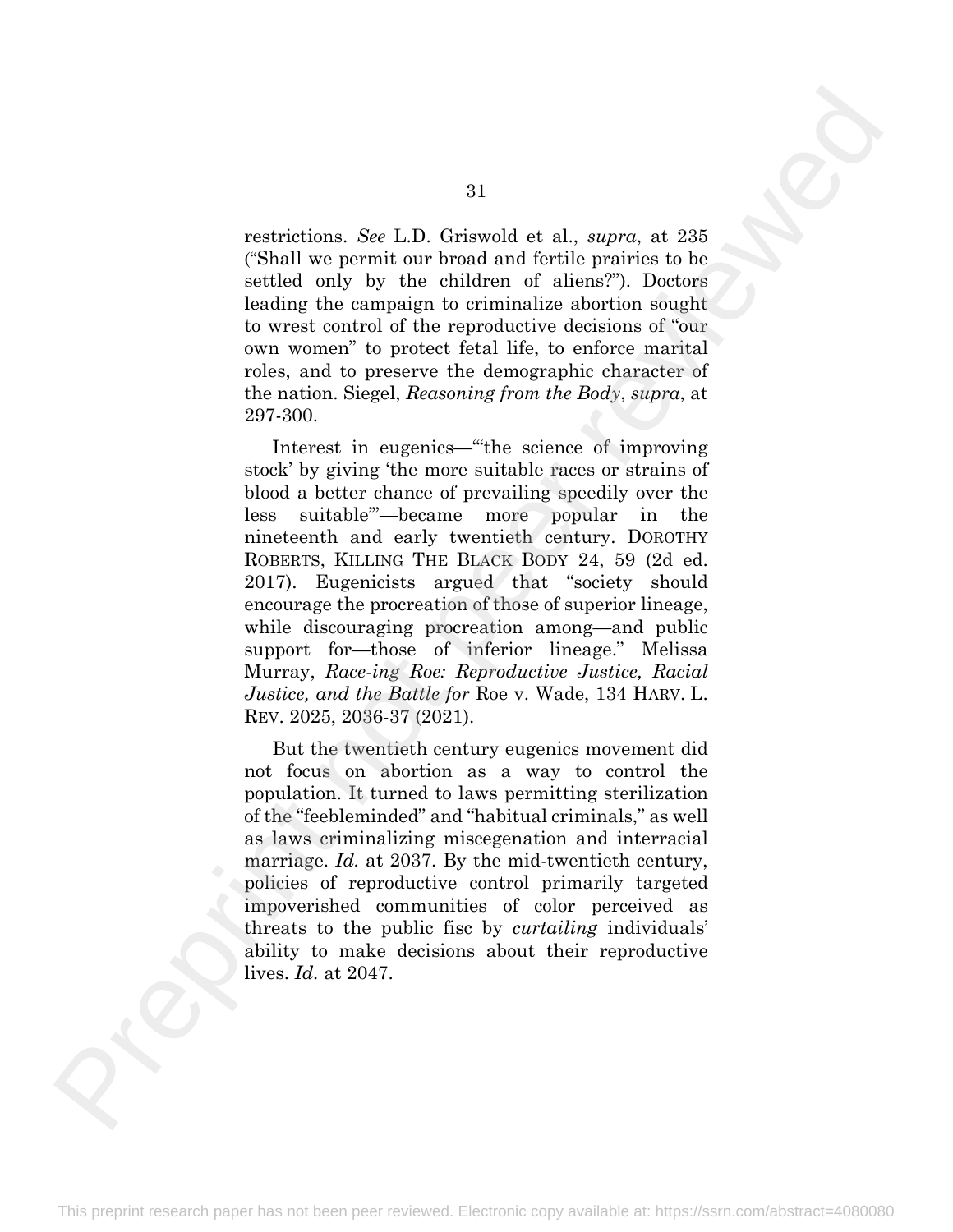Mississippi's own history is instructive. In the 1950s and 1960s, state lawmakers prescribed sterilization as a punishment for nonmarital childbearing. *See id.* at 2042 (describing 1964 Student Nonviolent Coordinating Committee pamphlet *Genocide in Mississippi*). Civil rights leader Fannie Lou Hamer famously estimated that six in ten Black women who gave birth in Sunflower County Hospital during this period underwent post-partum sterilization without their consent, and often without their knowledge, a practice so common it was colloquially called a "Mississippi appendectomy." CHANA KAI LEE, FOR FREEDOM'S SAKE: THE LIFE OF FANNIE LOU HAMER 21-22, 80 (1999); REBECCA M. KLUCHIN, FIT TO BE TIED: STERILIZATION AND REPRODUCTIVE RIGHTS IN AMERICA, 1950-1980 at 93- 94 (2009). As history makes clear, there is simply no comparison between state policies of reproductive control aimed at limiting birth among marginalized groups and the individual right to make reproductive decisions free from state coercion. 32<br>
Missinsippi's awa history is instructive. In the 1966s and 1960s, want inwards<br>rev prescribed stabilizering. See id. 19724 Geomittee parameterized<br>and the condition of the state invariance of the matched condition in

Further, when abortion opponents point to the incidence of abortion among minority communities as evidence that abortion is rife with "eugenic potential," they ignore the "structural impediments communities of color face in reproductive decisionmaking." Murray, *supra*, at 2090-91. For many people of color, "the decision to terminate a pregnancy is shot through with concerns about economic and financial insecurity, limited employment options, diminution of educational opportunities, and lack of access to health care and affordable quality childcare." *Id.* at 2090-91. Efforts to associate abortion with eugenics obscure how Mississippi's own policy choices, by failing to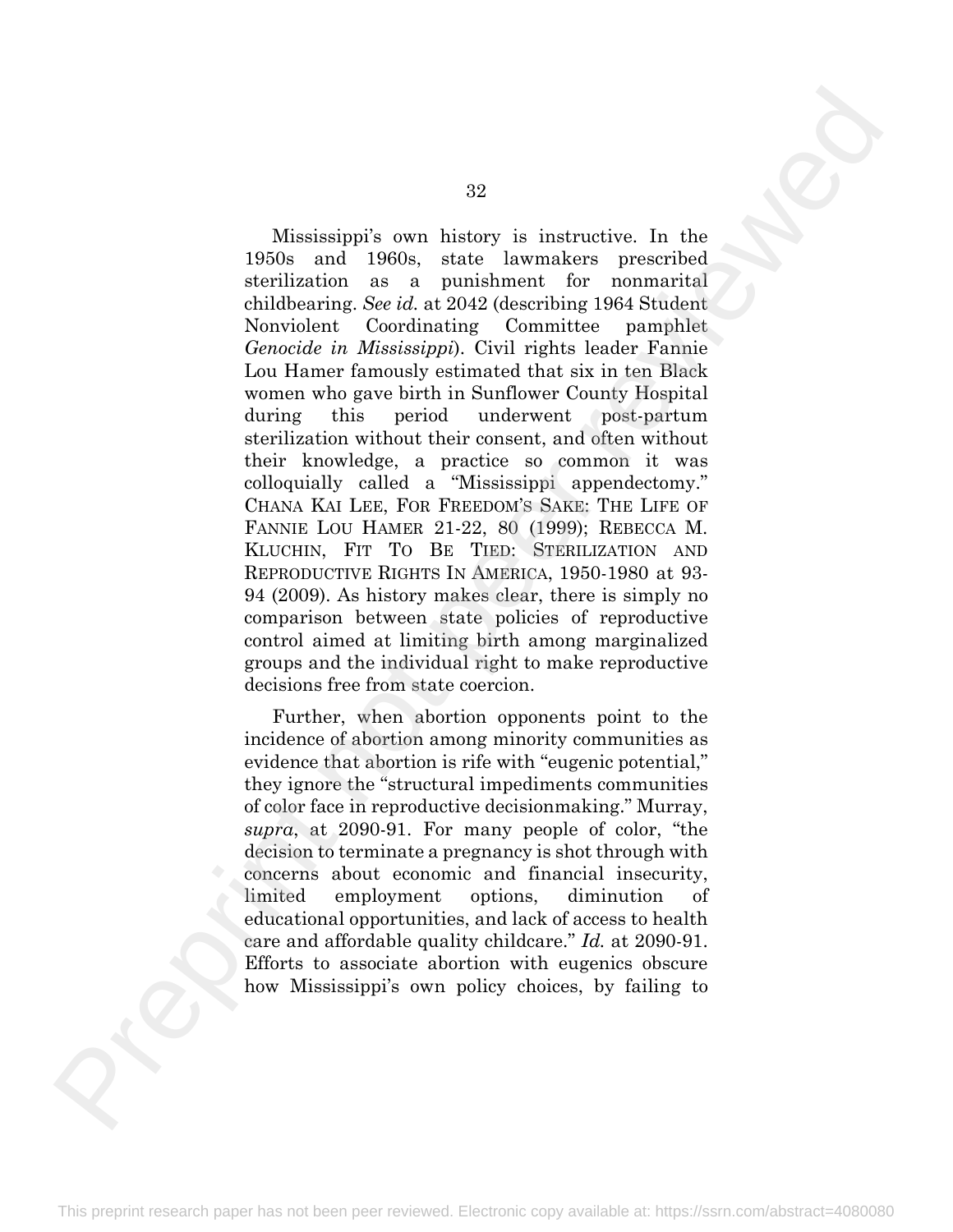support families, perpetuate the conditions that lead increasing numbers of poor women and women of color to decide to end their pregnancies. *See supra* Part III. Rather than link abortion rates to the policy choices that perpetuate poverty, opponents shift blame on to women who make decisions about abortion in a nation that provides scarcely any support for those who conceive, bear, and raise children.

\* \* \*

For a half century, this Court has affirmed that the Equal Protection Clause forbids the State from imposing traditional gender roles. *See also* Ruth Bader Ginsburg*, Sex Equality and the Constitution: The State of the Art*, 4 WOMEN'S RTS. L. REP. 143, 143-44 (1978). HB 1510 does just that. It discriminates on the basis of sex, enforcing nineteenth-century sex-role stereotypes that compel a woman to continue pregnancy while the State foregoes alternative nondiscriminatory means to achieve the same ends.

In *Casey*, the Court explained that a pregnant woman's "suffering is too intimate and personal for the State to insist, without more, upon its own vision of the woman's role, however dominant that vision has been in the course of our history and our culture." *Casey*, 505 U.S. at 852. Mississippi has banned abortion after 15 weeks to protect the life and health of the fetus and the "maternal patient." Miss. H.B.  $1510 \text{ }\mathcal{S}$  1(2)(b)(ii)-(v). The statute addresses a pregnant woman as a mother, but in the same breath, it deprives her of control over whether to become a mother—all while claiming to act in the name of her "physical and psychological" "health." *See id.* Mississippi offers no persuasive justification for its 33<br>
aupport families, perpetuate the conditions that lead<br>
increasing cumbers of pose women and women of color<br>
facture than links above two more and women of color<br>
facture than links above that policies the policies of

33